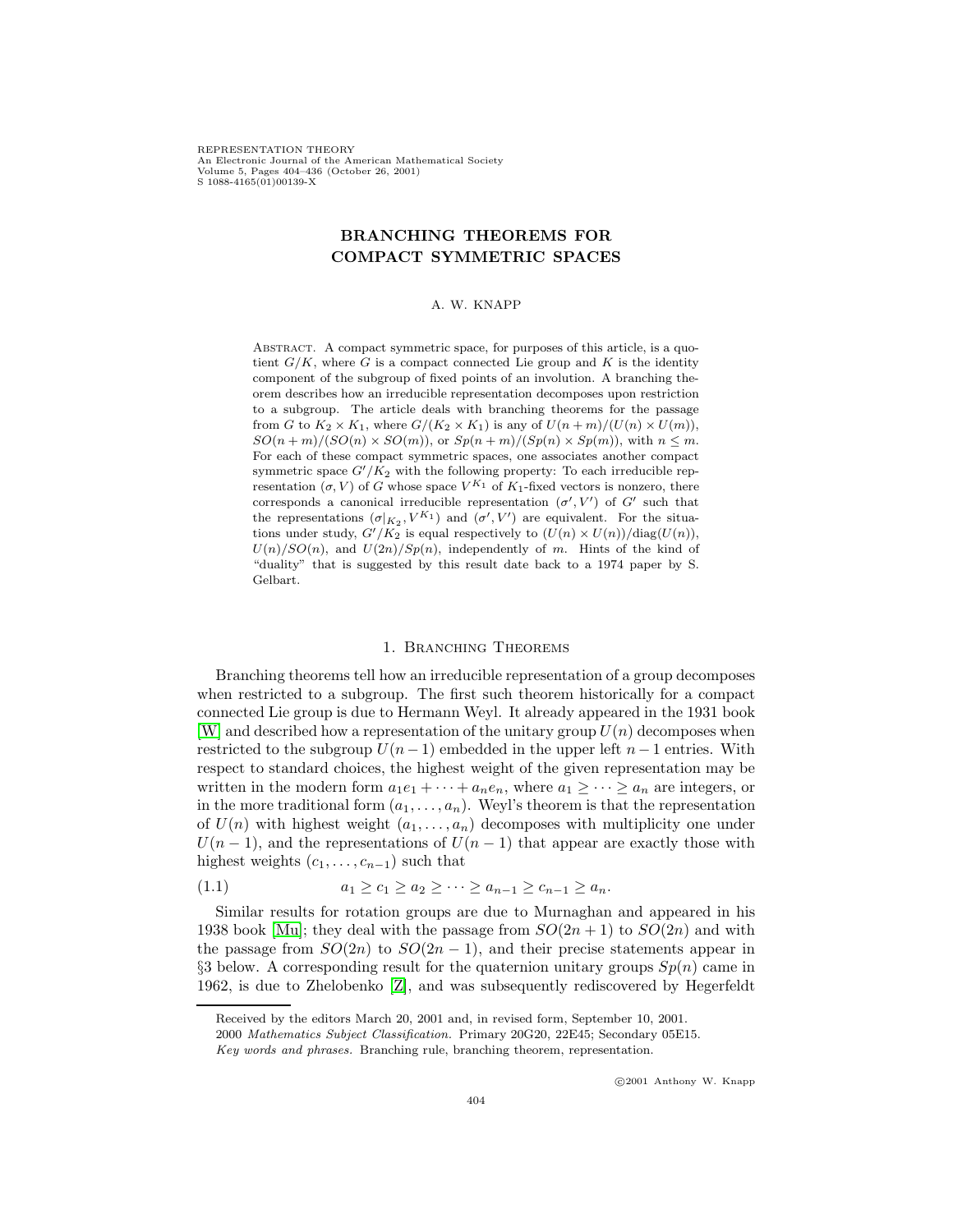[\[Heg\]](#page-31-1); it deals with the passage from  $Sp(n)$  to  $Sp(n-1)$ , and its precise statement is in §4 below.

The present paper deals with branching theorems for passing in certain other cases from a compact connected Lie group  $G$  to a closed connected subgroup  $K$ . The original interest in such theorems seems to have been in analyzing the effect of the breaking of symmetry in quantum mechanics, and such theorems subsequently found other applications in mathematical physics. In mathematics nowadays the theorems tend to be studied as tools for decomposing induced representations via Frobenius reciprocity.

An unpublished theorem of B. Kostant from the 1960s, recited in a special case by J. Lepowsky [\[Lep\]](#page-31-2) and in the general case by D. A. Vogan [\[V\]](#page-31-3), provides one description of branching in this setting. Following Lepowsky's formulation, suppose that a regular element of K is regular in  $G$ ; equivalently suppose that the centralizer in  $G$  of a maximal torus  $S$  of  $K$  is abelian and is therefore a maximal torus  $T$  of G. Let us denote complexified Lie algebras of G, K, T, ... by  $\mathfrak{g}^{\mathbb{C}}, \mathfrak{k}^{\mathbb{C}}, \mathfrak{t}^{\mathbb{C}}, \ldots$  Let  $\Delta_G$  be the set of roots of  $(\mathfrak{g}^\mathbb{C}, \mathfrak{t}^\mathbb{C})$ , let  $\Delta_K$  be the set of roots of  $(\mathfrak{k}^\mathbb{C}, \mathfrak{s}^\mathbb{C})$ , and let  $W_G$ be the Weyl group of  $\Delta_G$ . Introduce compatible positive systems  $\Delta_G^+$  and  $\Delta_K^+$  by defining positivity relative to a K-regular element of  $\mathfrak{s}^{\mathbb{C}}$ , let bar denote restriction from the dual  $({{\mathfrak t}}^{{\mathbb C}})^*$  to the dual  $({{\mathfrak s}}^{{\mathbb C}})^*$ , and let  $\delta_G$  be half the sum of the members of  $\Delta_G^+$ . The restrictions to  $\mathfrak{s}^{\mathbb{C}}$  of the members of  $\Delta_G^+$ , repeated according to their multiplicities, are the nonzero positive weights of  $\mathfrak{s}^{\mathbb{C}}$  in  $\mathfrak{g}^{\mathbb{C}}$ ; deleting the members of  $\Delta_K^+$ , each with multiplicity one, from this set, we obtain the set  $\Sigma$  of positive weights of  $\mathfrak{s}^{\mathbb{C}}$  in  $\mathfrak{g}^{\mathbb{C}}/\mathfrak{k}^{\mathbb{C}}$ , repeated according to multiplicities. The associated Kostant partition function is defined as follows:  $\mathcal{P}(\nu)$  is the number of ways that a member of  $(\mathfrak{s}^{\mathbb{C}})^*$  can be written as a sum of members of Σ, with the multiple versions of a member of  $\Sigma$  being regarded as distinct.

**Kostant's Branching Theorem.** Let G be a compact connected Lie group, let K be a closed connected subgroup, let  $\lambda \in (\mathfrak{t}^{\mathbb{C}})^*$  be the highest weight of an irreducible representation  $\sigma$  of G, and let  $\mu \in (\mathfrak{s}^{\mathbb{C}})^*$  be the highest weight of an irreducible representation  $\tau$  of K. Then the multiplicity of  $\tau$  in the restriction of  $\sigma$  to K is given by

$$
m_{\lambda}(\mu) = \sum_{w \in W_G} (sgn w) \mathcal{P}(\overline{w(\lambda + \delta_G)} - (\mu + \overline{\delta_G})).
$$

Kostant obtained this theorem as a generalization of his formula for the multi-plicity of a weight [\[Ko\]](#page-31-4); this is the case that K is the maximal torus T and that  $S = T$ . A simple proof of the main result of [\[Ko\]](#page-31-4) was found by P. Cartier [\[C\]](#page-31-5) and is reproduced in [\[Kn\]](#page-31-6) in an appropriate framework that first appeared in [\[BGG\]](#page-30-0). It is a straightforward matter to adapt this proof to prove the above branching theorem. More discussion of Kostant's theorem may be found in the book [\[GoW\]](#page-31-7).

The hypothesis on regular elements in the Kostant branching theorem is satisfied when rank  $G = \text{rank } K$  and also when K is the identity component of the group of fixed points of an involution (cf. Proposition 6.60 of [\[Kn\]](#page-31-6)). The latter situation is the one that will concern us in this paper, and we shall refer to it as the situation of a compact symmetric space. Unfortunately the alternating sum in the Kostant theorem involves a great deal of cancellation that, in practice, is usually too hard to sort out.

A variant of Kostant's theorem, without the hypothesis on regular elements, was published by van Daele [\[Da\]](#page-31-8) in 1970. It uses the multiplicity formula of [\[Ko\]](#page-31-4) for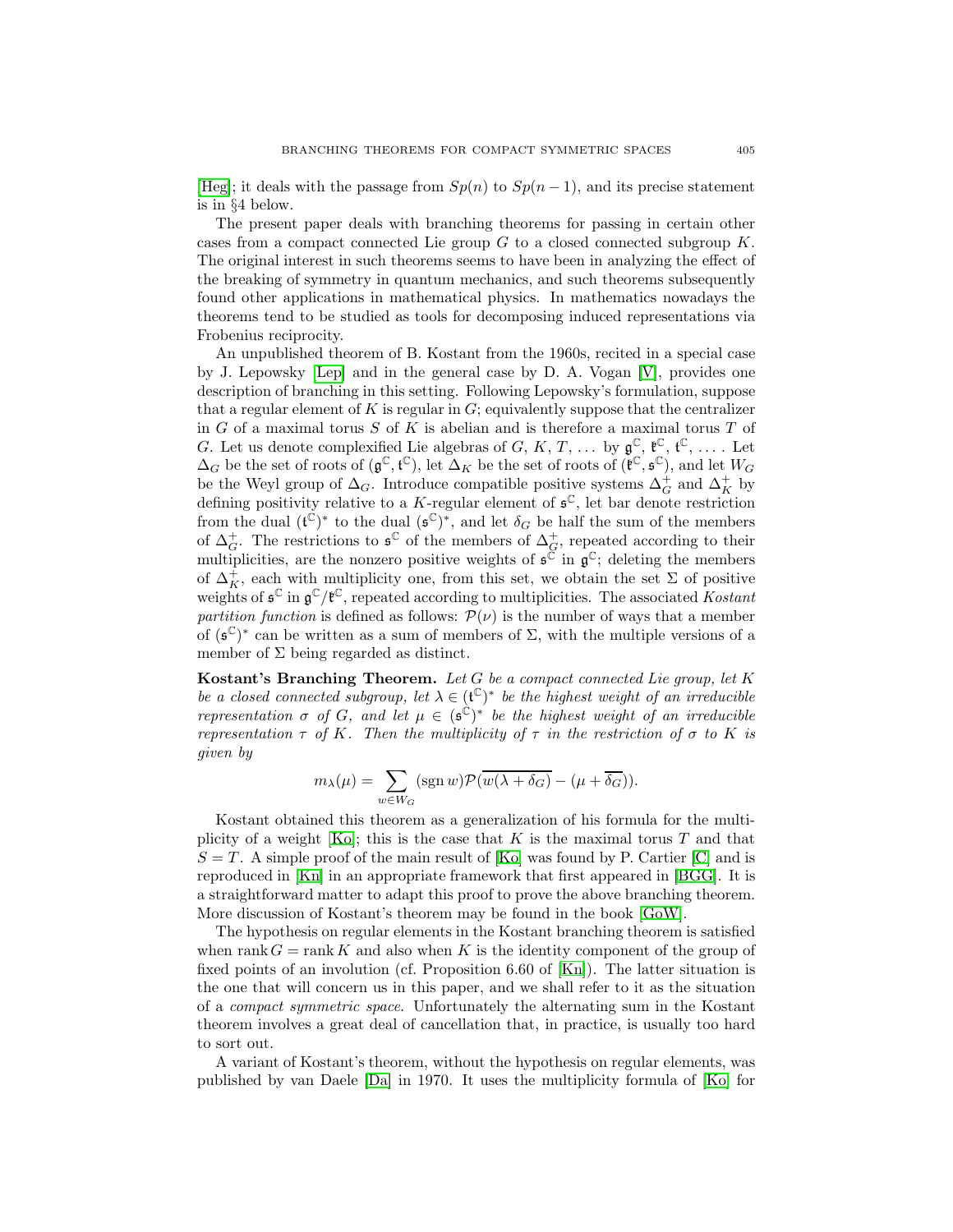#### 406 **A. W. KNAPP**

both  $G$  and  $K$  and puts together the results. The formula is different from the one above but still involves an alternating sum over the Weyl group. Other authors, particularly with applications to physics in mind, have looked for algorithms that compute the branching recursively in any desired case, preferably with minimal effort. The paper of Patera and Sharp [\[PaS\]](#page-31-9) is notable in this direction. Branching theorems that supply information for use via Frobenius reciprocity tend not to benefit from this kind of effort, however, and we shall not pursue them here.

In fact, practical formulas for complete branching from  $G$  to  $K$  that are helpful in applying Frobenius reciprocity in the setting of a compact symmetric space are available in only limited circumstances. We have already mentioned the classical branching theorems for unitary groups, rotation groups, and quaternion unitary groups. The results for rotation groups extend readily to spin groups [\[Mu\]](#page-31-0). One relatively easy branching formula is the case of passing from  $G \times G$  to diag G; the restriction of  $(\sigma, \sigma')$  to diag G is nothing more than the tensor product  $\sigma \otimes \sigma'$ , for which a well-known decomposition formula of Steinberg [\[St\]](#page-31-10) is more useful than Kostant's Branching Theorem if the weights of  $\sigma$  or  $\sigma'$  are known. For some specific groups, there are combinatorial formulas for decomposing tensor products  $\sigma \otimes \sigma'$ . The best known of these is the Littlewood-Richardson rule [\[LiR\]](#page-31-11) for  $U(n)$ . Some other such formulas may be found in D. E. Littlewood's book [\[Liw\]](#page-31-12). A cancellationfree formula for decomposing tensor products for any compact semisimple Lie group has been given more recently by P. Littlemann [\[Lim\]](#page-31-13).

Another complete branching formula, which is much more complicated, is for the passage from  $Sp(n+1)$  to  $Sp(n) \times Sp(1)$  ([\[Lep\]](#page-31-2), [\[Lee\]](#page-31-14)). Littlewood [\[Liw\]](#page-31-12), working under the assumption that tensor products for unitary groups are understood, built on ideas in [\[Mu\]](#page-31-0) and obtained branching formulas for the passage from  $U(n)$  to  $O(n)$  $(p. 240)$  and from  $U(2n)$  to  $Sp(n)$  (p. 295) under a condition on the highest weight, namely that it end in 0's and have only a limited number of nonzero entries—at most  $[n/2]$  in the case of  $O(n)$  and at most n in the case of  $Sp(n)$ . Newell [\[N\]](#page-31-15) showed how Littlewood's result could be modified to remove the limitation on the number of nonzero entries. Statements of Littlewood's results for  $O(n)$  and  $Sp(n)$  with all the hypotheses in place appear in [\[DQ\]](#page-31-16) and [\[Ma\]](#page-31-17), respectively, and references to modern proofs may be found in [\[Ma\]](#page-31-17). Deenen and Quesne ([\[DQ\]](#page-31-16) and [\[Q\]](#page-31-18)) worked with  $Sp(n)/U(n)$  and the theory of dual reductive pairs in doing a deeper study of  $U(n)/O(n)$ .

Instead of a complete analysis of branching from some groups  $G$  to their subgroups  $K$ , the main objective of the present paper is to produce some partial branching formulas for G that help decompose those induced representations arising most often in practice. One class of such induced representations consists of left regular representations of the form  $L^2(G/K)$ , which is nothing more than the result of inducing to  $G$  the trivial representation of  $K$ . By Frobenius reciprocity the multiplicity of an irreducible representation  $\sigma$  of G in this  $L^2$  space equals the multiplicity of 1 in the restriction of  $\sigma$  to K. When  $G/K$  is a compact symmetric space, this multiplicity is given by a theorem of S. Helgason in §I.3 of [\[Hel\]](#page-31-19) (see Theorem 8.49 of  $[Kn]$ ). Our main interest is in the case that  $G/K$  is a fibration of one compact symmetric space by another, i.e., that there exists a closed connected subgroup K' such that  $G \supseteq K' \supseteq K$  and such that  $G/K'$  and  $K'/K$  are compact symmetric spaces.

One way in which this kind of double fibration arises was pointed out by M. W. Baldoni Silva [\[Ba\]](#page-30-1) and is in the analysis of a maximal parabolic subgroup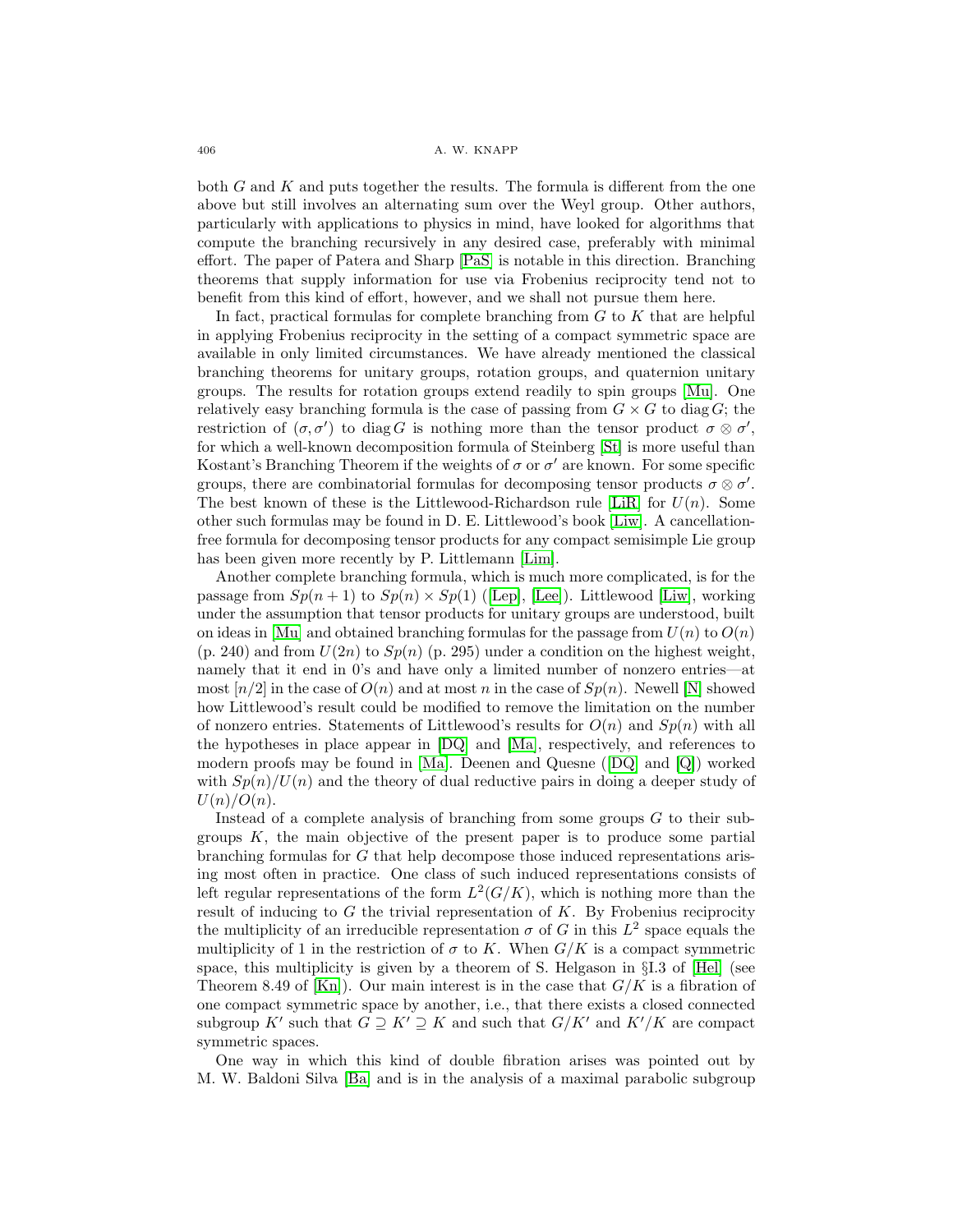of a noncompact real semisimple Lie group G with Lie algebra g. Let  $g = \mathfrak{k} \oplus \mathfrak{p}$  be a Cartan decomposition, and let  $\theta$  be the corresponding Cartan involution of  $\mathfrak{g}$ . In this situation one is led to a decomposition

(1.2) 
$$
\mathfrak{g} = (\mathfrak{a} \oplus \mathfrak{m}) \oplus \sum_{n=-N}^{N} \mathfrak{g}_{n\alpha},
$$

where  $\alpha$  is a 1-dimensional subspace of  $\beta$ ,  $\alpha$  is a nonzero linear functional on  $\alpha$ , and  $\mathfrak{g}_{n\alpha}$  is the simultaneous eigenspace for eigenvalue  $n\alpha$  under the adjoint action of  $\mathfrak{a}$ on  $\mathfrak g$ . The 0 eigenspace is the direct sum of  $\mathfrak a$  and a  $\theta$ -stable subalgebra  $\mathfrak m$ . Let  $K$ and M be the analytic subgroups of G with Lie algebras  $\mathfrak k$  and  $\mathfrak m$ . The interest is in  $L^2(K/(K \cap M))$ . When the integer N in (1.2) is 1,  $K/(K \cap M)$  is a compact symmetric space, and Helgason's theorem answers our question. Situations with  $N = 1$  arise infrequently, however, and we are more interested in the cases  $N = 2$ and  $N = 3$ , which are the normal thing. (In classical groups, N is at most 2, but N can be as large as 6 in exceptional groups.) In this case let

$$
\mathfrak{g}'=(\mathfrak{a}\oplus\mathfrak{m})\oplus\mathfrak{g}_{-2\alpha}\oplus\mathfrak{g}_{2\alpha},
$$

let  $\mathfrak{k}' = \mathfrak{g}' \cap \mathfrak{k}$ , and let K' be the analytic subgroup of G with Lie algebra  $\mathfrak{k}'$ . Then  $K/K'$  and  $K'/(K \cap M)$  are compact symmetric spaces, and  $K/(K \cap M)$  is exhibited as a fibration of one compact symmetric space by another.

Related fibrations of one compact symmetric space by another occur in the work of W. Schmid [\[Sc\]](#page-31-20) and S. Greenleaf [\[Gr\]](#page-31-21).

The case that was of most interest to Baldoni Silva in [\[Ba\]](#page-30-1) had  $M \subset K$  with

$$
K = Sp(n) \times Sp(1), \quad K' = Sp(n-1) \times Sp(1) \times Sp(1),
$$
  

$$
K \cap M = Sp(n-1) \times diag Sp(1).
$$

Induction from  $K \cap M$  to K of the trivial representation of  $K \cap M$  can be done in stages, and the result at the stage of K' is the sum of all representations  $(1, \tau^c, \tau)$ , where  $\tau$  is an irreducible representation of  $Sp(1)$  and  $(\cdot)^c$  denotes contragredient. The important thing is that all the intermediate representations  $(1, \tau^c, \tau)$  are trivial on the complicated factor  $Sp(n-1)$  of K'. Consequently, the only branching theorem from K to K' that is needed to study  $L^2(K/(K \cap M))$  is a branching theorem that looks for constituents that are trivial on the factor  $Sp(n-1)$  of K'. Not every double fibration arising from (1.2) involves a product decomposition as in this Baldoni Silva example, but enough of them do to make their systematic study to be of interest.

We undertake such a study in this paper. Thus we are interested in branching for compact symmetric spaces  $G/(K_2 \times K_1)$ . We regard  $K_1$  as the larger of  $K_1$ and  $K_2$ . For an irreducible representation  $(\sigma, V)$  of G, let  $V^{K_1}$  be the subspace of vectors fixed by  $K_1$ . We seek the decomposition of this space under  $K_2$ .

**Main Theorem.** For the three types of symmetric space  $G/K$  given in Table 1 and having K of the form  $K = K_2 \times K_1$  with  $K_1$  larger than  $K_2$ , there is another compact symmetric space  $G'/K_2$  with the following property: To each irreducible representation  $(\sigma, V)$  of G whose space  $V^{K_1}$  of  $K_1$ -fixed vectors is nonzero, there corresponds a canonical irreducible representation  $(\sigma', V')$  of G' such that the representations  $(\sigma|_{K_2}, V^{K_1})$  and  $(\sigma'|_{K_2}, V')$  are equivalent.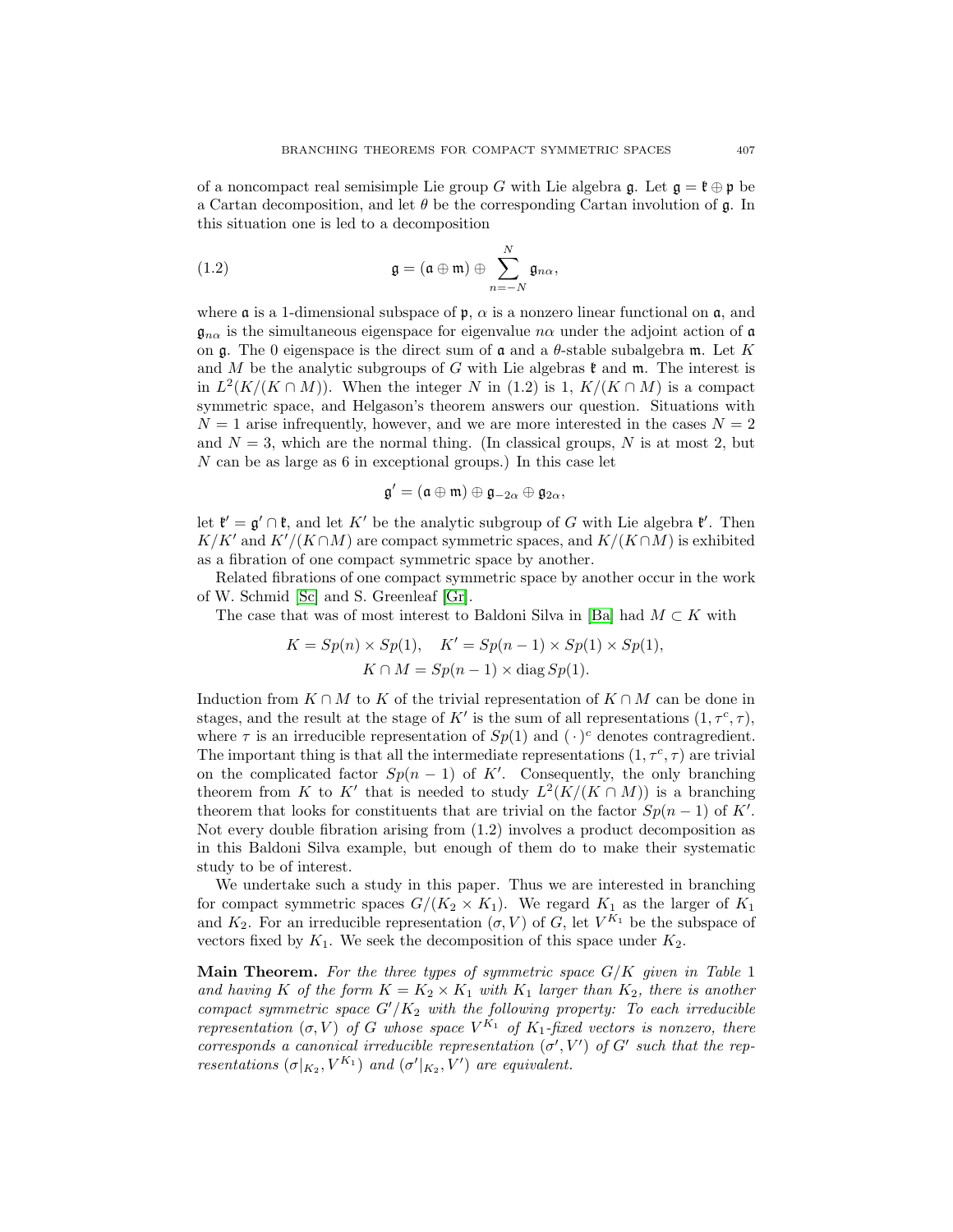# 408 A. W. KNAPP

|                                             | $K_2 \times K_1$   | $G'/K_2$                                      | Theorem |
|---------------------------------------------|--------------------|-----------------------------------------------|---------|
| $U(n+m), n \leq m$                          | $U(n) \times U(m)$ | $\int (U(n) \times U(n)) / \text{diag } U(n)$ | 2.1     |
| $SO(n+m), n \leq m \mid SO(n) \times SO(m)$ |                    | U(n)/SO(n)                                    | 3.1     |
| $Sp(n+m), n \leq m \mid Sp(n) \times Sp(m)$ |                    | U(2n)/Sp(n)                                   | 4.1     |

TABLE 1. Situations to which the Main Theorem applies

Remarks. 1. In the case of  $U(n+m)$ , an irreducible representation  $\sigma'$  of  $U(n)\times U(n)$ is of the form  $(k', k'') \mapsto \sigma'(k') \otimes \sigma'(k'')$ , and the restriction to the diagonal is of the form  $k \mapsto \sigma'(k) \otimes \sigma'(k)$ . In other words, the theorem is that  $(\sigma|_{K_2}, V^{K_1})$  is the tensor product of two irreducible representations of  $K_2 \cong U(n)$ .

2. The theorem does not describe the decomposition of  $(\sigma'|_{K_2}, V')$  into irreducible representations, but the information that the theorem gives is in some ways better. For example, in the case of  $U(n+m)$ , the tensor product of two irreducible representations can always be decomposed into irreducibles by the Littlewood-Richardson rule [\[LiR\]](#page-31-11), but there seems to be no easy prescription for saying when a sum of certain irreducible representations is actually a tensor product. Similarly Littlewood's theorems mentioned above allow for the decomposition of the representation  $(\sigma'|_{K_2}, V')$  in the SO and S<sub>p</sub> cases, but the information that the restriction is coming from an irreducible representation of  $G'$  does not seem to be encoded in the restriction in an easy way.

3. In notation that will be explained at the beginnings of §§2–4, the condition on the highest weight of  $\sigma$  for  $V^{\tilde{K}_1}$  to be nonzero turns out to be that the highest weight is of the form

| $(a_1, , a_n, 0, , 0, a'_1, , a'_n)$ in the case of $U(m+n)$ , |                            |
|----------------------------------------------------------------|----------------------------|
| $(a_1,\ldots,a_n,0,\ldots,0)$                                  | in the case of $SO(m+n)$ , |
| $(a_1, \ldots, a_{2n}, 0, \ldots, 0)$                          | in the case of $Sp(m+n)$ , |

and the highest weight of  $\sigma'$  in the respective cases is taken to be

|                                 | $(a_1,\ldots,a_n)(a'_1,\ldots,a'_n)$ in the case of $U(n)\times U(n)$ , |
|---------------------------------|-------------------------------------------------------------------------|
| $(a_1, \ldots, a_{n-1},  a_n )$ | in the case of $U(n)$ ,                                                 |
| $(a_1,\ldots,a_{2n})$           | in the case of $U(2n)$ .                                                |

4. From Remark 3 it is apparent, in each case of the Main Theorem other than for  $SO(n+m)$  with  $n = m$ , that the function  $\sigma \mapsto \sigma'$  is one-one on the set of irreducible representations of G with nonzero  $K_1$ -fixed vectors, and in every case  $\sigma \mapsto \sigma'|_{K_2}$  is onto the set of all restrictions of irreducible representations of G'.

5. Because of the absolute value signs in  $|a_n|$  in Remark 3 and the exception to the one-oneness of  $\sigma \mapsto \sigma'$  in Remark 4, it is tempting to rephrase the rotationgroup case of the Main Theorem in terms of orthogonal groups. This rephrasing solves some expository problems while creating others, and we shall not pursue it.

6. One way of viewing the Main Theorem is as a generalization of Helgason's theorem in §I.3 of [\[Hel\]](#page-31-19) that gives, in the case of a compact symmetric space  $G/K$ , the multiplicity of the trivial representation 1 in the restriction to  $K$  of an irreducible representation of G. The above Main Theorem gives, for any of the listed compact symmetric spaces, the multiplicity of a representation  $\sigma$  in the restriction to K of an irreducible representation of G under the assumption that  $\sigma$  is of the form  $\tau \otimes 1$ .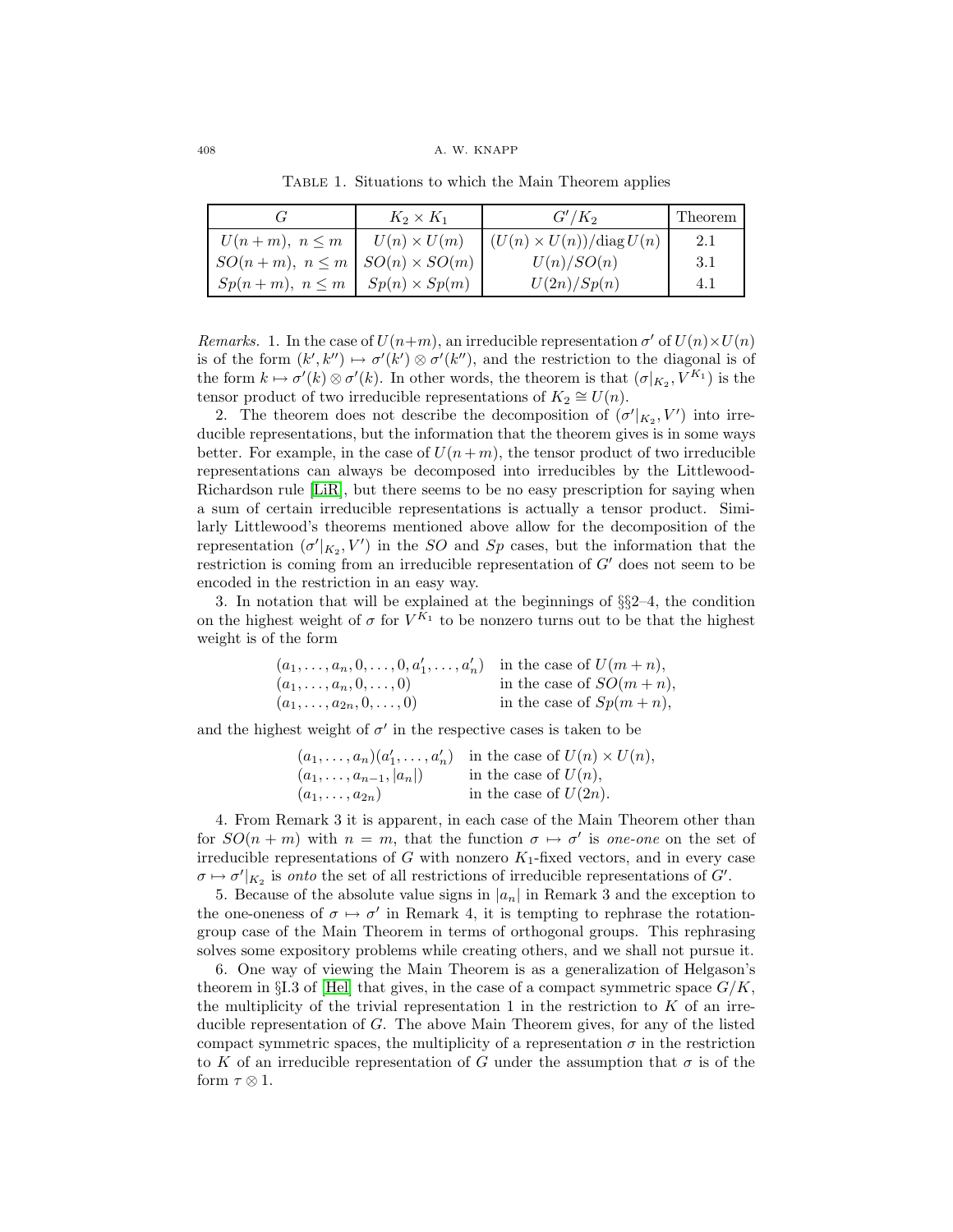7. In each of the cases of the Main Theorem the positions of the blocks  $K_1$  and  $K_2$  can be reversed because  $K_2 \times K_1$  is conjugate to  $K_1 \times K_2$  within G.

8. For all three cases the rank of the symmetric space  $G/(K_2 \times K_1)$  equals the rank of  $G'/K_2$ . This fact seems to play only a minor role in the proof, however.

The proof of the Main Theorem will occupy most of the remainder of the paper. Most of the ideas for the proof are present for the unitary case, and that case will be handled in §2. The statements of the results in the rotation and quaternion unitary cases, together with the necessary modifications in the proofs, are in §3 and §4.

A clue to the situation established by the Main Theorem appears in the paper [\[Ge\]](#page-31-22) of S. S. Gelbart. For the case of  $SO(n+m)$  with  $n \leq m$ , Gelbart observed for any representation  $(\sigma, V)$  of  $SO(n+m)$  that the dimension of  $V^{SO(m)}$  equals the dimension of a certain representation of  $U(n)$  that he associated to the highest weight of  $\sigma$ . He demonstrated this equality of dimensions by a direct argument that did not involve calculating the dimensions in the respective cases, and he wondered whether his equality was an indication of some undiscovered duality. In fact, Gelbart's representation of  $U(n)$  is the representation  $\sigma'$  in the SO case of the Main Theorem. His argument generalizes to all three cases of the Main Theorem, and it can be regarded as the main step of the proof.

The proof that we give constructs a certain equivariant linear mapping and shows that this mapping is one-one onto. At least for the unitary case, a combinatorial proof is possible that ignores the linear mapping and instead shows the equality of two versions of Kostant's branching theorem. However, the combinatorial proof is longer, taking approximately 30 pages to handle just the unitary case. So far, it has not been possible to push the combinatorial proof through in the rotation case except when  $n$  is small.

I am indebted to Roe Goodman and to David Vogan—to Goodman for making me aware of the extensive history in the subject of branching theorems, especially of the work of D. E. Littlewood, and to Vogan for suggesting ways to streamline the exposition.

### 2. Main Theorem for Unitary Groups

In this section we shall state and prove the Main Theorem corresponding to  $U(n + m)$  in the left column of Table 1. Concerning the representation theory of unitary groups, we use the following notation: The roots for  $U(N)$  are all nonzero linear functionals  $e_r - e_s$  in the dual  $\mathfrak{h}^*$  of the diagonal subalgebra with  $1 \leq r, s \leq N$ . We take the positive ones to be those with  $r < s$ . Dominant integral forms for  $U(N)$ are expressions  $a_1e_1 + \cdots + a_N e_N$  with all  $a_r$  in Z and with  $a_1 \geq \cdots \geq a_N$ . We write such an expression as an N-tuple  $(a_1,\ldots,a_N)$ . We shall make use of Weyl's branching theorem (1.1) for restriction from  $U(N)$  to  $U(N-1)$ .

**Theorem 2.1.** Let  $1 \leq n \leq m$ , and regard  $U(n)$  and  $U(m)$  as embedded as block diagonal subgroups of  $U(n + m)$  in the standard way with  $U(n)$  in the upper left diagonal block and with  $U(m)$  in the lower right diagonal block.

(a) If  $(a_1,...,a_{n+m})$  is the highest weight of an irreducible representation  $(\sigma, V)$ of  $U(n+m)$ , then a necessary and sufficient condition for the subspace  $V^{U(m)}$ of  $U(m)$  invariants to be nonzero is that  $a_{n+1} = \cdots = a_m = 0$  and that (in case  $m = n$ ) also  $a_n \geq 0$  and  $a_{m+1} \leq 0$ .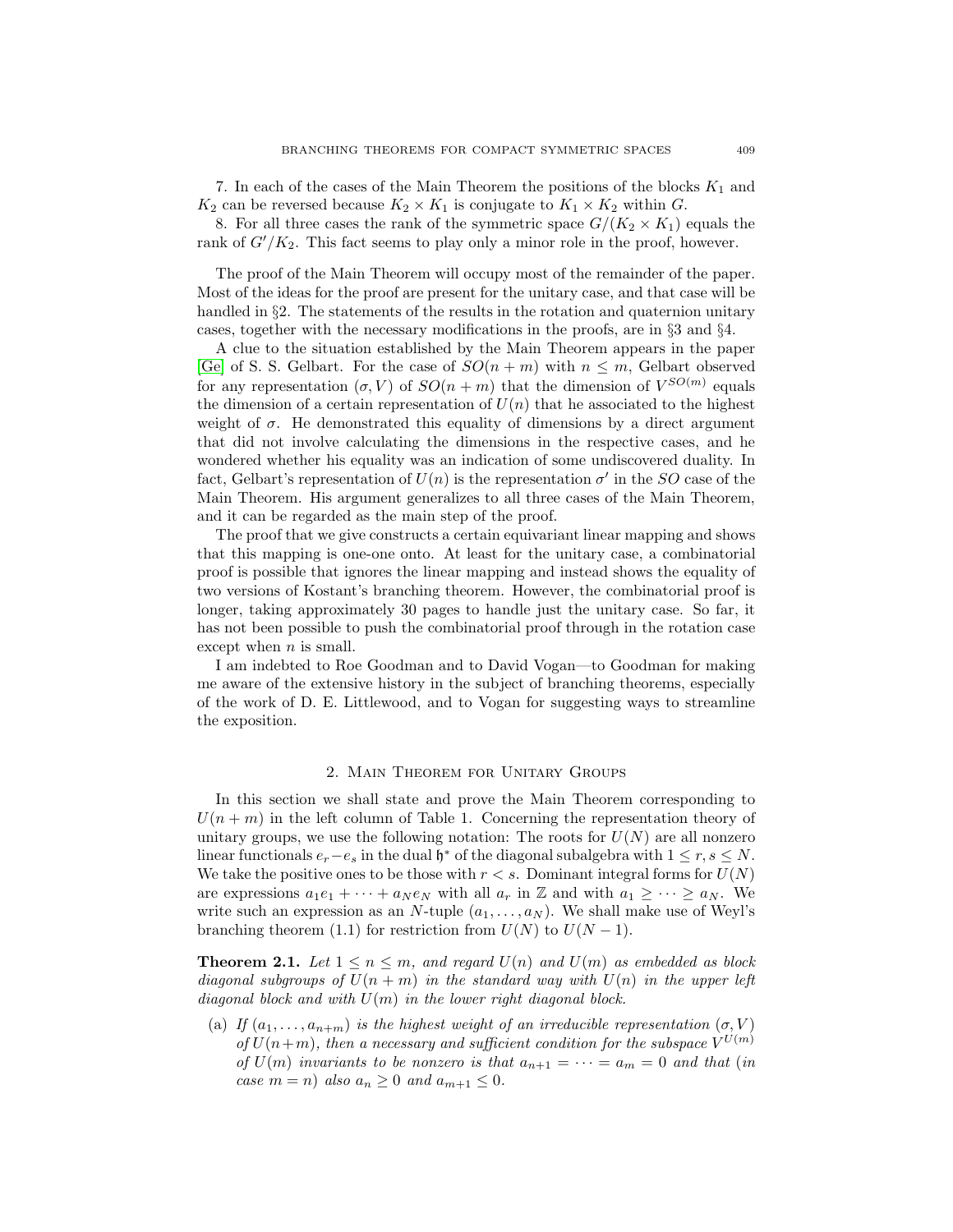#### 410 **A. W. KNAPP**

(b) Let  $(a_1, \ldots, a_n, 0, \ldots, 0, a'_1, \ldots, a'_n)$  be the highest weight of an irreducible representation  $(\sigma, V)$  of  $U(n+m)$  with a nonzero subspace of  $U(m)$  invariants, and let  $\tau_1$  and  $\tau_2$  be irreducible representations of  $U(n)$  with highest weights  $(a_1,...,a_n)$  and  $(a'_1,...,a'_n)$ . Then the representations  $(\sigma|_{U(n)}, V^{U(m)})$  and  $\tau_1 \otimes \tau_2$  of  $U(n)$  are equivalent, i.e.,  $(\sigma|_{U(n)}, V^{U(m)})$  is equivalent with the restriction to diag  $U(n)$  of the representation  $\sigma' = (\tau_1, \tau_2)$  of  $U(n) \times U(n)$ .

*Proof of* (a). To restrict  $\sigma$  from  $U(n+m)$  to  $U(m)$ , we shall iterate Weyl's branching theorem (1.1) for unitary groups. Write  $(a_1^{(0)}, \ldots, a_{n+m}^{(0)})$  for  $(a_1, \ldots, a_{n+m})$ , and let  $(a_1^{(l)}, \ldots, a_{n+m-l}^{(l)})$  be specified inductively so that

$$
a_1^{(l-1)} \ge a_1^{(l)} \ge a_2^{(l-1)} \ge \cdots \ge a_{n+m-l}^{(l-1)} \ge a_{n+m-l}^{(l)} \ge a_{n+m-l+1}^{(l-1)}.
$$

According to the branching formula, the restriction of  $\sigma$  contains all irreducible representations of  $U(m)$  with highest weights  $(a_1^{(n)}, \ldots, a_m^{(n)})$  and no others. Thus we seek a necessary and sufficient condition for the m-tuple  $0 = (0, \ldots, 0)$  to arise.

Examining the formulas, we see that  $a_r^{(l)} \ge a_{r+s}^{(l-s)}$  whenever the indices are in bounds; taking  $l = s = n$  and  $r = 1$ , we see that the condition  $0 \ge a_{n+1}$  is necessary for the m-tuple 0 to arise. Also  $a_r^{(l)} \ge a_r^{(l+s)}$  whenever the indices are in bounds; taking  $l = 0$  and  $r = m$  and  $s = n$ , we see that  $a_m \geq 0$  is necessary for the *m*-tuple 0 to arise. The necessity of the condition in (a) follows from the assumed dominance of the given highest weight.

For the sufficiency, suppose that  $a_n \geq 0$ ,  $a_{n+1} = \cdots = a_m = 0$ , and  $a_{m+1} \leq 0$ . Define

$$
a_r^{(l)} = \begin{cases} a_{l+r} & \text{for } 1 \le r \le n-l \\ 0 & \text{for } n-l < r \le m \\ a_r & \text{for } m < r \le n+m-l. \end{cases}
$$

Then the  $a_r^{(l)}$  have the right interleaving property, and  $a_r^{(n)} = 0$ . Thus  $\sigma$  has a nonzero subspace of  $U(m)$  invariants.

We turn to the proof of Theorem 2.1b. Actually we shall cast most of the argument in a form in which it will apply with G equal to  $SO(n+m)$  or  $Sp(n+m)$ , as well as  $U(n+m)$ . We begin with an outline of that general argument, and then we fill in the details that apply to all three classes of groups. In supplying the details, we shall sometimes prove facts that are not strictly needed for the proof but that give insight into the overall structure. After giving the details that apply to all three classes of groups, we shall finish the details for  $U(n + m)$ , returning to  $SO(n+m)$  and  $Sp(n+m)$  in §§3 and 4.

First we give the outline of the general argument. We introduce a "dual" group  $G<sup>d</sup>$ , which will be  $U(n, m)$ ,  $SO(n, m)$ <sub>0</sub>, and  $Sp(n, m)$  in the respective cases; these are the identity components of isometry groups with respect to a standard indefinite Hermitian form over  $\mathbb{C}, \mathbb{R}$ , and the quaternions  $\mathbb{H}$ . We pass by Weyl's unitary trick from  $\sigma$  as a representation of G on V to  $\sigma$  as a representation of  $G^d$  on V. The highest weight of  $\sigma$  relative to  $G^d$  is expressed in terms of a maximally compact Cartan subgroup of  $G^d$ ; this group is compact except in the case of  $SO(n, m)$ <sup>0</sup> with n and m both odd. We introduce a maximally noncompact Cartan subgroup of  $G<sup>d</sup>$ and an appropriate ordering relative to it. Examining the restricted-root spaces, we pick out a general linear group L sitting as a subgroup of  $G^d$ ; this will be  $GL(n, \mathbb{C})$ ,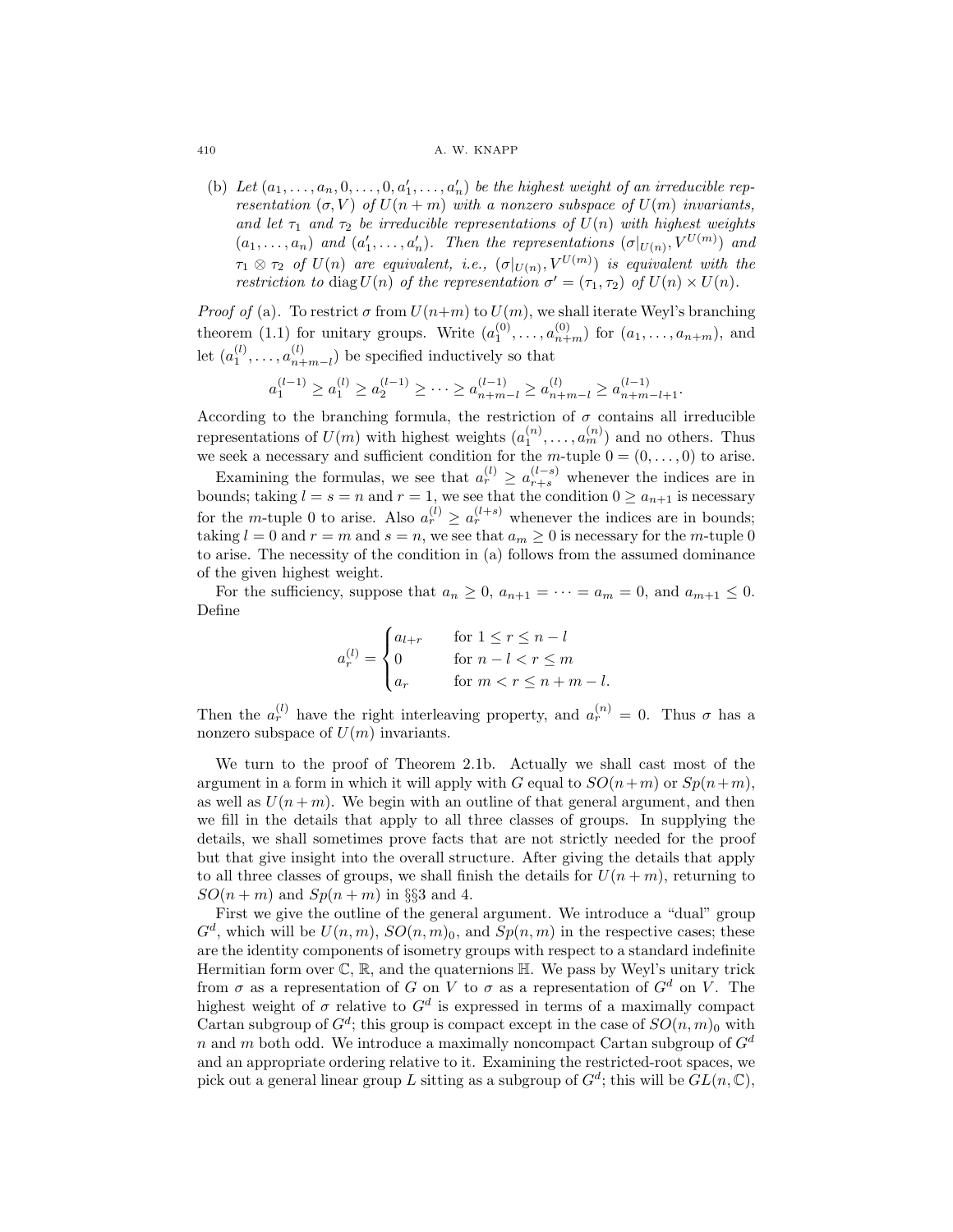$GL(n,\mathbb{R})_0,$  and  $GL(n,\mathbb{H})$  in the respective cases. Let  $K_L$  be the standard maximal compact subgroup of this general linear group  $L$ ; the subgroup  $K_2$ , which is one of  $U(n)$ ,  $SO(n)$ , and  $Sp(n)$ , is canonically isomorphic to  $K<sub>L</sub>$  by a map  $\iota$ . We take  $v_0$  to be a highest weight vector of  $\sigma$  in this new ordering. The cyclic span of  $v_0$  under L is denoted V', and the restriction of  $\sigma|_L$  to V' is denoted  $\sigma'$ . The representation  $(\sigma', V')$  of L is irreducible. Let E be the projection of V onto  $V^{K_1}$ given by integrating  $v \mapsto \sigma(k)v$  over K<sub>1</sub>. If we take the isomorphism  $K_L \cong K_2$  into account, the map  $E$  is equivariant with respect to  $K_2$ . An argument that uses the formula  $K = K_1 K_L$  and the Iwasawa decomposition in  $G<sup>d</sup>$  shows that E carries the subspace  $V'$  onto  $V^{K_1}$ .

The group L and the representation  $(\sigma', V')$  are transferred from  $G^d$  back to G, and the result is a strangely embedded subgroup  $G'$  of G isomorphic to  $U(n) \times U(n)$ ,  $U(n)$ , or  $U(2n)$  in the respective cases, together with an irreducible representation of G' that we still write as  $(\sigma', V')$ . The group  $K_L$ , which is also a subgroup of G, does not move in this process and hence may be regarded as a subgroup of  $G'$ , embedded in the standard way that  $U(n)$ ,  $SO(n)$ , and  $Sp(n)$  are embedded in  $U(n) \times U(n)$ ,  $U(n)$ , and  $U(2n)$ , respectively. However, some care is needed in working with this inclusion: the identification of G' as isomorphic to  $U(n) \times U(n)$ ,  $U(n)$ , or  $U(2n)$  has to allow for outer automorphisms of  $U(n) \times U(n)$ ,  $U(n)$ , or  $U(2n)$ . For example, in embedding  $U(n)$  diagonally in  $U(n) \times U(n)$ , we must distinguish between  $U(n)$  and  $\overline{U(n)}$  in the second factor in order to distinguish a tensor product  $\sigma'_1 \otimes \sigma'_2$  from  $\sigma'_1 \otimes \sigma'_2$ <sup>c</sup>, which has a contragredient in the second factor.

Unwinding the highest weights in question and using the indicated amount of care, we see that the highest weights match those in the statement of the theorem. Finally we use Gelbart's observation, adapted from the SO case to all of our original groups G, to show that dim  $V' = \dim V^{K_1}$ ; hence E is an equivalence on the level of representations of  $K_L \cong K_2$ . This completes the outline of the general argument.

Now we come to the details. In relating G and  $G<sup>d</sup>$ , we shall be using Riemannian duality. Usually this duality refers to two semisimple (or perhaps reductive) groups G and  $G^d$  with G compact and  $G^d$  noncompact such that the Lie algebra  $\mathfrak{g}^d$  of  $G^d$ has a Cartan decomposition  $\mathfrak{g}^d = \mathfrak{k} \oplus \mathfrak{p}$  and the Lie algebra of G is given by  $\mathfrak{g} = \mathfrak{k} + i\mathfrak{p}$ . However, we shall impose in addition a global condition on the pair  $(G, G^d)$  so that we do not err by a covering map in the construction of the subgroups  $L$  and  $G'$ . The global condition will be that G and  $G<sup>d</sup>$  are realized as matrix groups with isomorphic complexifications, and we insist that an isomorphism be fixed between their complexifications.

The groups G and their respective subgroups  $K = K_2 \times K_1$  are as in Table 1, and we write  $\mathfrak k$  for the Lie algebra of K. The respective noncompact groups  $G^d$ corresponding to G are, as we said above, the indefinite isometry groups  $U(m, n)$ ,  $SO(n, m)$ <sub>0</sub>, and  $Sp(n, m)$ ; here we regard  $Sp(n, m)$  as a group of square matrices of size  $n + m$  over the quaternions  $\mathbb{H}$ . The quaternions are taken to have the usual R basis  $\{1, i, j, k\}$ .

The respective groups K are subgroups of  $G^d$  as well as of G. We write  $\mathfrak{g} = \mathfrak{k} \oplus i\mathfrak{p}$ and  $\mathfrak{g}^d = \mathfrak{k} \oplus \mathfrak{p}^d$  with ip and  $\mathfrak{p}^d$  given by the sets of matrices  $\binom{0 *}{*}$  in  $\mathfrak{g}$  and  $\mathfrak{g}^d$ . The involutions of  $\mathfrak g$  and  $\mathfrak g^d$  fixing  $\mathfrak k$  and acting by  $-1$  on  $\mathfrak p$  and  $\mathfrak p^d$ , respectively, are denoted  $\theta$  and  $\theta^d$ . We select and fix realizations of  $\mathfrak{g}^{\mathbb{C}}$  and  $(\mathfrak{g}^d)^{\mathbb{C}}$  as complex Lie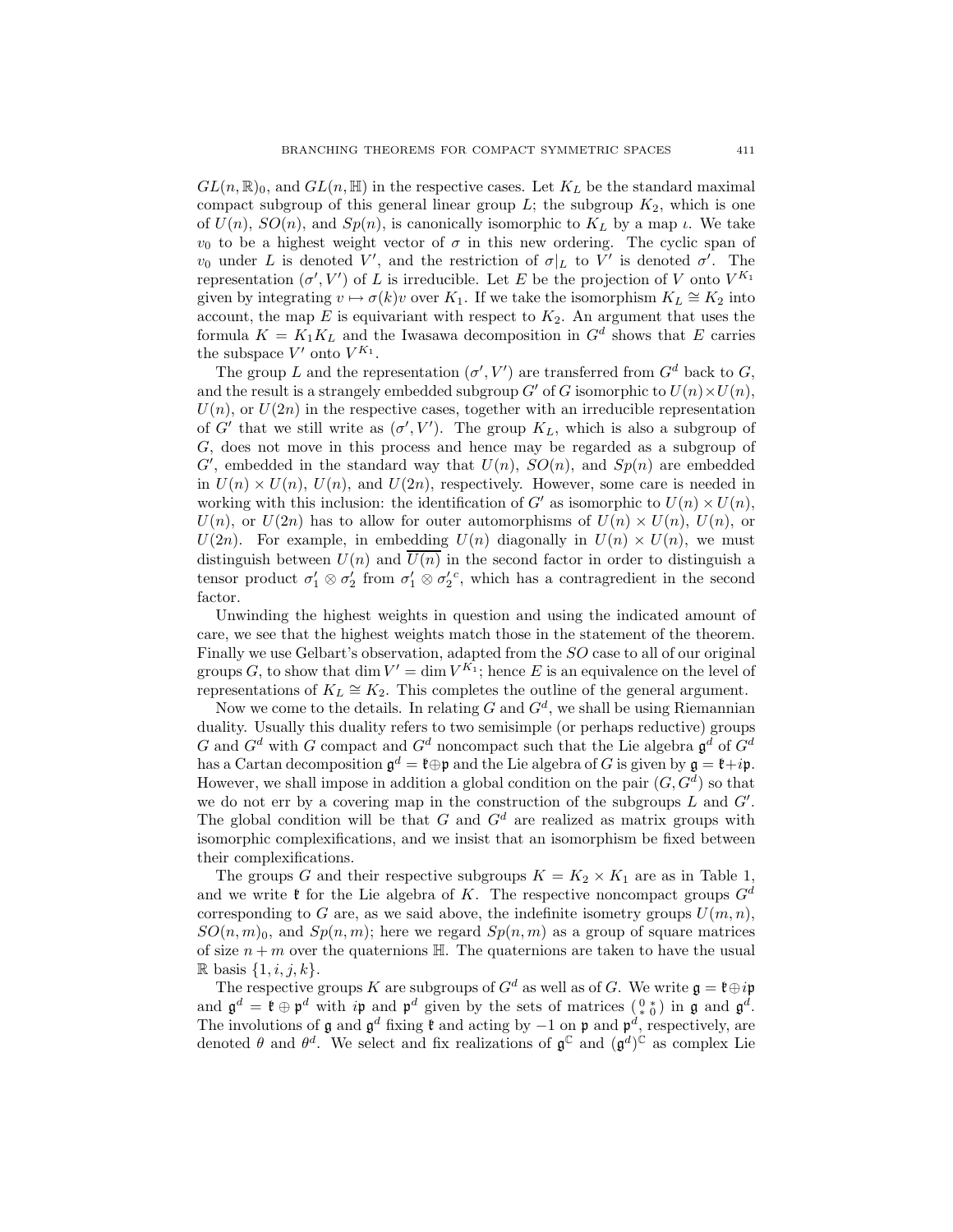### 412 A. W. KNAPP

algebras of complex matrices, together with a  $\mathbb C$  isomorphism  $\varphi$  of  $\mathfrak{g}^{\mathbb C}$  onto  $(\mathfrak{g}^d)^{\mathbb C}$ , such that

- (i)  $\varphi$  lifts to an isomorphism, also called  $\varphi$ , of the corresponding analytic groups  $G^{\mathbb{C}}$  and  $(G^d)^{\mathbb{C}}$  of complex matrices,
- (ii) G and  $G^d$  map one-one into their complexifications  $G^{\mathbb{C}}$  and  $(G^d)^{\mathbb{C}}$ ,
- (iii) the pull-back to  $\mathfrak{k} \subset \mathfrak{g}$  of the Lie-algebra isomorphism  $\varphi$  is the identity mapping from  $\mathfrak{k} \subset \mathfrak{g}$  into  $\mathfrak{k} \subset \mathfrak{g}^d$ , i.e., the diagram

(2.1) 
$$
\mathfrak{g}^{\mathbb{C}} \xrightarrow{\varphi} (\mathfrak{g}^d)^{\mathbb{C}}
$$

$$
\text{inc} \uparrow \text{inc} \uparrow ,
$$

$$
\mathfrak{k} \xrightarrow{\qquad 1} \mathfrak{k}
$$

in which the maps "inc" are the natural inclusions, commutes, and

(iv) the pull-back to  $ip \,\subset g$  of the Lie-algebra isomorphism  $\varphi$  carries p to  $p^d$ , i.e., the diagram

(2.2) 
$$
\mathfrak{g}^{\mathbb{C}} \xrightarrow{\varphi} (\mathfrak{g}^{d})^{\mathbb{C}}
$$

$$
\text{inc} \uparrow \text{inc} \uparrow \text{inc} \uparrow
$$

$$
\mathfrak{p} \xrightarrow{\text{inc} \uparrow} \mathfrak{p}^{d}
$$

commutes.

For  $G = U(n+m)$  and  $SO(n+m)$ , we can let  $\mathfrak{g}^{\mathbb{C}}$  and  $(\mathfrak{g}^d)^{\mathbb{C}}$  be the natural matrix complexifications of g and  $g^d$ , and we can let  $\varphi$  be conjugation by the block-diagonal matrix  $\begin{pmatrix} i & 0 \\ 0 & 1 \end{pmatrix}$ , the respective diagonal blocks being of sizes *n*-by-*n* and *m*-by-*m*. (Another possible choice with  $G = U(n + m)$  is to let  $\varphi$  be the identity map, but we do not use this choice.) For  $Sp(n+m)$ , the mapping  $\varphi$  is more complicated to set up; first, one has to embed the quaternion matrices into complex matrices of twice the size. We omit the details in this case.

The given representation  $(\sigma, V)$ , initially defined on G, extends holomorphically to  $G^{\mathbb{C}}$ . Using  $\varphi$  to pass to  $(G^d)^{\mathbb{C}}$  and then restricting to  $G^d$ , we obtain an interpretation for  $(\sigma, V)$  as a representation of  $G^d$ .

Any  $\theta$  stable Lie subalgebra **s** of **g** has a counterpart in  $\mathfrak{g}^d$ , and vice versa. This correspondence is achieved on a theoretical level by using the same  $\mathfrak k$  part of  $\mathfrak s$  in both g and  $\mathfrak{g}^d$  and by dropping the i in the ip part and mapping the p part to the  $p^d$  part via the bottom row of (2.2). Moreover, this correspondence extends to a correspondence for the associated analytic subgroups of  $G$  and  $G<sup>d</sup>$ . On a practical level the correspondence in the case of our particular groups is easy to write down in one realization. If the matrices in question are broken into blocks of sizes  $m$  and n and if

(2.3a) 
$$
\mathfrak{s} = \left\{ \begin{pmatrix} X_1 & 0 \\ 0 & X_2 \end{pmatrix} \right\} + \left\{ \begin{pmatrix} 0 & Y \\ -Y^* & 0 \end{pmatrix} \right\}
$$

is given, then

(2.3b) 
$$
\mathfrak{s}^d = \left\{ \begin{pmatrix} X_1 & 0 \\ 0 & X_2 \end{pmatrix} \right\} + \left\{ \begin{pmatrix} 0 & Y \\ Y^* & 0 \end{pmatrix} \right\};
$$

here  $(\cdot)^*$  denotes the ordinary adjoint. In the reverse direction if  $\mathfrak{s}^d$  is given by  $(2.3b)$ , then the corresponding  $\frak{s}$  is given by  $(2.3a)$ .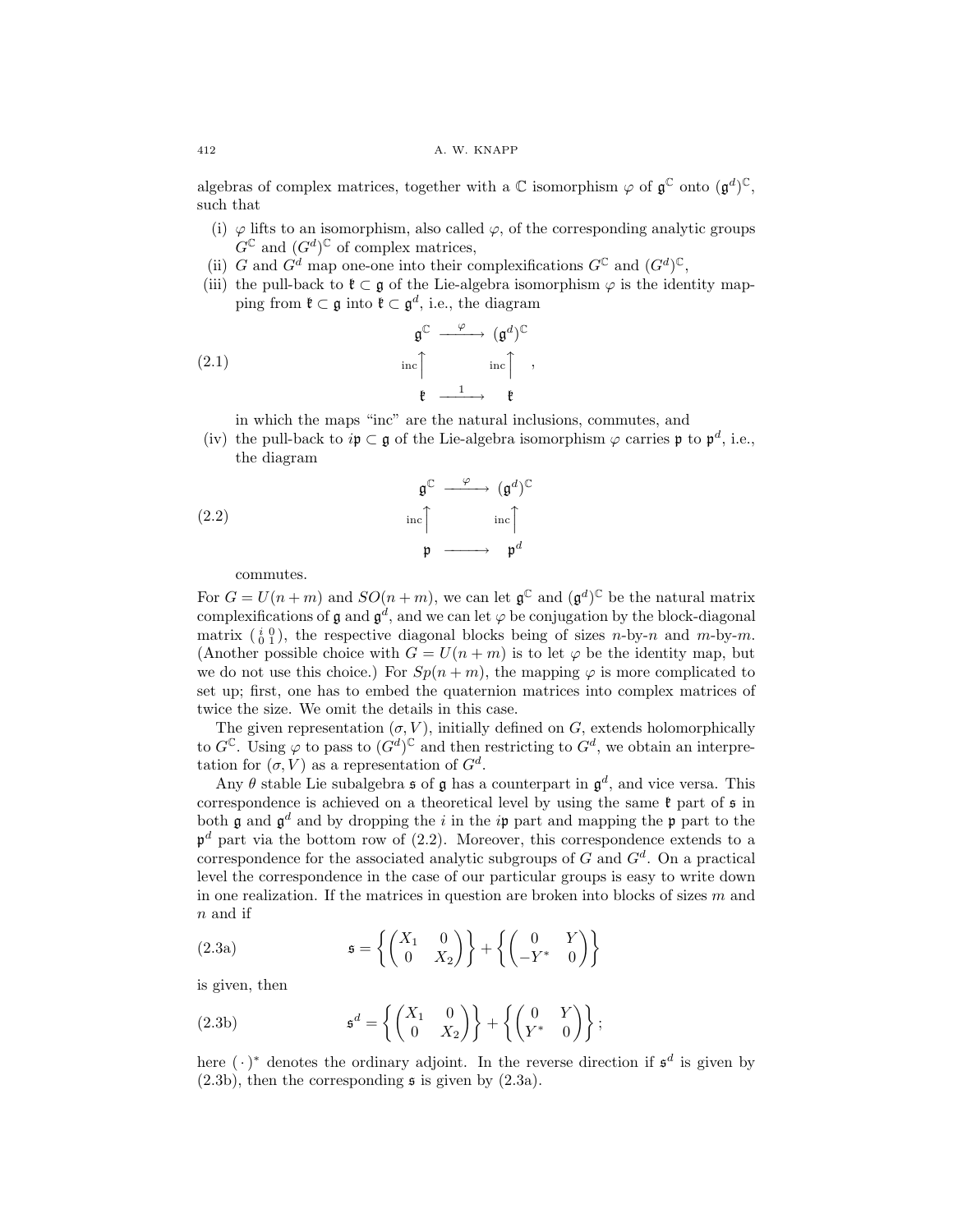The given highest weight is defined on a Cartan subalgebra h of g consisting, in the cases of  $U(n+m)$  and  $Sp(n+m)$ , of diagonal matrices whose diagonal entries are real multiples of  $i$  (with  $i$  complex or quaternion in the two cases). In the case of  $SO(n+m)$ , h consists of certain 2-by-2 blocks that will be described more precisely in §3. The subalgebra h of g lies in  $\mathfrak k$  in the cases of  $U(n+m)$  and  $Sp(n+m)$ , and we shall arrange that it is  $\theta$  stable in the case of  $SO(n+m)$ . Therefore  $\mathfrak{g}^d$  in every case contains a corresponding Cartan subalgebra, which we denote  $\mathfrak{h}^d$ . Among all Cartan subalgebras of  $\mathfrak{g}^d$ ,  $\mathfrak{h}^d$  is maximally compact; it is actually compact except for  $SO(n, m)$ <sub>0</sub> with n and m both odd.

Let us introduce a maximally noncompact  $\theta^d$  stable Cartan subalgebra  $\mathfrak{a} \oplus \mathfrak{t}$  of  $\mathfrak{g}^d$ . The ingredients **a** and **t** are given in blocks of sizes  $n, m-n, n$  by

(2.4) 
$$
\mathfrak{a} = \left\{ \left( \begin{array}{cccccc} & & & & & 0 & \cdots & 0 & x_1 \\ & & & & & 0 & \cdots & x_2 & 0 \\ & & & & & & & \vdots & & \vdots \\ & & & & & & & & \vdots & & \vdots \\ & & & & & & & & & 0 & 0 \\ 0 & 0 & \cdots & x_n & & & & & & 0 \\ & & & & & & & & & & & 0 \\ \vdots & & & & & & & & & & & 0 \\ 0 & x_2 & \cdots & 0 & & & & & & & 0 \\ x_1 & 0 & \cdots & 0 & & & & & & & 0 \end{array} \right) \right\}
$$

and

(2.5) 
$$
\mathbf{t} = \left\{ \begin{pmatrix} iy_1 & 0 & \cdots & 0 \\ 0 & iy_2 & \cdots & 0 & & & \\ \vdots & & \vdots & & 0 & & 0 \\ 0 & 0 & \cdots & iy_n & & & \\ & & 0 & & \text{Cartan} & & 0 \\ & & & & & 0 & \vdots & \vdots \\ & & & & & 0 & \cdots & 0 & 0 \\ & & & & & & 0 & \cdots & i y_2 & 0 \\ & & & & & & & 0 & \cdots & i y_1 \end{pmatrix} \right\}.
$$

Here the entries of  $\alpha$  are real, and the entries  $iy_r$  of  $\alpha$  are purely imaginary in the case of  $U(n + m)$ , are 0 in the case of  $SO(n + m)$ , and are real multiples of the quaternion i in the case of  $Sp(n + m)$ . Define  $f_r$  of the matrix in (2.4) to be  $x_r$ . In the cases of  $U(n+m)$  and  $Sp(n+m)$ , define  $f'_r$  of the matrix in (2.5) to be  $iy_r$ , this  $i$  being the one in  $\mathbb{C}$ .

The Cartan subalgebras h and  $\mathfrak{a} \oplus \mathfrak{t}$  of  $\mathfrak{g}^d$  are conjugate via  $\text{Ad}((G^d)^{\mathbb{C}})$ , and we shall need to fix a particular member of  $\text{Ad}((G^d)^{\mathbb{C}})$  achieving this conjugation in order to carry weights from h to  $a \oplus t$ . This transport of weights requires a little care as we do not want to err by an outer automorphism. Cayley transforms are handy for achieving the conjugation, and we return to this point when we consider our three cases separately.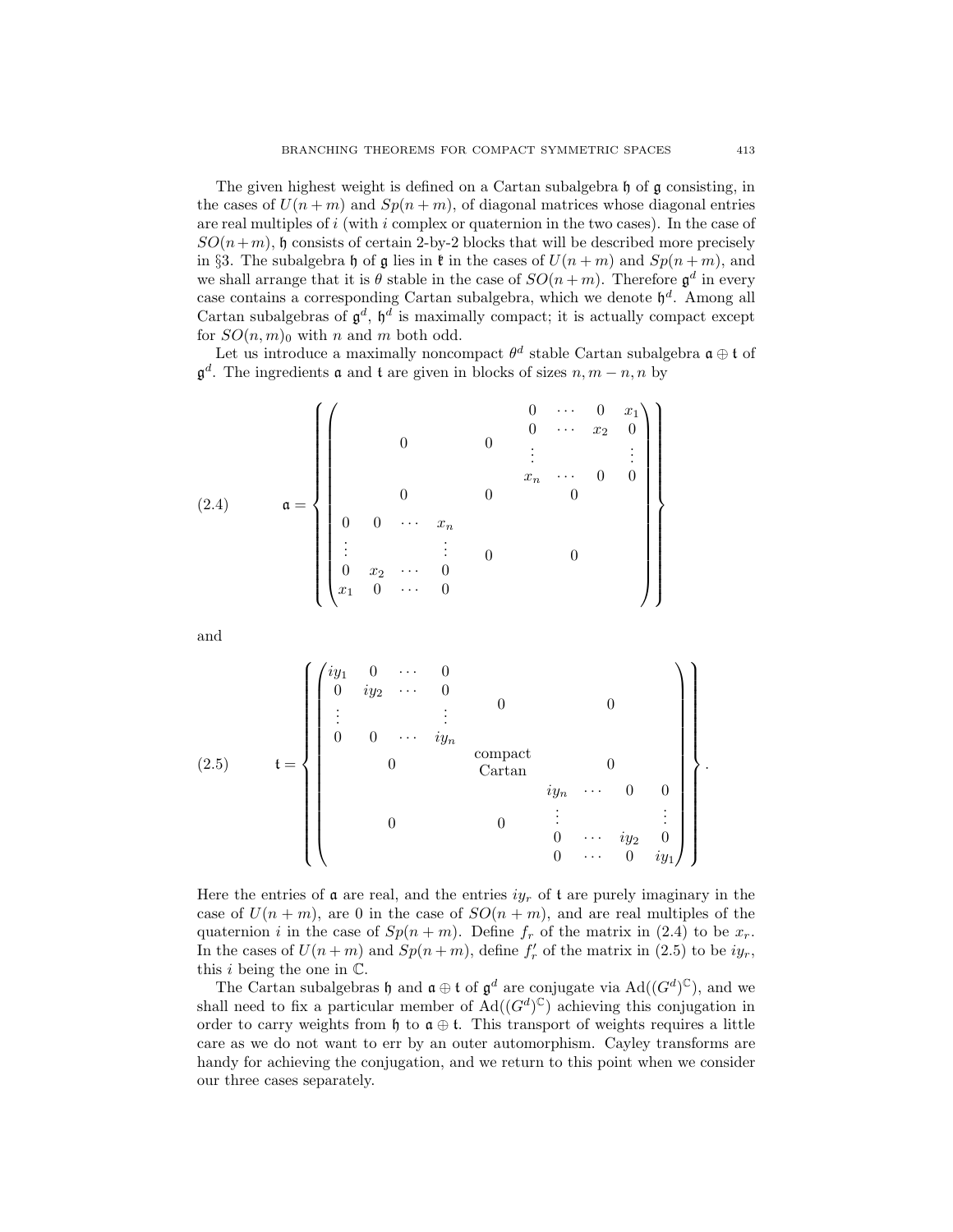We shall make use also of the Lie subalgebra

(2.6) 
$$
\mathfrak{b} = \left\{ \begin{pmatrix} q_1 & 0 & \cdots & 0 \\ 0 & q_2 & \cdots & 0 & & \\ \vdots & & \vdots & & 0 & 0 \\ 0 & 0 & \cdots & q_n & & \\ & & 0 & & 0 & 0 \\ & & & & q_n & \cdots & 0 & 0 \\ & & & & & & \vdots & \\ & & & & & 0 & \cdots & q_2 & 0 \\ & & & & & & 0 & \cdots & 0 & q_1 \end{pmatrix} \right\}.
$$

Here the entries  $q_r$  of  $\mathfrak b$  are 1-by-1 skew Hermitian, i.e., they are imaginary numbers in the case of  $U(n+m)$ , 0 in the case of  $SO(n+m)$ , and linear combinations of  $i, j, k$  in the case of  $Sp(n+m)$ .

We introduce a lexicographic ordering on  $\mathfrak{a}^*$ , the dual of  $\mathfrak{a}$ , so that

$$
f_1 > f_2 > \cdots > f_n.
$$

The restricted roots in the cases of  $U(m + n)$  and  $Sp(n + m)$  are

$$
C_n: \{ \pm f_r \pm f_s, \ r < s \} \cup \{ \pm 2f_r \} \quad \text{if } n = m, (BC)_n: \{ \pm f_r \pm f_s, \ r < s \} \cup \{ \pm 2f_r \} \cup \{ \pm f_r \} \quad \text{if } n < m;
$$

in the case of  $SO(n+m)$  they are

$$
D_n: \quad \{\pm f_r \pm f_s, \ r < s\} \quad \text{if } n = m,
$$
\n
$$
B_n: \quad \{\pm f_r \pm f_s, \ r < s\} \cup \{\pm f_r\} \quad \text{if } n < m.
$$

In each case the positive restricted roots are the  $f_r \pm f_s$  with  $r < s$ , together with any  $f_{2r}$  and  $f_r$  that exist. Put  $A = \exp \mathfrak{a}$ , and let N be the exponential of the sum of the restricted root spaces for the positive restricted roots. Then we have an Iwasawa decomposition

$$
(2.7) \tGd = KAN.
$$

We shall be interested in the details of the restricted-root spaces only for the restricted roots  $\pm (f_r - f_s)$ ,  $r < s$ . These are of multiplicity

> 2 in the case of  $U(n+m)$ , 1 in the case of  $SO(n+m)$ , 4 in the case of  $Sp(n+m)$ .

For  $r < s$ , the corresponding restricted-root spaces  $\mathfrak{g}_{f_r-f_s}$  and  $\mathfrak{g}_{-f_r+f_s}$  within  $\mathfrak{g}^d$  have nonzero entries only in rows and columns numbered r, s,  $n + m + 1 - s$ ,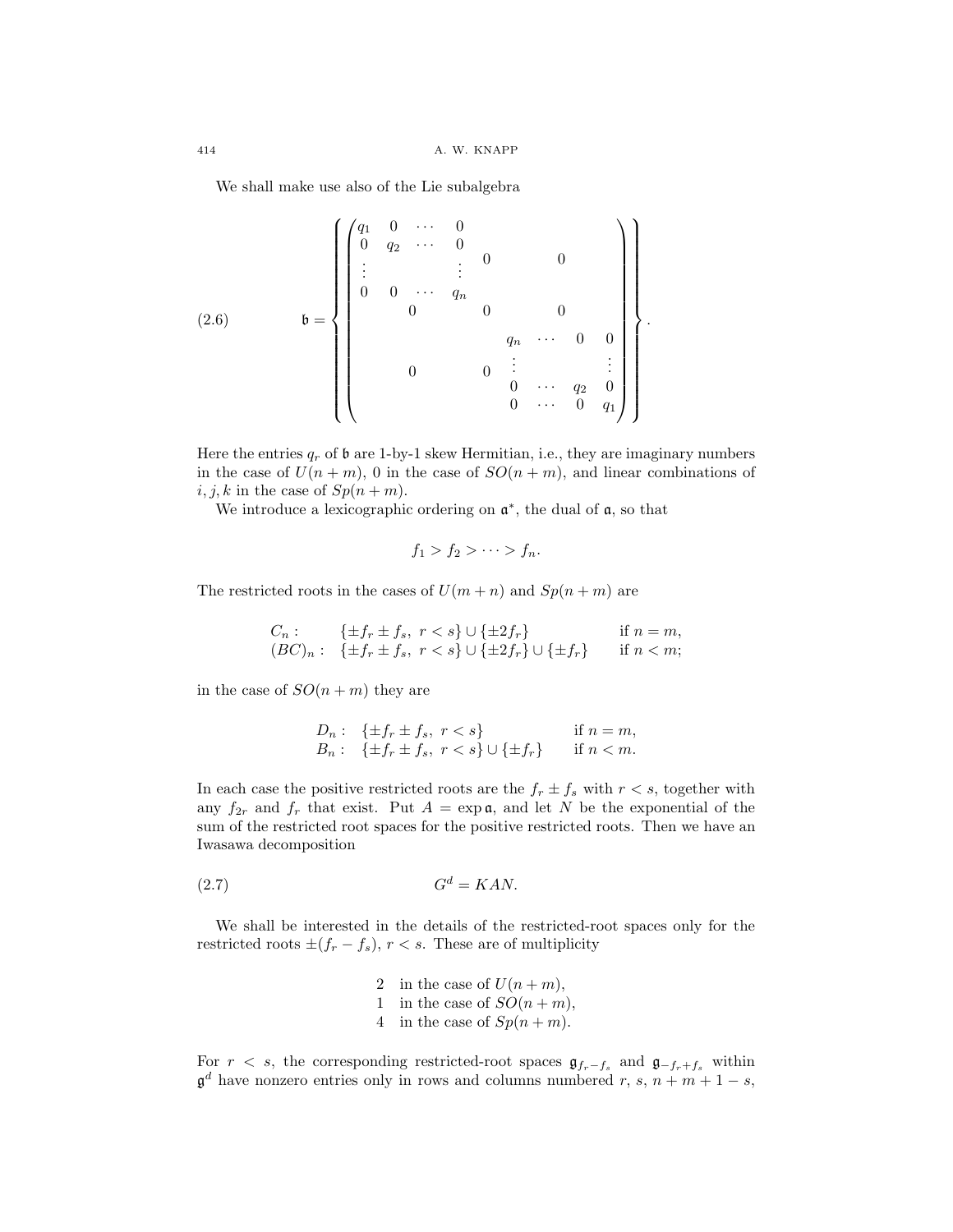$n + m + 1 - r$ . In those rows and columns the entries are given by

(2.8a)  
\n
$$
\mathfrak{g}_{f_r-f_s} = \left\{ \begin{pmatrix} 0 & z & z & 0 \\ -\bar{z} & 0 & 0 & \bar{z} \\ \bar{z} & 0 & 0 & -\bar{z} \\ 0 & z & z & 0 \end{pmatrix} \right\},
$$
\n
$$
(2.8b)
$$
\n
$$
\mathfrak{g}_{-f_r+f_s} = \left\{ \begin{pmatrix} 0 & z & -z & 0 \\ -\bar{z} & 0 & 0 & -\bar{z} \\ -\bar{z} & 0 & 0 & -\bar{z} \\ 0 & -z & z & 0 \end{pmatrix} \right\}.
$$

Here the bar denotes conjugation in  $\mathbb C$  or  $\mathbb H$ , and the bar is to be ignored in  $\mathbb R$ . Define I to be the Lie subalgebra of  $\mathfrak{g}^d$  given by

(2.9) 
$$
\mathfrak{l} = \mathfrak{a} \oplus \mathfrak{b} \oplus \sum_{r \neq s} \mathfrak{g}_{f_r - f_s}.
$$

This is isomorphic with  $\mathfrak{gl}(n,\mathbb{C})$ ,  $\mathfrak{gl}(n,\mathbb{R})$ , and  $\mathfrak{gl}(n,\mathbb{H})$  in our three cases. Let L be the analytic subgroup of  $G^d$  with Lie algebra l. Although it is not logically necessary to do so, we shall show that L is globally isomorphic with  $GL(n, \mathbb{C})$ ,  $GL(n,\mathbb{R})_0$ , and  $GL(n,\mathbb{H})$  in our three cases.

First let us observe that l is stable under  $\theta^d$ . In fact, we have  $\mathfrak{a} \subseteq \mathfrak{p}^d$  and  $\mathfrak{b} \subseteq \mathfrak{k}$ . Also if we take sums and differences of (2.8a) and (2.8b), we see that the complementary part of l consists of all real linear combinations of matrices of the two forms

$$
(2.10) \qquad \begin{pmatrix} 0 & z & 0 & 0 \\ -\bar{z} & 0 & 0 & 0 \\ 0 & 0 & 0 & -\bar{z} \\ 0 & 0 & z & 0 \end{pmatrix} \quad \text{and} \quad \begin{pmatrix} 0 & 0 & z & 0 \\ 0 & 0 & 0 & \bar{z} \\ \bar{z} & 0 & 0 & 0 \\ 0 & z & 0 & 0 \end{pmatrix}.
$$

These two matrices are in  $\mathfrak k$  and  $\mathfrak p^d$ , respectively. Hence l is stable under  $\theta^d$ .

In fact, we see that  $\mathfrak{k} \cap \mathfrak{l}$  is spanned by  $\mathfrak{b}$  and all the matrices of the first kind in (2.10). To describe  $\mathfrak{k} \cap \mathfrak{l}$  more explicitly, it is helpful to introduce a tool from the theory of automorphic forms—the notion of transpose about the opposite diagonal from usual. It is a kind of backwards transpose. For a square matrix  $C$  of size  $N$ , the *backwards* transpose  ${}^tC$  of C is defined by

(2.11a) 
$$
({}^{t}C)_{rs} = C_{N+1-s, N+1-r}.
$$

The mapping  $C \mapsto {}^tC$  respects addition and scalar multiplication, reverses order under multiplication, and maps the identity matrix to itself. It follows that it commutes with complex or quaternion conjugation, powers, inversion, and the exponential map. We define a backwards adjoint by

$$
(2.11b) \t\t *C = {}^{t}(\overline{C}).
$$

The upper left block of the first matrix in (2.10), when combined with the corresponding entries from b, yields a copy of  $u(2)$ ,  $\mathfrak{so}(2)$ , and  $\mathfrak{sp}(2)$  in our three cases, and the lower right block is obtained as minus the backwards adjoint. Thus

$$
\mathfrak{k} \cap \mathfrak{l} = \left\{ \begin{pmatrix} Z & 0 & 0 \\ 0 & 0 & 0 \\ 0 & 0 & -zZ \end{pmatrix} \ \middle| \ Z \in \mathfrak{k}_2 \right\}.
$$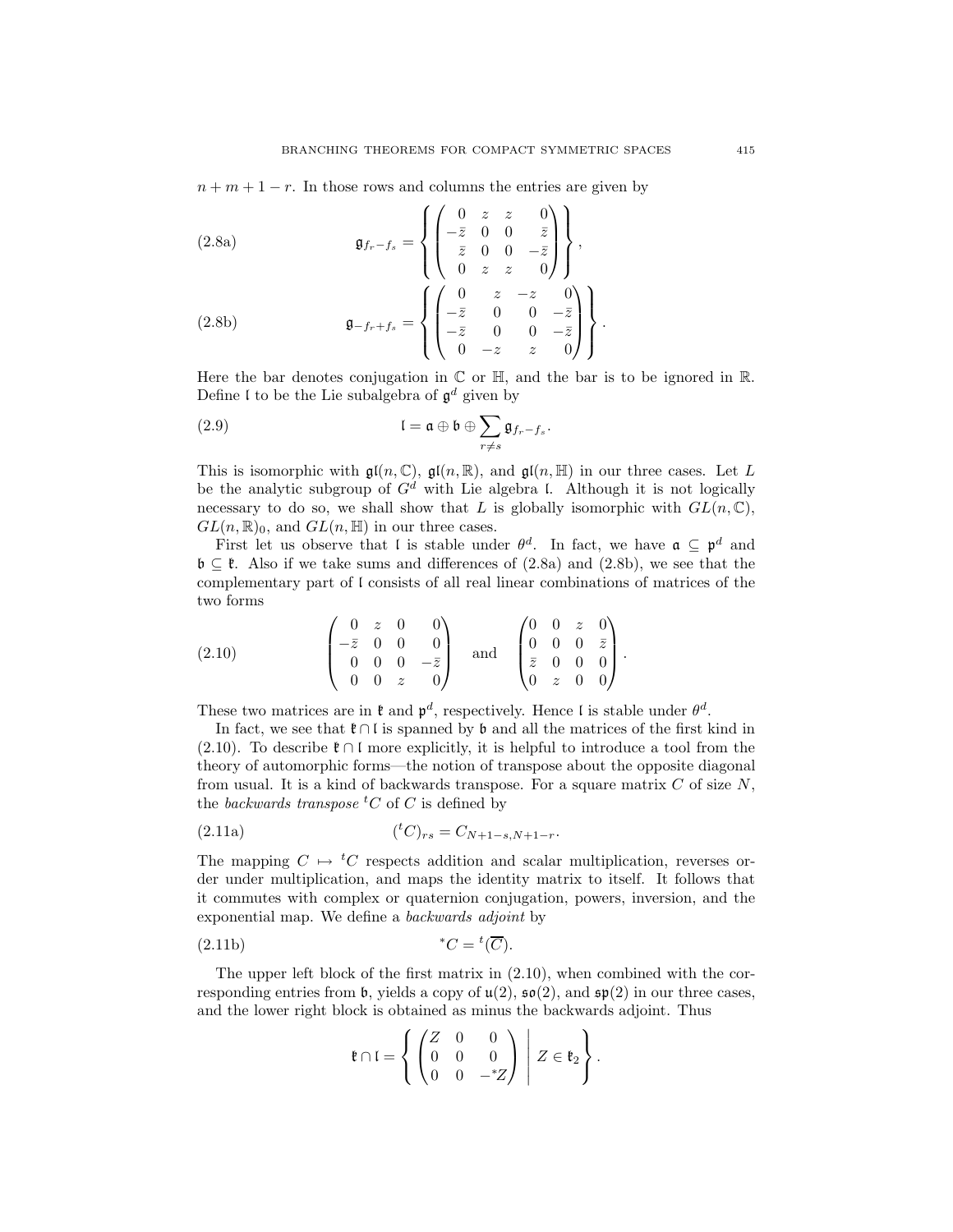The corresponding analytic subgroup  $K_L$  of  $L$  is thus given by

(2.12) 
$$
K_L = \left\{ \begin{pmatrix} k & 0 & 0 \\ 0 & 1 & 0 \\ 0 & 0 & *k^{-1} \end{pmatrix} \middle| k \in K_2 \right\}.
$$

We let  $\iota: K_2 \to K_L$  be the isomorphism indicated by (2.12). From general theory it follows that

(2.13) 
$$
L \cong K_L \exp(\mathfrak{l} \cap \mathfrak{p}^d),
$$

and therefore  $L$  is globally isomorphic to the identity component of the appropriate general linear group.

There is also a direct way to see the isomorphism (2.13), and this direct approach gives further insight into the structure. Let  $\mathbb{F}$  be  $\mathbb{C}$ ,  $\mathbb{R}$ , or  $\mathbb{H}$ , and regard the space  $\mathbb{F}^{n+m}$  of  $(n+m)$ -component column vectors with entries in  $\mathbb{F}$  as a right vector space over F. Write  $G(n, m)$  for  $U(n, m)$ ,  $O(n, m)$ , or  $Sp(n, m)$  in the respective cases; we may identify  $G(n, m)$  with the group of F-linear transformations of  $\mathbb{F}^{n+m}$ preserving the standard indefinite Hermitian form  $\langle \cdot, \cdot \rangle_{n,m}$  of signature  $(n, m)$ . Let  $\{u_i\}$  be the standard basis of  $\mathbb{F}^{n+m}$ . Fix  $p \leq n$ , and define

$$
v_i = \frac{1}{\sqrt{2}}(u_i + u_{n+m+1-i})
$$
 and  $w_i = \frac{1}{\sqrt{2}}(u_i - u_{n+m+1-i})$  for  $1 \le i \le p$ .

Let  $V_p$  be the span of the  $v_i$ , and let  $W_p$  be the span of the  $w_i$ . The form  $\langle \cdot, \cdot \rangle_{n,m}$ is 0 on  $V_p$  and  $W_p$ , and it exhibits  $W_p$  as the Hermitian dual of  $V_p$ . If we write  $\mathbb{F}^{n+m-2p}$  for the span of  $u_{p+1},\ldots,u_{n+m-p}$ , then we have

(2.14) 
$$
\mathbb{F}^{n+m} = V_p \oplus \mathbb{F}^{n+m-2p} \oplus W_p.
$$

Regard g in  $GL(p, \mathbb{F})$  as acting on  $V_p$  and denote the Hermitian dual action on W<sub>p</sub> by  $\widetilde{g}$ . If h is in  $G(n-p, m-p)$ , then  $(g, h)$  acts on  $\mathbb{F}^{n+m}$  by  $(g, h)(v, u, w) =$  $(gv, hu, \tilde{g}w)$ , preserving the decomposition (2.14) and respecting the form  $\langle \cdot, \cdot \rangle_{n,m}$ . Consequently we see that

(2.15a) 
$$
GL(p, \mathbb{F}) \times G(n-p, m-p) \text{ embeds in } G(n,m).
$$

For  $p = n$ , the result is that  $GL(n, \mathbb{F}) \times G(0, m - n)$  embeds in  $G(n, m)$ . The subgroup L is the identity component of the factor  $GL(n, \mathbb{F})$ , and in matrices written in terms of the basis  $\{v_1,\ldots,v_p,u_{p+1},\ldots,u_{n+m-p},w_p,\ldots,w_1\}$ , the set of matrices in  $L$  is given by

(2.15b) 
$$
\left\{ \begin{pmatrix} g & 0 & 0 \\ 0 & 1 & 0 \\ 0 & 0 & {}^{*}g^{-1} \end{pmatrix} \middle| g \in GL(n, \mathbb{F})_0 \right\}.
$$

We order the roots of  $\mathfrak{g}^d$  with respect to the Cartan subalgebra  $\mathfrak{a} \oplus \mathfrak{t}$  in a fashion that takes a first, takes  $i(\mathfrak{b} \cap \mathfrak{t})$  next, and ends with the part of it that goes with matrix indices  $n + 1$  through m; we require also that the ordering be compatible with the ordering on the restricted roots. We obtain an ordering for the roots of l with respect to its Cartan subalgebra  $\mathfrak{a} \oplus (\mathfrak{b} \cap \mathfrak{t})$  by restriction.

Let  $v_0$  be a nonzero highest weight vector for  $G^d$  in the representation space V. Then  $v_0$  is also a highest weight vector for  $L$ , and hence the vector subspace

$$
V' = U(\mathfrak{l}^{\mathbb{C}})v_0
$$

is irreducible under the action of L; here  $U(\mathbb{C})$  is the universal enveloping algebra of the complexification of l. We denote the representation of L on  $V'$  by  $\sigma'$ .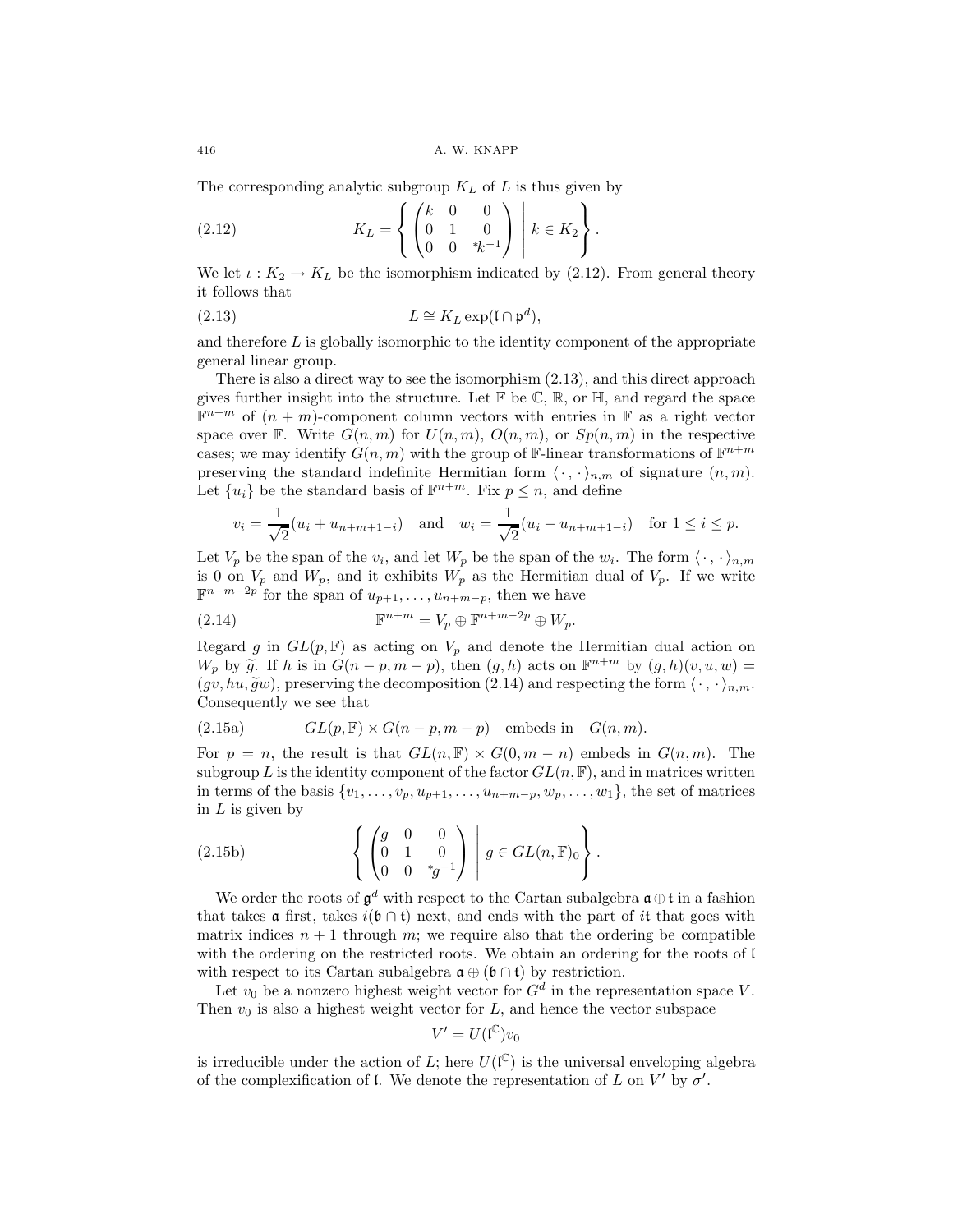It may be helpful to see this irreducibility in a wider context. In (2.15a) we saw that the group  $GL(n, \mathbb{F}) \times G(0, m-n)$ , which we call L for the moment, is a subgroup of  $G(n, m)$ . In fact,  $\widetilde{L} \cap G(n, m)$  is the Levi subgroup of the maximal parabolic subgroup of  $G(n, m)$ <sup>0</sup> built from the simple restricted roots  $f_1 - f_2, \ldots, f_{n-1} - f_n$ . The unipotent radical  $\tilde{N}$  of this parabolic subgroup is generated by the positive restricted roots other than the  $f_i - f_j$  with  $i < j$ . The subspace of  $\widetilde{N}$  invariants in  $(\sigma, V)$  is stable under  $\widetilde{L}_0,$  and  $\widetilde{L}_0 = L \times G(0, m-n)_0$  acts irreducibly on it, with  $v_0$ as highest weight vector, as a consequence of the general theory. The representation of  $L_0$  is therefore an outer tensor product of an irreducible representation of L and an irreducible representation of  $G(0, m - n)$ . It will turn out for our  $\sigma$  that the latter representation is 1-dimensional. Consequently V' is the entire space of  $\tilde{N}$ invariants in  $V$ , and  $L$  acts irreducibly in it.

Returning to the main line of the proof, let E be the projection of V to  $V^{K_1}$ given by

(2.16) 
$$
E(v) = \int_{U(m)} \sigma \begin{pmatrix} 1 & 0 \\ 0 & k \end{pmatrix} v dk.
$$

A change of variables shows that

(2.17) 
$$
E(\sigma(k_1)v) = E(v) \quad \text{for all } k_1 \in K_1.
$$

**Lemma 2.2.** E carries  $V'$  onto  $V^{K_1}$ , and it is equivariant with respect to  $K_2$  in the sense that  $\sigma(k_2)E(v) = E(\sigma(\iota(k_2))(v))$  for  $k_2 \in K_2$ , where  $\iota: K_2 \to K_L$  is the canonical isomorphism indicated in (2.12).

*Proof.* Since  $\sigma$  is irreducible for  $G^d$ , there is a finite set of elements  $g_i \in G^d$  such that  $\{\sigma(g_i)v_0\}$  spans V. Then the vectors  $E(\sigma(g_i)v_0)$  span  $V^{K_1}$ . Write  $g_i =$  $k_i a_i n_i$  according to the Iwasawa decomposition (2.7). Since  $\sigma(n_i)$  fixes  $v_0$  and  $\sigma(a_i)$  multiplies  $v_0$  by a positive scalar, the vectors  $E(\sigma(k_i)v_0)$  span  $V^{K_1}$ . We can decompose  $k_i$  as  $k_i = k_i^{(1)} k_i^L$  with  $k_i^{(1)} \in K_1$  and  $k_i^L \in K_L$  by writing

$$
\begin{pmatrix} k_2 & 0 \ 0 & k_1 \end{pmatrix} = \begin{pmatrix} 1 & 0 \ 0 & k_1 \end{pmatrix} \begin{pmatrix} k_2 & 0 \ 0 & \ast k_2^{-1} \end{pmatrix},
$$

and then it follows from (2.17) that the vectors  $E(\sigma(k_i^L)v_0)$  span  $V^{K_1}$ . Since  $\sigma(k_i^L)v_0$  is in V', we see that  $E(V') = V^{K_1}$ .

For the equivariance we write  $k_2 = \begin{pmatrix} k' & 0 & 0 \\ 0 & 1 & 0 \\ 0 & 0 & 1 \end{pmatrix}$ . Then we have

$$
E(\sigma(\iota(k_2))(v)) = \int_{U(m)} \sigma \begin{pmatrix} 1 & 0 & 0 \\ 0 & k \end{pmatrix} \sigma \begin{pmatrix} k' & 0 & 0 \\ 0 & 1 & 0 \\ 0 & 0 & *k'^{-1} \end{pmatrix} (v) dk
$$
  
=  $\sigma \begin{pmatrix} k' & 0 & 0 \\ 0 & 1 & 0 \\ 0 & 0 & 1 \end{pmatrix} \int_{U(m)} \sigma \begin{pmatrix} 1 & 0 \\ 0 & k \begin{pmatrix} 1 & 0 \\ 0 & *k'^{-1} \end{pmatrix} \end{pmatrix} (v) dk$   
=  $\sigma(k_2) \int_{U(m)} \sigma \begin{pmatrix} 1 & 0 \\ 0 & k \end{pmatrix} (v) dk$   
=  $\sigma(k_2) E(v).$ 

This proves the lemma.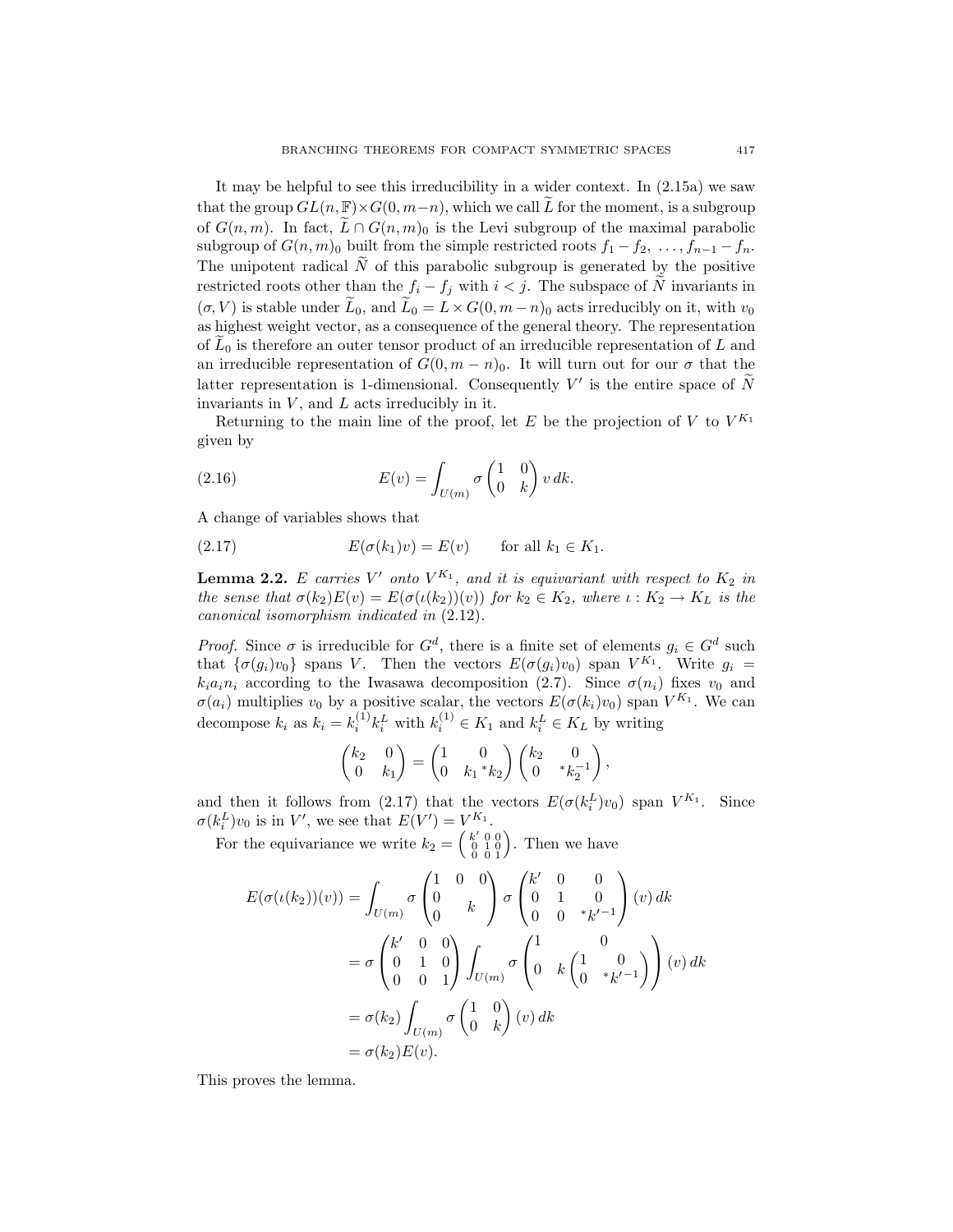418 A. W. KNAPP

The next step is to transfer the group L and the representation  $(\sigma', V')$  from  $G<sup>d</sup>$  back to G, obtaining a group G' and regarding  $(\sigma', V')$  as a representation of  $G'$ . The procedure for obtaining the Lie algebra  $\mathfrak{g}'$  of  $G'$  is given in (2.3). The Lie algebra l consists of all real linear combinations of matrices as in (2.4), matrices as in (2.6), and matrices indicated by (2.10). Therefore  $\mathfrak{g}'$  consists of all real linear combinations of

$$
(2.18)
$$
\n
$$
\begin{pmatrix}\nq_1 & 0 & \cdots & 0 & 0 & \cdots & 0 & x_1 \\
0 & q_2 & \cdots & 0 & 0 & \cdots & x_2 & 0 \\
\vdots & \vdots & \vdots & & \vdots & & \vdots & & \vdots \\
0 & 0 & \cdots & q_n & & x_n & \cdots & 0 & 0 \\
0 & 0 & \cdots & -x_n & & q_n & \cdots & 0 & 0 \\
\vdots & \vdots & \vdots & & 0 & \vdots & & \vdots & \vdots \\
0 & -x_2 & \cdots & 0 & & 0 & \cdots & q_2 & 0 \\
-x_1 & 0 & \cdots & 0 & & 0 & \cdots & 0 & q_1\n\end{pmatrix},
$$
\n
$$
(2.18)
$$

$$
(2.19) \qquad \begin{pmatrix} 0 & z & 0 & 0 \\ -\bar{z} & 0 & 0 & 0 \\ 0 & 0 & 0 & -\bar{z} \\ 0 & 0 & z & 0 \end{pmatrix}, \quad \text{and} \quad \begin{pmatrix} 0 & 0 & z & 0 \\ 0 & 0 & 0 & \bar{z} \\ -\bar{z} & 0 & 0 & 0 \\ 0 & -z & 0 & 0 \end{pmatrix}.
$$

As usual, the last two of these are to be interpreted as indicating only rows and columns numbered  $r, s, n+m+1-s, n+m+1-r$ . Let G' be the analytic subgroup of G with Lie algebra  $\mathfrak{g}'$ .

The Lie algebra  $g'$  is  $\theta$  stable, and the +1 eigenspace under  $\theta$  is  $\mathfrak{k}_L$ . Since a compact form of a complex semisimple Lie algebra is unique up to isomorphism, it follows that  $\mathfrak{g}'$  is isomorphic to  $\mathfrak{u}(n) \oplus \mathfrak{u}(n)$ ,  $\mathfrak{u}(n)$ , and  $\mathfrak{u}(2n)$  in our three cases and that  $\mathfrak{k}_L$  is embedded in the standard way in each case. As we noted above, we shall need in each case to take into account any possible effects of outer automorphisms on the highest weights that occur. In doing so, we shall have to consider each of our three cases separately and we shall make use of the following lemma.

**Lemma 2.3.** For  $U(N)$  with  $N \geq 1$ , there are exactly two outer automorphisms modulo inner automorphisms, namely complex conjugation and the identity map.

*Proof.* The group  $U(N)$  is the commuting product of  $SU(N)$  and the subgroup Z of scalar matrices in  $U(N)$ , and any automorphism of  $U(N)$  must preserve  $SU(N)$ and  $Z$  and must agree on their intersection. In the case of  $Z$ , there are two automorphisms, namely complex conjugation and the identity.

For the Lie algebra  $\mathfrak{su}(N)$  of the special unitary group and then also for the simply connected group  $SU(N)$  itself, the outer automorphisms modulo inner automorphisms are given by automorphisms of the Dynkin diagram. For  $N \geq 3$  the group in question has order 2, and for  $N$  equal to 1 or 2 it has order 1. In each case the inner automorphisms fix each member of  $SU(N) \cap Z$ . Complex conjugation of  $SU(N)$  is a representative of the nontrivial class of automorphisms for  $N \geq 3$ because it does not fix the members of  $SU(N) \cap Z$  when  $N \geq 3$ .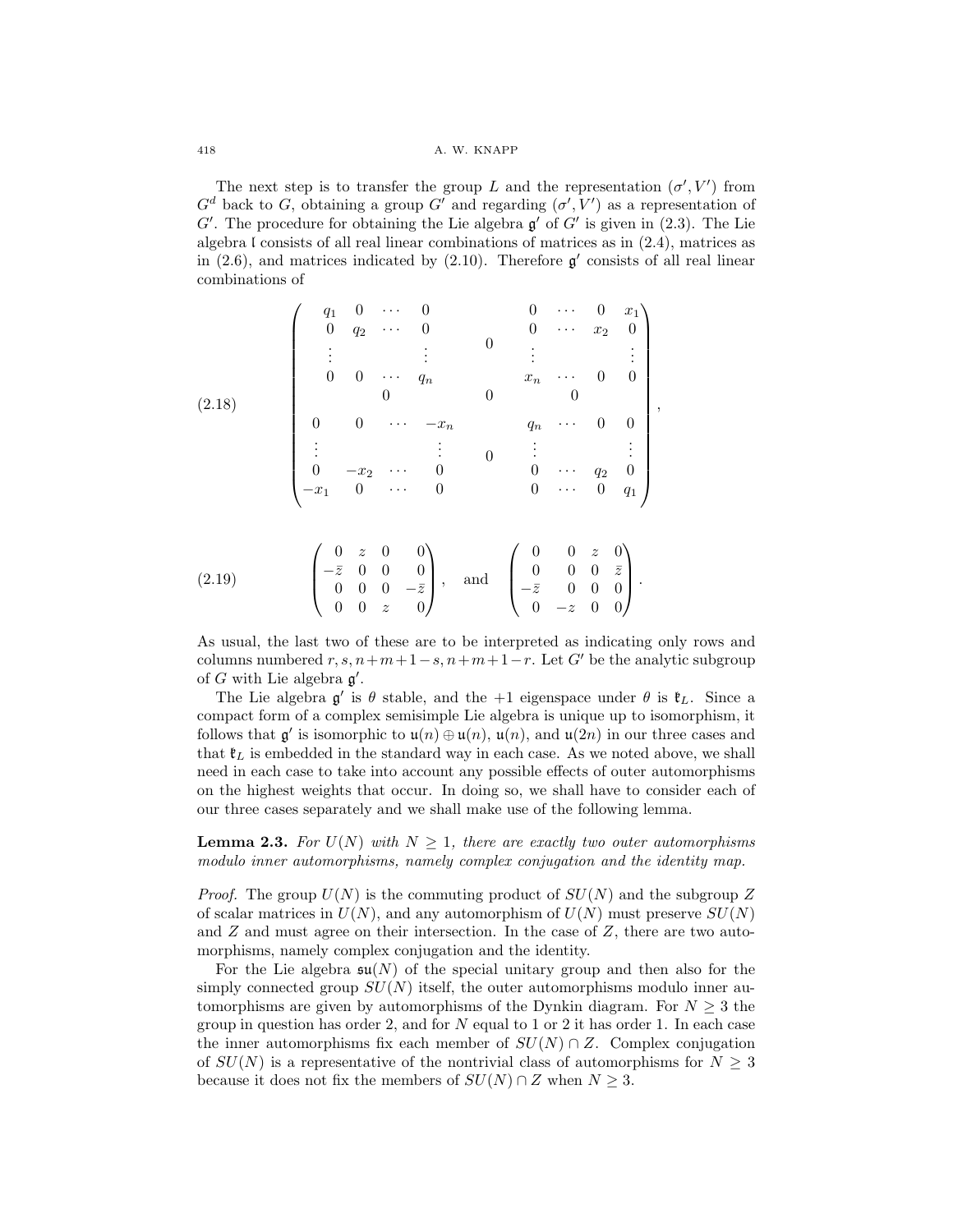Thus for all  $N$ , we see from the effect on  $Z$  that there are at least two classes of outer automorphisms modulo inner automorphisms for  $U(N)$ . For  $N \geq 3$  it appears at first that there may be four classes for  $U(N)$ . However, the need for the restrictions to  $SU(N)$  and Z to coincide on  $SU(N) \cap Z$  eliminates two of the classes. Thus the number of classes is exactly two for all  $N \geq 1$ .

Partly because the statement of the Main Theorem requires it and partly because we shall want to limit the number of outer automorphisms by means of Lemma 2.3, we shall want to see that G' is globally isomorphic to  $U(n) \times U(n)$ ,  $U(n)$ , and  $U(2n)$  in the three cases, not merely locally isomorphic. This step will be carried out for each of our three cases separately. The argument above that  $L$  is globally isomorphic to a general linear group gives a clue how to prove this result, but we still need to consider the cases separately to handle  $G'$ .

Then we shall unwind the highest weights to see that they are as asserted, taking into account any information about outer automorphisms that is relevant. This step too will be carried out for each of our three cases separately. This concludes the discussion of the details of the proof of Theorem 2.1b that apply to all three cases of the Main Theorem.

For the remainder of this section, we specialize to  $G = U(n+m)$  and  $G<sup>d</sup> =$  $U(n, m)$ . The first unproved detail that needs to be addressed is the construction of a particular member of  $\text{Ad}((G^d)^{\mathbb{C}})$  that transforms  $\mathfrak{h}^{\mathbb{C}}$  into  $(\mathfrak{a} \oplus \mathfrak{t})^{\mathbb{C}}$ . We shall identify this element by using Cayley transforms. However, since we need only to know the mapping of weights to weights, we shall not need to write down the effect of any Cayley transform on a particular matrix, and there will be no need to refer directly to the complexifications  $(\mathfrak{g}^d)^{\mathbb{C}}$  and  $(G^d)^{\mathbb{C}}$ .

We do, however, need to use enough care to take into account the outer automorphisms of  $G' \cong U(n) \times U(n)$ . Lemma 2.3 shows that the group of outer automorphisms modulo inner automorphisms has order at least 8. This is too large to dismiss immediately. Instead of accounting for the effect of each class of automorphisms, we shall ultimately verify directly that the restriction of  $\sigma'$  is the correct tensor product, not involving any contragredients for example. In that way we will have seen that the outer automorphisms did not cause a problem.

We have taken the diagonal subalgebra  $\mathfrak h$  of  $\mathfrak k$  as a compact Cartan subalgebra of  $\mathfrak{g}^d$ , and we have written  $e_1,\ldots,e_{n+m}$  for the evaluation functionals on the diagonal entries. We introduce the usual ordering that makes  $e_1 \geq \cdots \geq e_{n+m}$ . Relative to  $U(n, m)$ , the roots

$$
(2.20) \t\t e_1 - e_{n+m}, \ e_2 - e_{n+m-1}, \ \dots, e_n - e_{m+1}
$$

form as large as possible a strongly orthogonal sequence of noncompact positive roots, and we form the product of the Cayley transforms relative to these roots, as in §§VI.7 and VI.11 of [\[Kn\]](#page-31-6). Each Cayley transform factor involves some limited choices, and it is assumed that these choices are made in the same way for each of the roots  $(2.20)$ .

The resulting product of Cayley transforms matches the complexifications of h and  $\mathfrak{a} \oplus \mathfrak{t}$ . The Cayley transformed roots (2.20) are denoted  $2f_1, \ldots, 2f_n$ , so that  $f_r$ agrees with the linear functional on  $(\mathfrak{a} \oplus \mathfrak{t})^{\mathbb{C}}$  whose value on the matrix in (2.4) is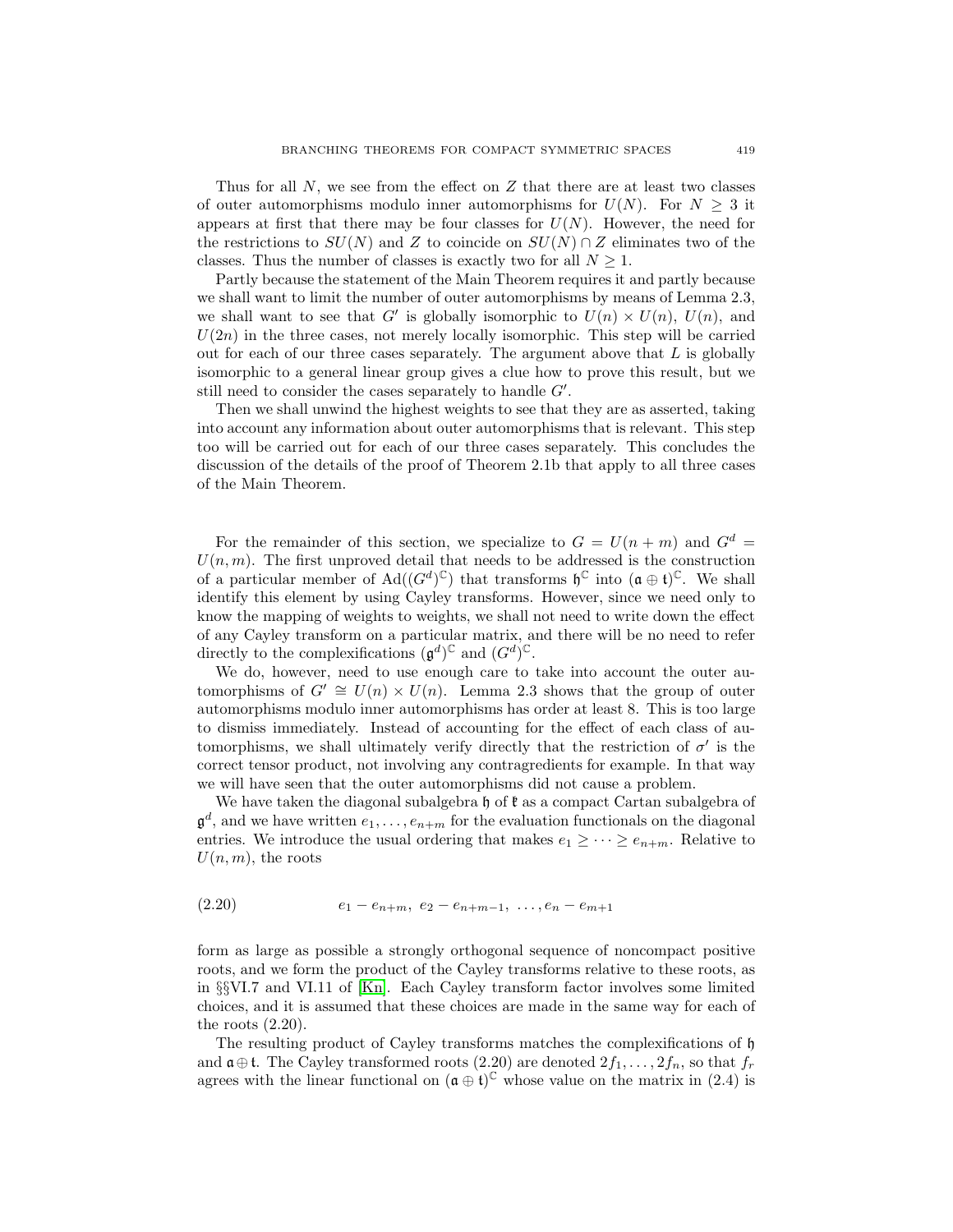$x_r$  and whose value on t is 0. Let  $f'_r$  be the linear functional on  $(\mathfrak{a} \oplus \mathfrak{t})^{\mathbb{C}}$  whose value on the matrix in (2.5) is  $iy_r$  and whose value on  $\alpha$  is 0; this definition is consistent with our earlier definition of  $f'_r$  for all cases of the Main Theorem. Up to Cayley transforms, we therefore have

$$
f_r = \frac{1}{2}(e_r - e_{n+m+1-r})
$$
 and  $f'_r = \frac{1}{2}(e_r + e_{n+m+1-r}).$ 

In the passage from the complexification of  $\mathfrak{h}$  to the complexification of  $\mathfrak{a} \oplus \mathfrak{t}$ , the highest weight

$$
a_1e_1 + \dots + a_ne_n + a'_1e_{m+1} + \dots + a'_ne_{n+m}
$$
  
=  $\frac{1}{2}(a_1 - a'_n)(e_1 - e_{n+m}) + \frac{1}{2}(a_2 - a'_{n-1})(e_2 - e_{n+m-1})$   
+  $\dots + \frac{1}{2}(a_n - a'_1)(e_n - e_{m+1})$   
+  $\frac{1}{2}(a_1 + a'_n)(e_1 + e_{n+m}) + \frac{1}{2}(a_2 + a'_{n-1})(e_2 + e_{n+m-1})$   
+  $\dots + \frac{1}{2}(a_n + a'_1)(e_n + e_{m+1})$ 

of  $(\sigma, V)$  gets transformed into

$$
(a_1 - a'_n) f_1 + (a_2 - a'_{n-1}) f_2 + \dots + (a_n - a'_1) f_n
$$
  
+ 
$$
(a_1 + a'_n) f'_1 + (a_2 + a'_{n-1}) f'_2 + \dots + (a_n + a'_1) f'_n
$$
  
= 
$$
a_1 (f'_1 + f_1) + a_2 (f'_2 + f_2) + \dots + a_n (f'_n + f_n)
$$
  
(2.21) 
$$
+ a'_1 (f'_n - f_n) + \dots + a'_{n-1} (f'_2 - f_2) + a'_n (f'_1 - f_1).
$$

Since the ordering has changed, this expression is not a priori the highest weight of  $\sigma$ , but it is at least an extreme weight, still characterizing  $\sigma$  up to equivalence.

But in fact it is highest. The reason lies in the structure of the roots of  $\mathfrak{g}^d$ . The roots relative to h are all of the form  $e_r - e_s$ , and it follows that an expression for a root relative to  $\mathfrak{a} \oplus \mathfrak{t}$  involves  $f_r$  if and only if it involves  $f'_r$ . If we let  $\psi$  stand for a nonzero expression carried on the part of  $t$  involving indices  $n + 1$  through m, then it follows that the positive roots are all necessarily of the form

(2.22) 
$$
2f_r,
$$
  
\n
$$
(f_r - f_s) + (\pm f'_r \pm f'_s) \text{ with } r < s,
$$
  
\n
$$
(f_r) + (\pm f'_r) + \psi \text{ if } n < m,
$$
  
\n
$$
\psi \text{ if } n + 1 < m.
$$

Each of these has inner product  $\geq 0$  with the right side of (2.21), and it follows from the fact that  $(2.21)$  is extreme that  $(2.21)$  is then highest. Therefore  $(2.21)$  is the highest weight of  $(\sigma', V')$ .

The next step is to identify  $G'$  globally. We know that  $\mathfrak{g}'$  is isomorphic to  $\mathfrak{u}(n) \oplus \mathfrak{u}(n)$ , and we want to see that G' is isomorphic to  $U(n) \times U(n)$ .

The Lie algebra  $\mathfrak{g}'$  consists of all real linear combinations of the appropriate matrices (2.18) and of embedded versions of the matrices in (2.19). We introduce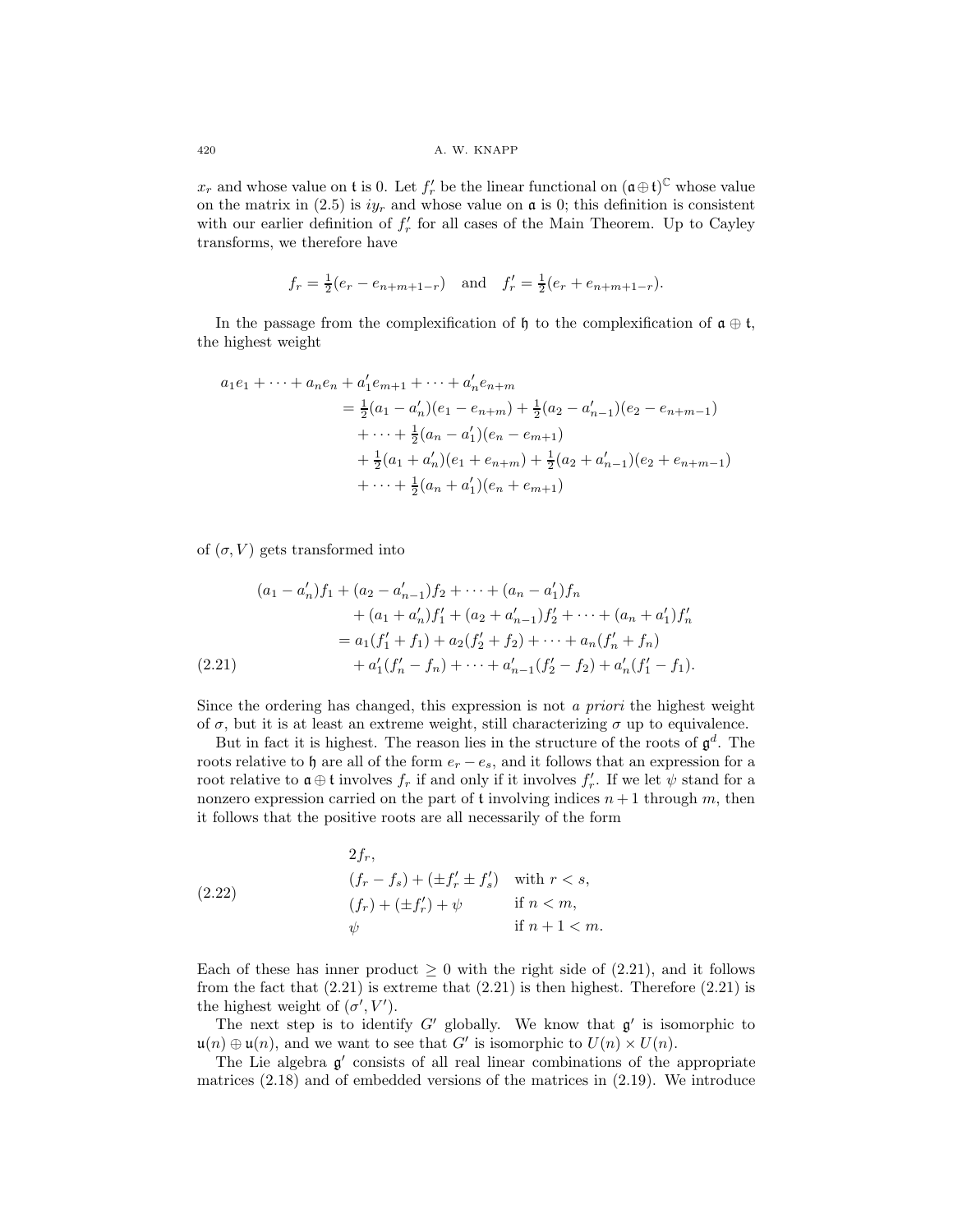the matrix

$$
(2.23) \tM' = \begin{pmatrix} 1 & 0 & \cdots & 0 & & & & 0 & \cdots & 0 & 1 \\ 0 & 1 & \cdots & 0 & & & & 0 & \cdots & 1 & 0 \\ \vdots & & & \vdots & & & & & \vdots & & \vdots & \vdots \\ 0 & 0 & \cdots & 1 & & & & 1 & \cdots & 0 & 0 \\ 0 & 0 & \cdots & i & & & & -i & \cdots & 0 & 0 \\ \vdots & & & \vdots & & & & & \vdots & & \vdots & \vdots \\ 0 & i & \cdots & 0 & & & & 0 & \cdots & -i & 0 \\ i & 0 & \cdots & 0 & & & & 0 & \cdots & 0 & -i \end{pmatrix}.
$$

Then we have

$$
(2.24) \tM'^{-1}G'M' = \left\{ \begin{pmatrix} u & 0 & 0 \\ 0 & 1 & 0 \\ 0 & 0 & *v^{-1} \end{pmatrix} \middle| u \in U(n), v \in U(n) \right\},\,
$$

and furthermore conjugation by  $M'^{-1}$  leaves the members of  $K_L$  elementwise fixed. Thus  $K_L$  is embedded as the subgroup of (2.24) in which  $u = v$ . In more detail the relevant square submatrix of  $M'^{-1}$  conjugates rows and columns r and  $n+m+1-r$ of the matrix in (2.18), in which we set  $q_r = iy_r$ , and the real linear combinations

$$
\begin{pmatrix}\n0 & z & -iz & 0 \\
-\bar{z} & 0 & 0 & i\bar{z} \\
-i\bar{z} & 0 & 0 & -\bar{z} \\
0 & iz & z & 0\n\end{pmatrix}\n\text{ and }\n\begin{pmatrix}\n0 & z & iz & 0 \\
-\bar{z} & 0 & 0 & -i\bar{z} \\
i\bar{z} & 0 & 0 & -\bar{z} \\
0 & -iz & z & 0\n\end{pmatrix}
$$

of cases of the two matrices in (2.19) respectively into (2.25)

$$
\begin{pmatrix} i(y_r+x_r) & 0 \ 0 & i(y_r-x_r) \end{pmatrix}, \begin{pmatrix} 0 & 2z & 0 & 0 \ -2\overline{z} & 0 & 0 & 0 \ 0 & 0 & 0 & 0 \ 0 & 0 & 0 & 0 \end{pmatrix}, \text{ and } \begin{pmatrix} 0 & 0 & 0 & 0 \ 0 & 0 & 0 & 0 \ 0 & 0 & 0 & -2\overline{z} \ 0 & 0 & 2z & 0 \end{pmatrix};
$$

then  $(2.24)$  and the nature of the embedding of  $K_L$  follow.

Let us unwind the roots and weights, passing from L to  $G'$ . For this  $G'$  it is easier to analyze the weights fully than it is to make use of Lemma 2.3 to handle outer automorphisms.

The roots of L are given by (2.22), and the highest weight of  $(\sigma', V')$  is given by  $(2.21)$ . In passing from L to G', we have changed the part of the Cartan subalgebra down the backwards diagonal of (2.18). On the matrix (2.18), we can still think of  $f'_r$  as taking the value  $iy_r$ . For  $f_r$ , we have a choice of  $ix_r$  or  $-ix_r$  as value, and we need to make a consistent choice. Let us take  $ix<sub>r</sub>$  as value for definiteness.

The expression  $f'_r + f_r$  came via Cayley transform from  $e_r$  while  $f'_r - f_r$  came via Cayley transform from  $e_{n+m+1-r}$ . It is apparent that  $f'_r + f_r$  vanishes on the matrices (2.18) with all  $iy_s = -ix_s$  while  $f'_r - f_r$  vanishes on the matrices (2.18) with all  $iy_s = ix_s$ . From (2.25) and (2.24) we see that  $f'_r + f_r$  is carried on one of the factors  $\mathfrak{u}(n)$  and  $f'_r - f_r$  is carried on the other one. Thus

$$
(2.26a) \t\t a_1(f'_1 + f_1) + a_2(f'_2 + f_2) + \cdots + a_n(f'_n + f_n)
$$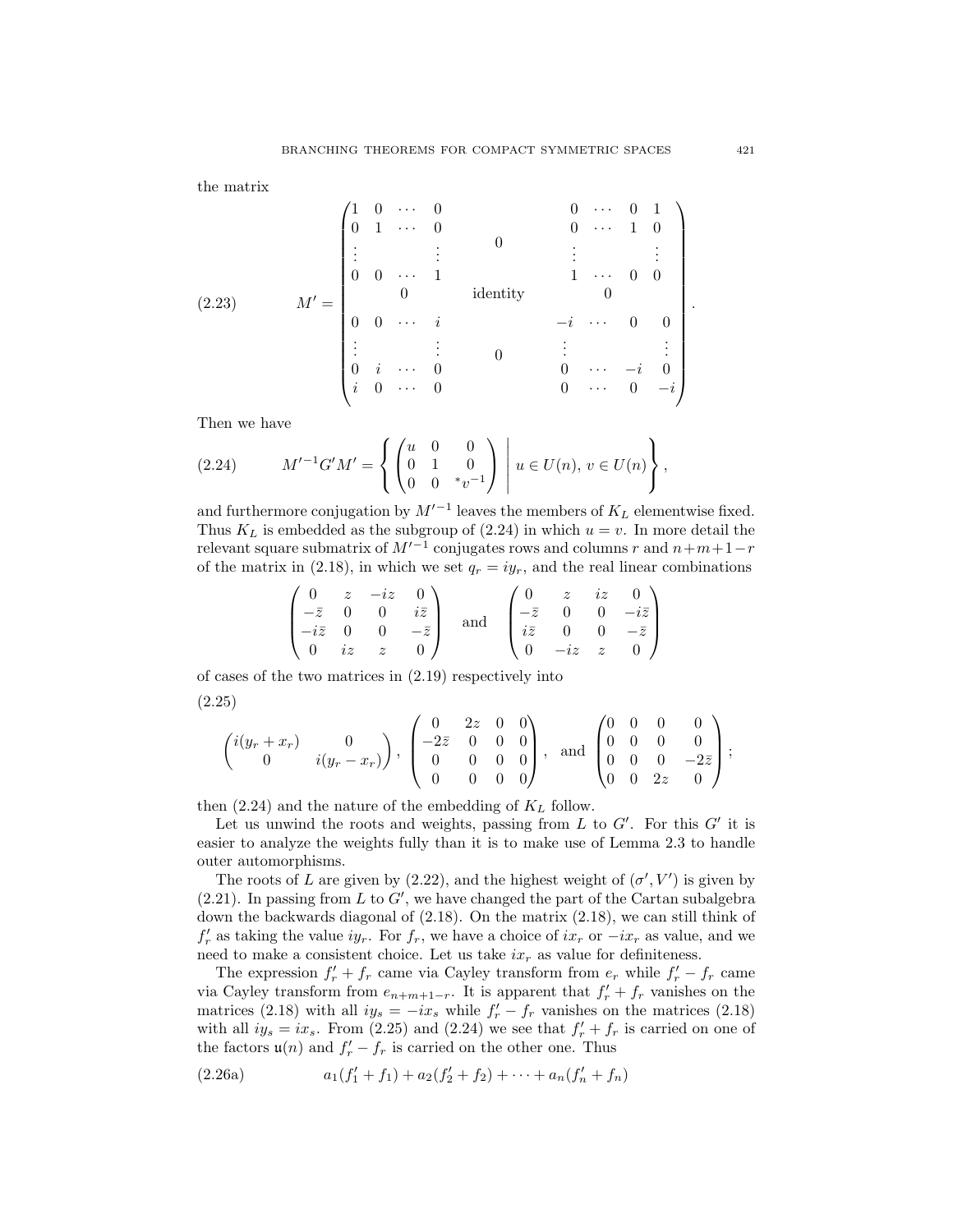is carried on the Cartan subalgebra of one of the ideals  $\mathfrak{u}(n)$  while

(2.26b) 
$$
a'_1(f'_n - f_n) + \cdots + a'_{n-1}(f'_2 - f_2) + a'_n(f'_1 - f_1)
$$

is carried on the Cartan subalgebra of the other. If  $\tau_1$  and  $\tau_2$  are irreducible representations of the two ideals with respective extreme weights (2.26a) and (2.26b), then we see that  $\sigma'$ , as a representation of  $\mathfrak{g}'$ , is equivalent with  $(\tau_1, \tau_2)$ .

The last thing to check is that the restriction of  $\sigma'$  to the subgroup  $K_L$  is the tensor product  $\tau_1 \otimes \tau_2$ . It is enough to check that the weights are in agreement. Let

$$
c_1(f'_1 + f_1) + c_2(f'_2 + f_2) + \cdots + c_n(f'_n + f_n) + c'_1(f'_n - f_n) + \cdots + c'_{n-1}(f'_2 - f_2) + c'_n(f'_1 - f_1)
$$

be a weight of  $\sigma'$ ; we can rewrite it as

$$
(c_1, c_2, \ldots, c_n)(c'_1, \ldots, c'_{n-1}, c'_n).
$$

The restriction of this weight to  $\mathfrak b$  is obtained by setting all the  $f_i$  equal to 0 and is therefore equal to  $(c_1 + c'_n) f'_1 + (c_2 + c'_{n-1}) f'_2 + \cdots + (c_n + c'_1) f'_n$ , which we can rewrite as

$$
(c_1 + c'_n, c_2 + c'_{n-1}, \ldots, c_n + c'_1).
$$

This is the sum of the two expressions  $(c_1, c_2, \ldots, c_n)$  and  $(c'_n, c'_{n-1}, \ldots, c'_1)$ . The first of these is a weight by inspection, and the second of these is a weight because it is a permutation of  $(c'_1, \ldots, c'_{n-1}, c'_n)$ . Thus the restriction of  $\sigma'$  to  $K_L$  is exhibited as having for its weights all sums of a weight of  $\tau_1$  and a weight of  $\tau_2$ , and it follows that the restriction of  $\sigma'$  to  $K_L$  is equivalent with  $\tau_1 \otimes \tau_2$ .

To complete the proof of Theorem 2.1, it suffices to show that the mapping  $E: V' \to V^{K_1}$  is one-one. Since Lemma 2.2 shows E to be onto, it is enough to prove that dim  $V' = \dim V^{K_1}$ . This equality of dimensions will be proved in Lemma 2.6 below. The circle of ideas that form the basis of the proof is due to Gelbart [\[Ge\]](#page-31-22). The tools, in one form or another, date back to Gelfand and Cetlin [\[GeC\]](#page-31-23). For more discussion of the tools, see [\[Pr\]](#page-31-24).

We regard the sequence  $U(1) \subset U(2) \subset \cdots \subset U(N)$  of unitary groups to be nested in a standard way, such as with each one embedded as the lower right block of the next one. A system for  $U(N)$  of level r coming from a dominant integral N-tuple  $(c_1, \ldots, c_N)$  is a collection  $\{(c_1^{(k)}, \ldots, c_{N-k}^{(k)}) \mid 0 \le k \le r\}$  consisting of one  $(N-k)$ -tuple for each k with  $0 \le k \le r$  such that

$$
(c_1^{(0)},\ldots,c_N^{(0)})=(c_1,\ldots,c_N);
$$

the successive tuples are dominant integral for  $U(N)$ ,  $U(N-1)$ , ...,  $U(N-r)$ ; and

$$
c_1^{(k-1)} \ge c_1^{(k)} \ge c_2^{(k-1)} \ge \cdots \ge c_{N-k}^{(k-1)} \ge c_{N-k}^{(k)} \ge c_{N-k+1}^{(k-1)} \quad \text{for } 1 \le k \le r.
$$

The end of the system is the  $(N - r)$ -tuple  $(c_1^{(r)}, \ldots, c_{N-r}^{(r)})$ .

**Lemma 2.4** (Gelfand-Cetlin). Let  $\tau$  be an irreducible representation of  $U(N)$  with highest weight  $(c_1,\ldots,c_N)$ , let  $1 \leq r < N$ , and let  $\tau'$  be an irreducible representation of  $U(N - r)$  with highest weight  $(d_1, \ldots, d_{N-r})$ . Then the number of systems for  $U(N)$  of level r coming from  $(c_1,\ldots,c_N)$  and having end  $(d_1,\ldots,d_{N-r})$  equals the multiplicity of  $\tau'$  in  $\tau|_{U(N-r)}$ .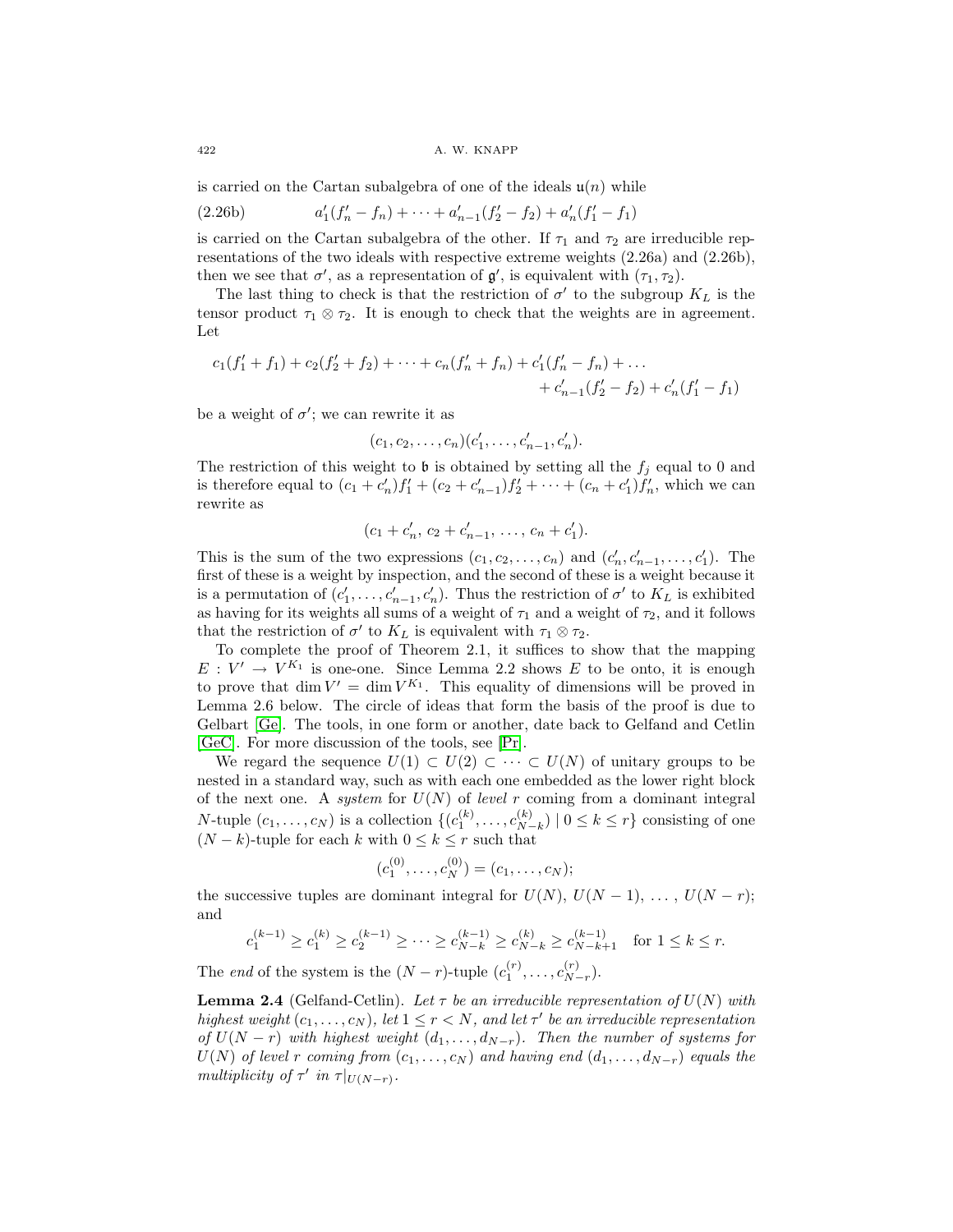*Proof.* For  $r = 1$ , the number of such systems is 1 or 0, and the Weyl branching theorem (1.1) says that this number matches the asserted multiplicity. Inductively assume the lemma to be true for  $r - 1$ . If  $\tau''$  is an irreducible representation of  $U(N - r + 1)$  with highest weight  $(x_1, \ldots, x_{N-r+1})$ , then the inductive hypothesis implies that the number of systems for  $U(N)$  of level  $N - r + 1$  coming from  $(c_1,...,c_N)$  and having end  $(x_1,...,x_{N-r+1})$  equals the multiplicity of  $\tau''$  in  $\tau|_{U(N-r+1)}$ . By Weyl's branching theorem the multiplicity of  $\tau'$  in  $\tau''|_{U(N-r)}$  is 1 or 0 according as the system of level  $r - 1$  ending with the highest weight  $\tau$ <sup>"</sup> continues to a system of level r ending with the highest weight of  $\tau'$  or does not so continue. Summing over all  $\tau''$ , we obtain the result for r.

**Corollary 2.5** (Gelfand-Cetlin). Let  $(\tau, V)$  be an irreducible representation of  $U(N)$  with highest weight  $(c_1,\ldots,c_N)$ . Then the number of systems for  $U(N)$  of level  $N-1$  coming from  $(c_1,\ldots,c_N)$  equals the dimension of V.

Remark. In essence the corollary says that Lemma 2.4 remains valid for  $r = N$ .

*Proof.* Since irreducible representations of  $U(1)$  are one-dimensional, the dimension of V equals the sum of the multiplicities of all the irreducible representations of  $U(1)$  in  $\tau|_{U(1)}$ . Then the corollary follows from the case  $r = N - 1$  of Lemma 2.4.

Now we return to the notation of Theorem 2.1b. The given irreducible representation  $(\sigma, V)$  of  $U(n+m)$  has highest weight

$$
(2.27) \t\t (a_1, \ldots, a_n, 0, \ldots, 0, a'_1, \ldots, a'_n),
$$

and it is understood that  $a_n \geq 0 \geq a'_1$  even if  $n = m$ . The constructed irreducible representation  $(\sigma', V')$  of  $U(n) \times U(n)$  has highest weight

$$
(a_1,\ldots,a_n)(a'_1,\ldots,a'_n).
$$

Let  $(\tau_1, V'_1)$  and  $(\tau_2, V'_2)$  be irreducible representations of  $U(n)$  with respective highest weights  $(a_1, \ldots, a_n)$  and  $(a'_1, \ldots, a'_n)$ .

**Lemma 2.6.** dim  $V' = \dim V^{K_1}$ .

*Proof.* The right side is the multiplicity of the trivial representation of  $K_1 = U(m)$ in  $\sigma|_{U(m)}$ , and Lemma 2.4 shows that this multiplicity equals the number of systems for  $U(n+m)$  of level n coming from (2.27) and having end the m-tuple  $(0,\ldots,0)$ .

We shall compute this number of systems in a second way and obtain the answer  $\dim V'$ . Suppose that

(2.28) 
$$
\{(c_1^{(k)}, \ldots, c_{n+m-k}^{(k)}) \mid 0 \le k \le m\}
$$

is a system for  $U(n+m)$  of level n coming from (2.27). As in the proof of Theorem 2.1a, we have

(2.29a) 
$$
c_{l+r}^{(k-r)} \le c_l^{(k)}
$$

whenever the indices are in bounds. If the system  $(2.28)$  has end  $(0,\ldots,0)$ , then  $c_1^{(n)} = \cdots = c_m^{(n)} = 0$ . Taking  $k = n, r = n - s$ , and  $l = 1$  in (2.29a), we obtain

(2.29b) 
$$
c_{n+1-s}^{(s)} \le c_1^{(n)} = 0 \text{ for } 0 \le s \le n.
$$

Similarly (2.28) satisfies

$$
(2.30a) \t\t\t c_l^{(k)} \ge c_l^{(k+r)}
$$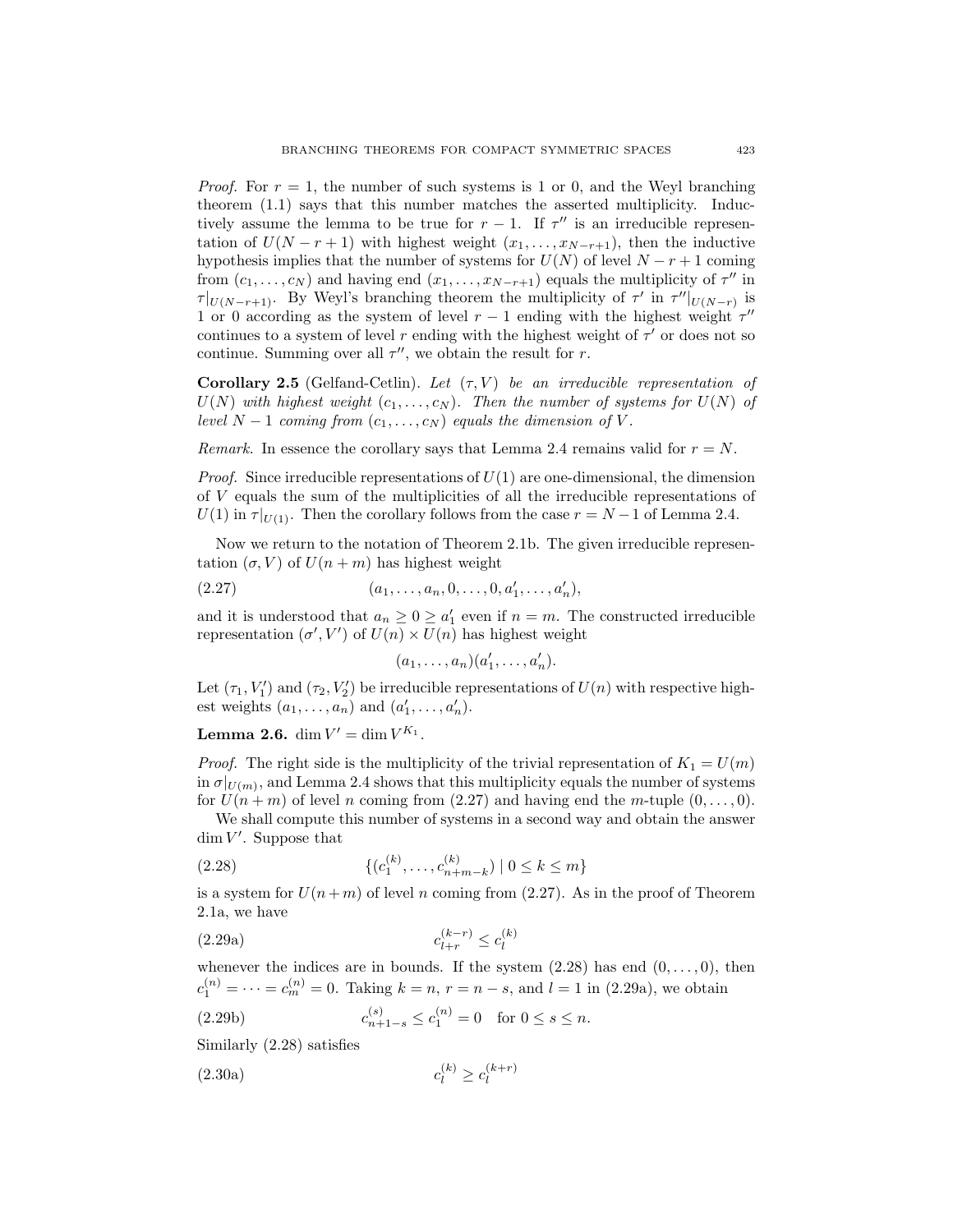whenever the indices are in bounds. If  $(2.28)$  has end  $(0,\ldots,0)$ , then we take  $k = s$ ,  $r = n - s$ , and  $l = m$  in (2.30a) to see that

(2.30b) 
$$
c_m^{(s)} \ge c_m^{(n)} = 0 \text{ for } 0 \le s \le n.
$$

Combining (2.29b) and (2.30b) and using dominance, we see that

(2.31) 
$$
c_l^{(s)} = 0 \text{ for } n + 1 - s \le l \le m.
$$

In view of (2.31), the initial segment

$$
\{(c_1^{(s)}, \ldots, c_{n-s}^{(s)}) \mid 0 \le s \le n\}
$$

of (2.28), as (2.28) ranges over all possibilities, is a completely general system for  $U(n)$  of level n coming from  $(a_1, \ldots, a_n)$ . Corollary 2.5 shows that there are dim  $V_1'$ possibilities for this initial segment as (2.28) varies. Similarly the final segment

$$
\{(c_{m+1}^{(k)}, \ldots, c_{n+m-k}^{(k)}) \mid 0 \le k \le n\}
$$

of (2.28), as (2.28) ranges over all possibilities, is a completely general system for  $U(n)$  of level n coming from  $(a'_1, \ldots, a'_n)$ . Corollary 2.5 shows that there are  $\dim V_2'$  possibilities for this final segment as  $(2.28)$  varies. Since, according to (2.31), the entries in between the initial segment and the final segment are all 0, the arbitrariness of the initial segment is independent of the arbitrariness of the final segment (in the sense that the pair of segments is arbitrary) because the entries of these segments never overlap: the largest l for  $c_l^{(s)}$  in the initial segment is  $n-s$ , and the smallest l for  $c_l^{(s)}$  in the final segment is  $m + 1 \geq n + 1$ . We conclude that the number of systems (2.28) ending in  $(0, \ldots, 0)$  is equal to  $(\dim V'_1)(\dim V'_2) = \dim V'.$ This completes the proof of Lemma 2.6 and also Theorem 2.1b.

### 3. Main Theorem for Rotation Groups

In this section we shall state and prove the Main Theorem corresponding to  $SO(n+m)$  in the left column of Table 1. The details will depend slightly on the parity of  $n$  and  $m$  as we shall see.

A Cartan subalgebra of  $SO(N)$  can be taken to consist of two-by-two diagonal blocks  $\begin{pmatrix} 0 & \theta \\ -\theta & 0 \end{pmatrix}$  starting, say, from the upper left. If the *j*th such block is  $\begin{pmatrix} 0 & it \\ -it & 0 \end{pmatrix}$ , the associated evaluation functional  $e_i$  on the complexification of the Cartan subalgebra takes the value t. There are  $[N/2]$  such blocks,  $\lceil \cdot \rceil$  denoting the greatest-integer function. When N is even, say  $N = 2d$ , the roots are the functionals  $\pm e_i \pm e_j$  with  $1 \leq i < j \leq d$ . When N is odd, say  $N = 2d + 1$ , the roots are the functionals  $\pm e_i \pm e_j$  with  $1 \leq i < j \leq d$  and also the  $\pm e_j$  with  $1 \leq j \leq d$ . We take the positive roots to be the  $e_i \pm e_j$  with  $i < j$  and, when N is odd, the  $e_j$ .

The dominant integral forms for  $SO(N)$  are given by expressions

$$
a_1e_1 + \dots + a_de_d \longleftrightarrow (a_1, \dots, a_d)
$$
  
with 
$$
\begin{cases} a_1 \geq \dots \geq a_{d-1} \geq |a_d| & \text{when } N = 2d, \\ a_1 \geq \dots \geq a_d \geq 0 & \text{when } N = 2d + 1, \end{cases}
$$

with all the  $a_j$ 's understood to be integers.

The theorem for branching from  $SO(2d+1)$  to  $SO(2d)$  is that the representation of  $SO(2d+1)$  with highest weight  $(a_1,\ldots,a_d)$  decomposes with multiplicity one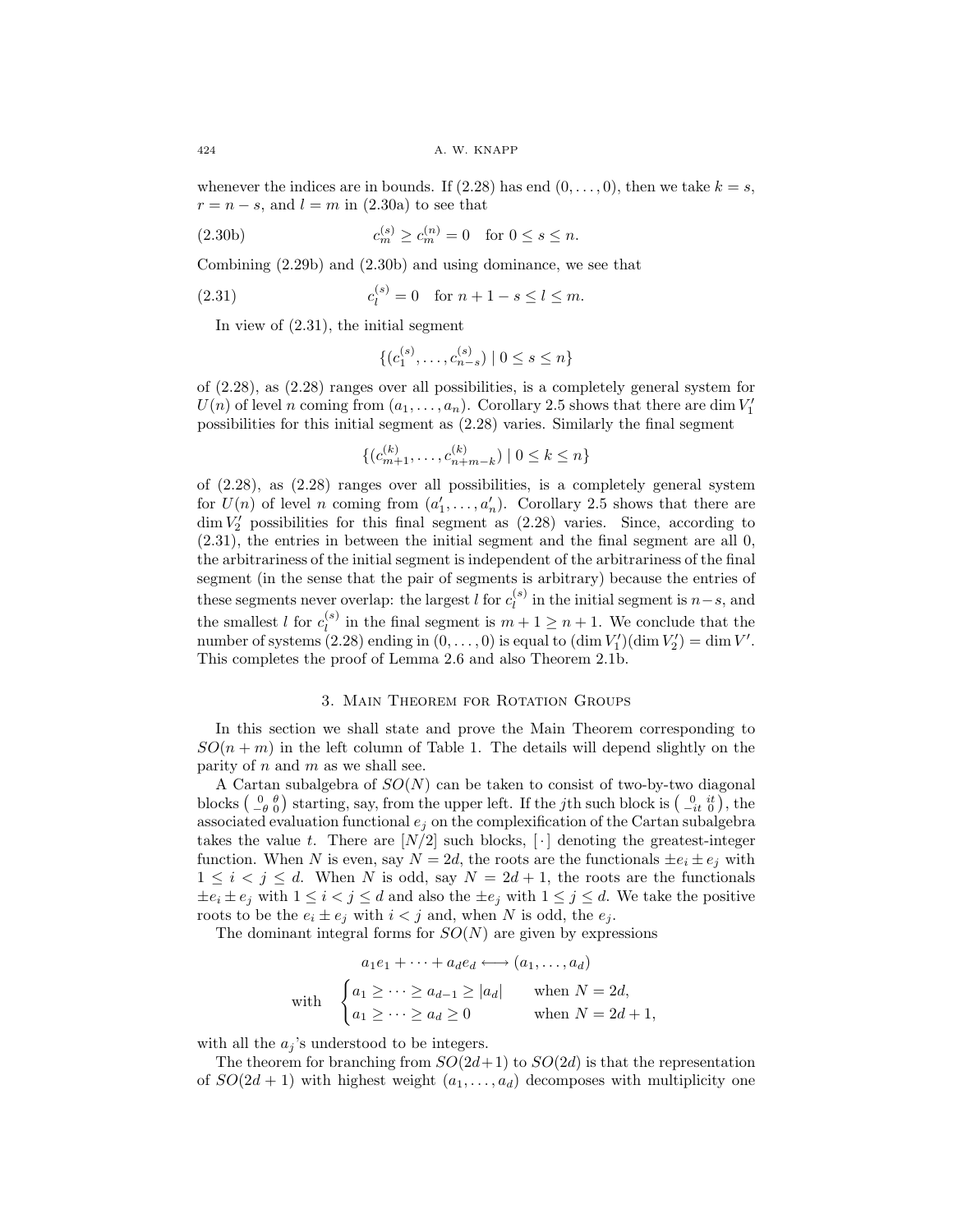under  $SO(2d)$ , and the representations of  $SO(2d)$  that appear are exactly those with highest weights  $(c_1, \ldots, c_d)$  such that

$$
(3.1a) \t a_1 \ge c_1 \ge a_2 \ge c_2 \ge \cdots \ge a_{d-1} \ge c_{d-1} \ge a_d \ge |c_d|.
$$

The theorem for branching from  $SO(2d)$  to  $SO(2d-1)$  is that the representation of  $SO(2d)$  with highest weight  $(a_1,\ldots,a_d)$  decomposes with multiplicity one under  $SO(2d-1)$ , and the representations of  $SO(2d-1)$  that appear are exactly those with highest weights  $(c_1, \ldots, c_{d-1})$  such that

$$
(3.1b) \t a_1 \ge c_1 \ge a_2 \ge c_2 \ge \cdots \ge a_{d-1} \ge c_{d-1} \ge |a_d|.
$$

**Theorem 3.1.** Let  $1 \leq n \leq m$ , and regard  $SO(n)$  and  $SO(m)$  as embedded as block diagonal subgroups of  $SO(n+m)$  in the standard way with  $SO(n)$  in the upper left diagonal block and with  $SO(m)$  in the lower right diagonal block.

- (a) If  $(a_1, \ldots, a_{[\frac{1}{2}(n+m)]})$  is the highest weight of an irreducible representation  $(\sigma, V)$  of  $SO(n+m)$ , then a necessary and sufficient condition for the subspace  $V^{SO(m)}$  of  $SO(m)$  invariants to be nonzero is that  $a_{n+1} = \cdots = a_{[\frac{1}{2}(n+m)]} =$ 0.
- (b) Let  $(a_1, \ldots, a_n, 0, \ldots, 0)$  be the highest weight of an irreducible representation  $(\sigma, V)$  of  $SO(n + m)$  with a nonzero subspace of  $SO(m)$  invariants, and let  $(\sigma', V')$  be an irreducible representation of  $U(n)$  with highest weight  $(a_1, \ldots, a_{n-1}, |a_n|)$ . Then the representation  $(\sigma|_{SO(n)}, V^{SO(m)})$  is equivalent with the restriction to  $SO(n)$  of the representation  $(\sigma', V')$  of  $U(n)$ .

Remarks. The need for the absolute value signs around  $a_n$  in the highest weight of  $\sigma'$  in (b) arises only when  $n = m$ . Otherwise  $a_n$  is automatically  $\geq 0$ . When  $n = m$ and  $a_n \neq 0$ , it follows from (b) that the two inequivalent  $\sigma$ 's with highest weights  $(a_1, \ldots, a_{n-1}, a_n)$  and  $(a_1, \ldots, a_{n-1}, -a_n)$  lead to equivalent  $\sigma'$ 's. The example of σ for  $SO(4)$  with highest weight  $(1, -1)$  shows that σ' cannot necessarily be taken to have highest weight $(a_1, \ldots, a_n)$  if  $a_n < 0$ .

The proof of Theorem 3.1a is similar to the proof of Theorem 2.1a and is given in [\[Ge\]](#page-31-22). Let us therefore move to Theorem 3.1b.

Most of the proof of Theorem 3.1b has been given in  $\S$ 2, but some details have been left for this section.

The first detail concerns constructing the maximally compact Cartan subalgebra h of  $\mathfrak{g}^d$ . This subalgebra needs to be set up so as to allow the complexification of h to be transformed into the complexification of  $\mathfrak{a} \oplus \mathfrak{t}$  by Cayley transforms. The point of using Cayley transforms is to keep accurate track of how weights move from one Cartan subalgebra to another. In particular, we do not want to err by confusing two weights that differ by an outer automorphism.

However, we can relax somewhat about this matter because of Lemma 2.3: The inclusion of  $K_L \cong SO(n)$  into  $G' \cong U(n)$  is a version of the inclusion of  $SO(n) \subset$  $U(n)$ , and Lemma 2.3 says that the only automorphism of  $U(n)$  that is of concern is complex conjugation, i.e.,  $\theta$ . This automorphism fixes  $SO(n)$ . So a representation σ' of  $U(n)$  and its composition σ'  $\circ$  θ have the same restriction to  $SO(n)$ , and it does not matter if we confuse  $\sigma'$  with  $\sigma' \circ \theta$ .

There are two other matters concerning automorphisms to dispose of. One is that in the case  $n = m$ , a highest weight  $(a_1, \ldots, a_{n-1}, a_n)$  for  $\sigma$  on  $SO(2n)$  with  $a_n < 0$  leads not to the highest weight  $(a_1, \ldots, a_{n-1}, a_n)$  for  $\sigma'$  on  $U(n)$  but to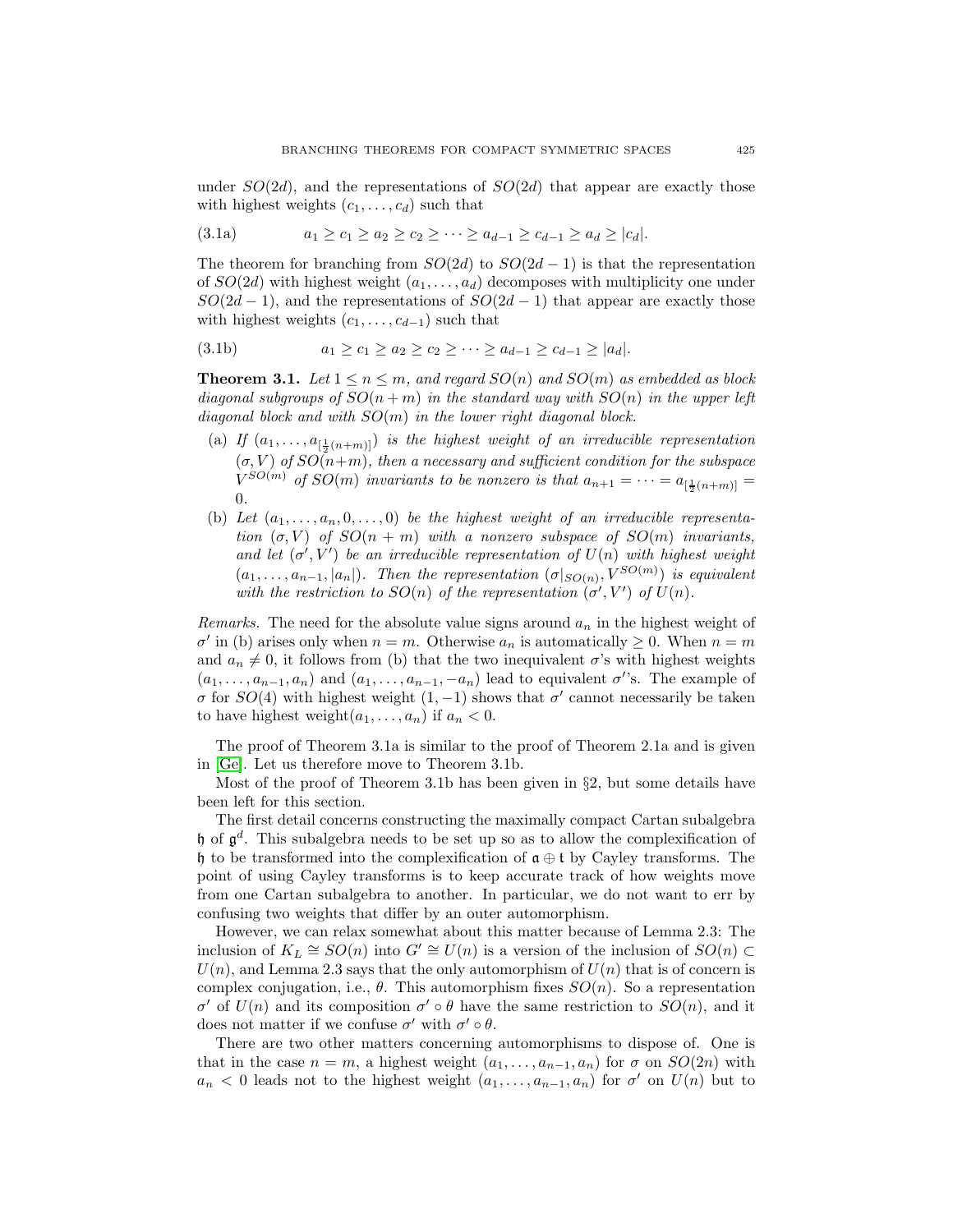$(a_1, \ldots, a_{n-1}, |a_n|)$ . This fact cries out for a simple explanation, and Lemma 3.2a below gives such an explanation.

The other matter is a symmetry relative to  $SO(n)$  when n is even. For even n,  $SO(n)$  has a nontrivial outer automorphism, and this extends to an automorphism of  $U(n)$  that is inner. How is this fact reflected in the context of Theorem 3.1? Lemma 3.2b will give an answer.

**Lemma 3.2.** (a) Let  $n = m$ , let the given representation  $(\sigma, V)$  of  $G = SO(2n)$ have highest weight  $(a_1,\ldots,a_{n-1},a_n)$ , and let  $(\widehat{\sigma},V)$  be the representation of  $SO(2n)$  given by conjugating by the diagonal matrix  $D = \text{diag}(1,\ldots,1,-1)$ :  $\widehat{\sigma}(k) =$  $\sigma(D^{-1}kD)$ . Then the subspaces of K<sub>1</sub> invariants are the same, and the two actions of  $K_2$  on this space of  $K_1$  invariants are identical.

(b) If n is even and a representation  $\tau$  of  $K_2 \cong SO(n)$  with highest weight  $(c_1,\ldots,c_{n/2-1},c_{n/2})$  occurs in  $V^{K_1}$ , then the representation  $\hat{\tau}$  with highest weight  $(c_1,\ldots,c_{n/2-1},-c_{n/2})$  occurs, and it has the same multiplicity.

Remarks. Lemma 3.2a will allow us to assume in all cases, without loss of generality, that the integers in the highest weight are  $\geq 0$ .

*Proof.* If  $\sigma(K_1)$  fixes v, then  $\hat{\sigma}(K_1)$  fixes v because conjugation by D carries  $K_1$  to itself. On all of V, we have  $\sigma(k_2) = \hat{\sigma}(k_2)$  for  $k_2 \in K_2$  because conjugation by D fixes  $K_2$ . This proves (a).

Let d be the diagonal matrix of size  $n + m$  that is  $-1$  in diagonal entries n and  $n+1$  and is 1 in the other diagonal entries, and put  $(d\sigma)(k) = \sigma(d^{-1}kd)$ . Since d is in  $SO(n+m)$ , d is equivalent with  $d\sigma$ . The space  $V^{K_1}$  of vectors fixed by  $K_1$ is the same for  $\sigma$  as for  $d\sigma$  because conjugation by d carries  $K_1$  to itself. On  $V^{K_1}$ the restrictions of  $\sigma$  and  $d\sigma$  are related by a nontrivial outer automorphism of  $K_2$ . The lemma follows.

Now let us specify the maximally compact Cartan subalgebra  $\mathfrak h$  of  $\mathfrak g^d$ . We distinguish cases according to the parities of  $n$  and  $m$ :

Case 1:  $n = 2n'$  and  $m = 2m'$  even. We use n' two-by-two diagonal blocks within  $\mathfrak{so}(n)$  and m' two-by-two diagonal blocks within  $\mathfrak{so}(m)$ . These blocks and their corresponding  $e_s$ 's are numbered consecutively from 1 to  $n' + m'$ . The strongly orthogonal sequence of noncompact roots to use for Cayley transforms is

(3.2)  $e_1 \pm e_{n'+m'}$ ,  $e_2 \pm e_{n'+m'-1}$ , ...,  $e_{n'} \pm e_{m'+1}$ .

With suitable consistently made choices for the Cayley transforms, these roots transform into  $f_1 \pm f_2$ ,  $f_3 \pm f_4$ , ..., $f_{n-1} \pm f_n$ , so that we can think of  $f_1$  as corresponding to  $e_1$ ,  $f_2$  as corresponding to  $e_{n'+m'}$ ,  $f_3$  as corresponding to  $e_2$ , and so on.

Case 2:  $n = 2n'$  even and  $m = 2m' + 1$  odd. We use n' two-by-two diagonal blocks within  $\mathfrak{so}(n)$  and m' two-by-two diagonal blocks within  $\mathfrak{so}(m)$ . The latter are to start with entries  $(n + 2, n + 3)$ , skipping entry  $n + 1$ . The strongly orthogonal sequence of noncompact roots to use for Cayley transforms, as well as the identification of  $f_r$ 's with  $e_s$ 's, is the same as in Case 1.

Case 3:  $n = 2n' + 1$  odd and  $m = 2m'$  even. We use n' two-by-two diagonal blocks within  $\mathfrak{so}(n)$  and m' two-by-two diagonal blocks within  $\mathfrak{so}(m)$ . The blocks within  $\mathfrak{so}(n)$  omit entry n. The strongly orthogonal sequence of noncompact roots to use for Cayley transforms consists of  $(3.2)$  and  $e_{m'}$ ; the choices for the Cayley transform relative to  $e_{m'}$  need to be made so that  $\mathbb{R}(E_{n,m+1} + E_{m+1,n})$  becomes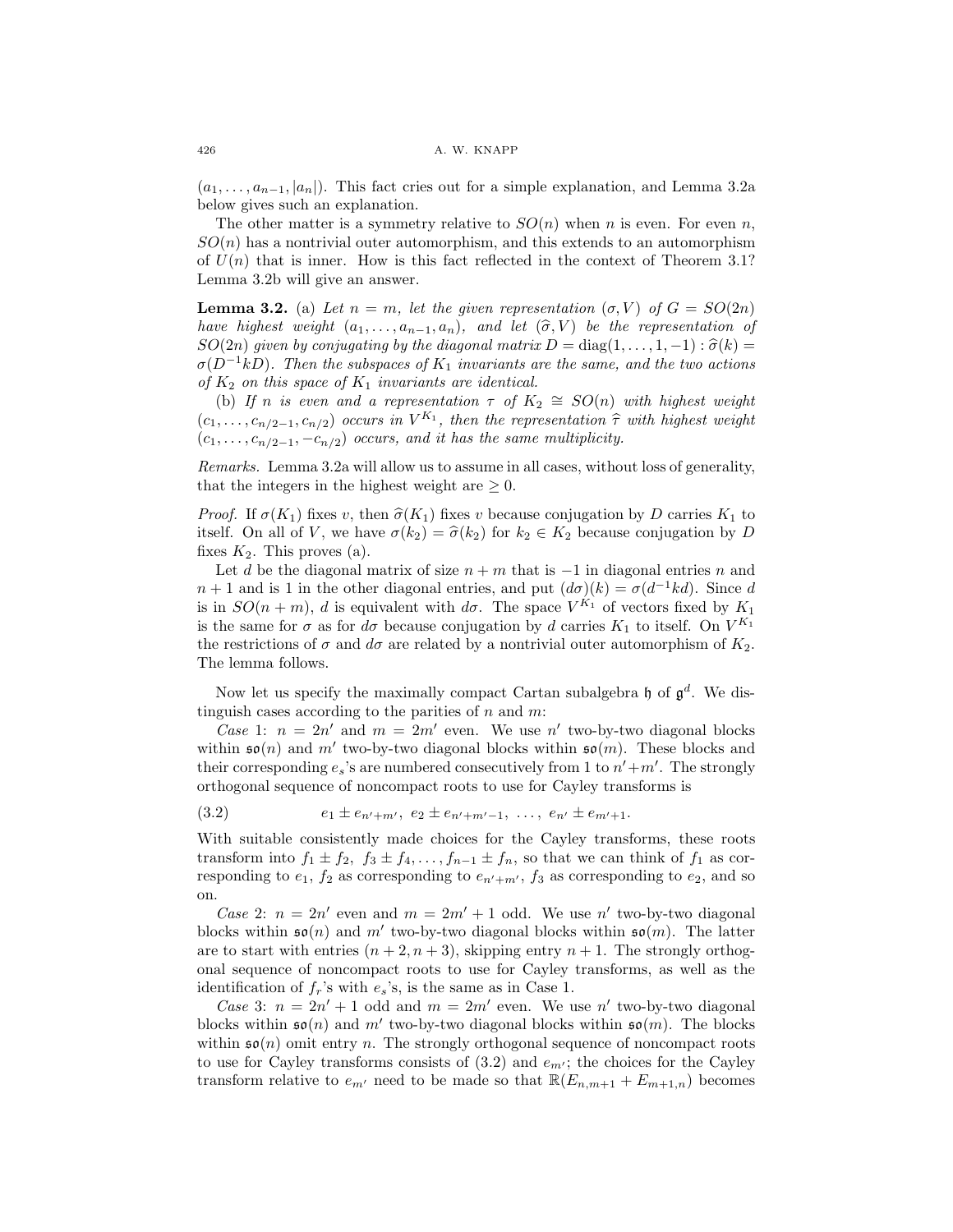part of  $\alpha$ . The identification of  $f_r$ 's with  $e_s$ 's begins as in Case 1 and concludes with the correspondence of  $f_n$  with  $e_{m'}$ .

Case 4:  $n = 2n' + 1$  and  $m = 2m' + 1$  odd. In this case  $\mathfrak{g}^d$  does not have a compact Cartan subalgebra. We choose the compact part of the maximally compact Cartan subalgebra h to consist of  $m' + n'$  two-by-two diagonal blocks that omit entries n and  $m+1$ . If  $E_{i,j}$  denotes the matrix that is 1 in the  $(i, j)$ th place and 0 elsewhere, then the noncompact part of the Cartan subalgebra consists of  $\mathbb{R}(E_{n,m+1}+E_{m+1,n})$ . The strongly orthogonal sequence of noncompact roots to use for Cayley transforms consists of (3.2) alone, and the identification of  $f<sub>r</sub>$ 's with  $e<sub>s</sub>$ 's accounts for all the  $f_r$ 's except  $f_n$ , which acts on  $\mathbb{R}(E_{n,m+1}+E_{m+1,n})$  and is not affected by the Cayley transforms.

If we let  $\psi$  stand for a nonzero expression carried on t, then the positive roots relative to  $\mathfrak{a} \oplus \mathfrak{t}$  are all necessarily of the form

$$
f_r \pm f_s \quad \text{with } r < s,
$$
\n
$$
f_r \quad \text{if } n+m \text{ is odd,}
$$
\n
$$
f_r + \psi \quad \text{if } n+1 < m,
$$
\n
$$
\psi \quad \text{if } n+2 < m.
$$

The given highest weight  $a_1e_1 + \cdots + a_ne_n$  of  $(\sigma, V)$  relative to h transforms to an integer combination of  $f_r$ 's, together possibly with a term carried on t. The transformed expression is an extreme weight. To make it dominant, we permute coefficients, including those corresponding to the t part, and we obtain  $a_1f_1 + \cdots$  $a_n f_n$ . In the case that  $n = m$ ,  $a_n$  may in principle be  $\lt 0$ . But Lemma 3.2a says that we may, without loss of generality, replace  $a_n$  by  $|a_n|$ . Thus we may work with the highest weight of  $(\sigma, V)$  relative to  $\mathfrak{a} \oplus \mathfrak{t}$  as if it is

(3.3) 
$$
a_1 f_1 + \cdots + a_{n-1} f_{n-1} + |a_n| f_n.
$$

The expression (3.3) may then be taken as the highest weight of  $(\sigma', V')$  relative to a.

The next step is to identify G' globally. We know that  $\mathfrak{g}'$  is isomorphic to  $\mathfrak{u}(n)$ , and we want to see that G' is isomorphic to  $U(n)$ . The Lie algebra  $\mathfrak{g}'$  consists of all real linear combinations of the matrices (2.18) with  $y_1 = \cdots = y_n = 0$  and of embedded versions of the real matrices in (2.19), i.e., of all real linear combinations of

$$
(3.4) \quad\n\begin{pmatrix}\n & 0 & \cdots & 0 & x_1 \\
 & 0 & & 0 & \cdots & x_2 & 0 \\
 & 0 & & 0 & & \vdots & & \vdots \\
 & 0 & 0 & \cdots & -x_n & & & \\
 & 0 & 0 & \cdots & -x_n & & & \\
 & \vdots & \vdots & 0 & & 0 & & \\
 & 0 & -x_2 & \cdots & 0 & & & \\
 & -x_1 & 0 & \cdots & 0 & & & \\
\end{pmatrix}
$$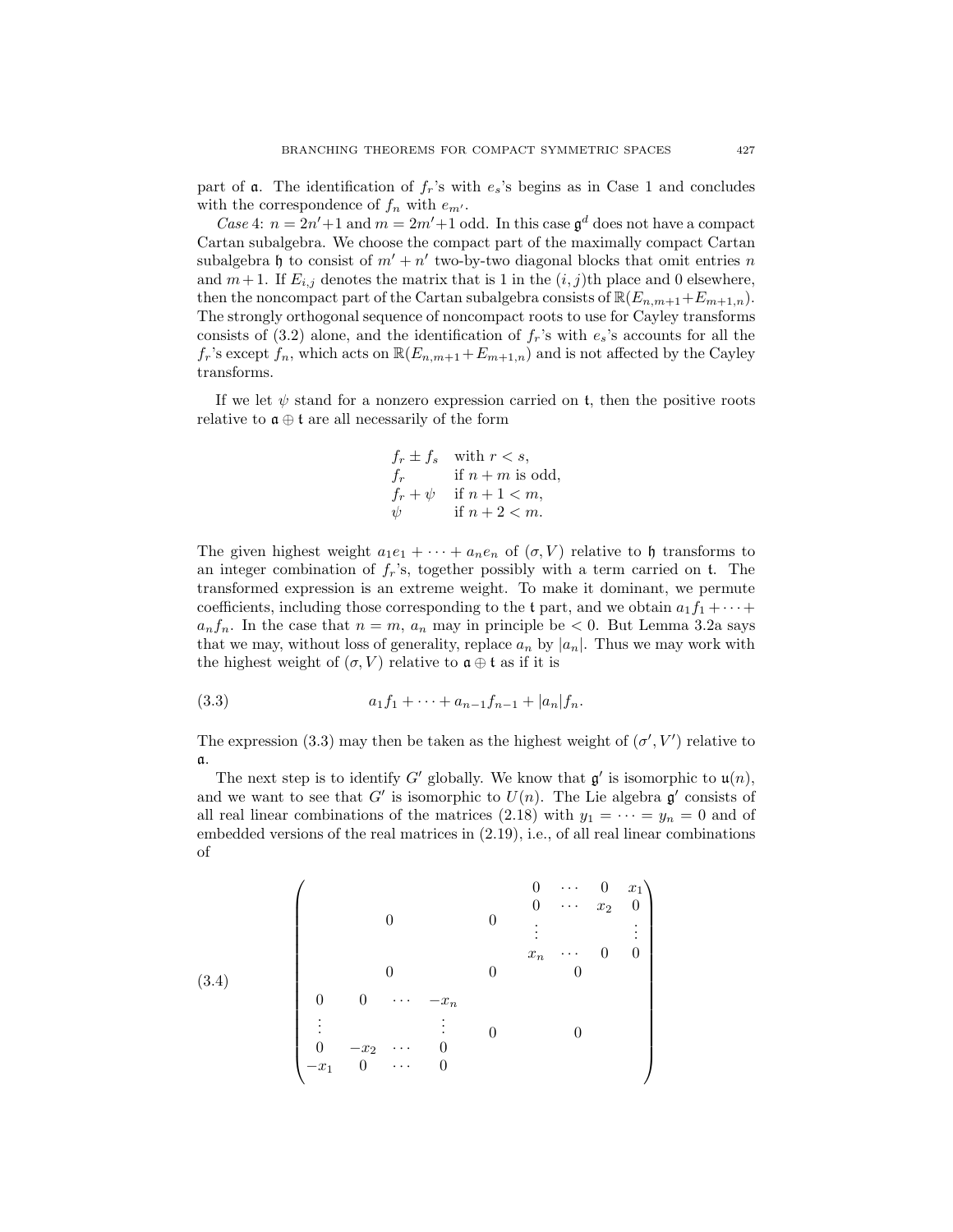and of embedded versions of the real matrices

$$
(3.5) \qquad \begin{pmatrix} 0 & x & 0 & 0 \\ -x & 0 & 0 & 0 \\ 0 & 0 & 0 & -x \\ 0 & 0 & x & 0 \end{pmatrix} \quad \text{and} \quad \begin{pmatrix} 0 & 0 & x & 0 \\ 0 & 0 & 0 & x \\ -x & 0 & 0 & 0 \\ 0 & -x & 0 & 0 \end{pmatrix}.
$$

Define  $M'$  as in (2.23). Then we have

(3.6) 
$$
M'^{-1}G'M' = \left\{ \begin{pmatrix} u & 0 & 0 \\ 0 & 1 & 0 \\ 0 & 0 & t_u^{-1} \end{pmatrix} \middle| u \in U(n) \right\},
$$

and furthermore conjugation by  $M'^{-1}$  leaves the members of  $K_L$  elementwise fixed. The group  $K_L$  is embedded as the subgroup of (3.6) in which u is real, i.e.,  $K_L \cong$  $SO(n)$  is embedded in the standard way in  $U(n)$ . In more detail the relevant square submatrix of  $M^{-1}$  conjugates rows and columns r and  $n + m + 1 - r$  of the matrix in (3.4) and the two matrices in (3.5) respectively into

$$
(3.7) \qquad \begin{pmatrix} ix_r & 0 \\ 0 & -ix_r \end{pmatrix}, \begin{pmatrix} 0 & x & 0 & 0 \\ -x & 0 & 0 & 0 \\ 0 & 0 & 0 & -x \\ 0 & 0 & x & 0 \end{pmatrix}, \text{ and } \begin{pmatrix} 0 & ix & 0 & 0 \\ ix & 0 & 0 & 0 \\ 0 & 0 & 0 & -ix \\ 0 & 0 & -ix & 0 \end{pmatrix};
$$

then  $(3.6)$  and the nature of the embedding of  $K_L$  follow.

To complete the proof of Theorem 3.1b, it suffices to show that the mapping  $E: V' \to V^{K_1}$  is one-one. Since Lemma 2.2 shows E to be onto, it is enough to prove that dim  $V' = \dim V^{K_1}$ . A proof of this equality is essentially in Gelbart [\[Ge\]](#page-31-22). We give a proof anyway so that the result can be cast in our notation.

We regard the sequence  $SO(1) \subset SO(2) \subset \cdots \subset SO(N)$  of rotation groups to be nested in a standard way, such as with each one embedded as the lower right block of the next one. A system for  $SO(N)$  of level r coming from a dominant integral  $[N/2]$ -tuple  $(c_1, ..., c_{[N/2]})$  is a collection  $\{(c_1^{(k)}, ..., c_{[(N-k)/2]}^{(k)}) \mid 0 \le k \le r\}$ consisting of one  $(N - k)$ -tuple for each k such that

$$
(c_1^{(0)},\ldots,c_{[N/2]}^{(0)})=(c_1,\ldots,c_{[N/2]});
$$

the successive tuples are dominant integral for  $SO(N)$ ,  $SO(N-1)$ ,...,  $SO(N-r)$ ; and the kth tuple, for  $k \ge 1$ , is obtained from the  $(k-1)$ st tuple by  $(3.1a)$  or  $(3.1b)$ . The *end* of the system is the  $[(N - r)/2]$ -tuple  $(c_1^{(r)}, \ldots, c_{[(N-r)/2]}^{(r)})$ .

**Lemma 3.3.** Let  $\tau$  be an irreducible representation of  $SO(N)$  with highest weight  $(c_1,...,c_{N/2}),$  let  $1 \leq r < N$ , and let  $\tau'$  be an irreducible representation of  $SO(N-r)$  with highest weight  $(d_1,\ldots,d_{[(N-r)/2]})$ . Then the number of systems for  $SO(N)$  of level r coming from  $(c_1,\ldots,c_{[N/2]})$  and having end  $(d_1,\ldots,d_{[(N-r)/2]})$ equals the multiplicity of  $\tau'$  in  $\tau|_{SO(N-r)}$ .

Proof. The argument is the same as for Lemma 2.4 except that the branching theorems  $(3.1a)$  and  $(3.1b)$  are used in place of the branching theorem  $(1.1)$ .

Now we return to the notation of Theorem 3.1b. The given irreducible representation  $(\sigma, V)$  of  $SO(n+m)$  has highest weight the  $[(n+m)/2]$ -tuple

$$
(3.8) \t\t (a_1, \ldots, a_n, 0, \ldots, 0),
$$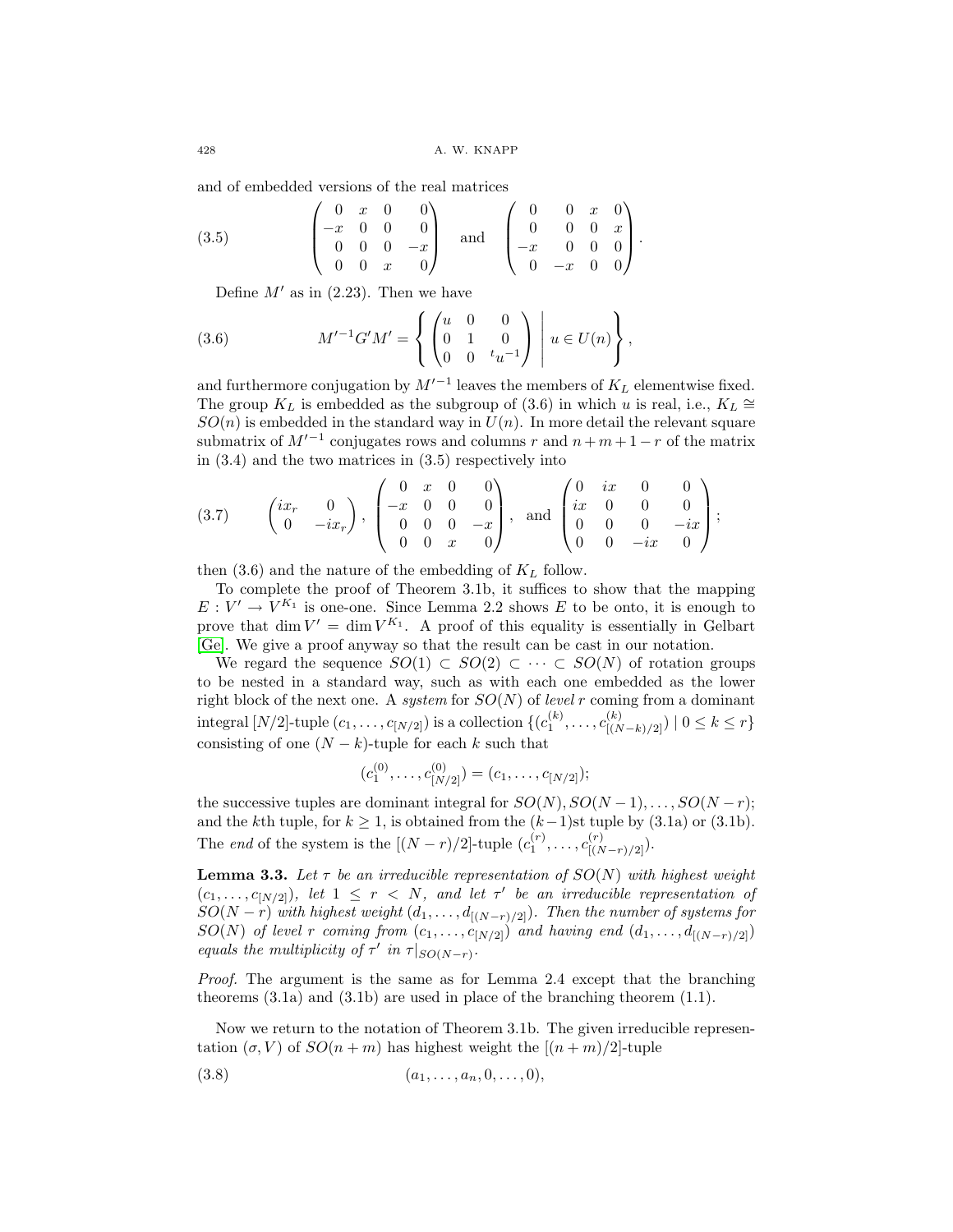and it is understood that we can take  $a_n \geq 0$  even if  $n = m$ . The constructed irreducible representation  $(\sigma', V')$  of  $U(n)$  has highest weight

 $(a_1,\ldots,a_n).$ 

**Lemma 3.4.** dim  $V' = \dim V^{K_1}$ .

*Proof.* The right side is the multiplicity of the trivial representation of  $K_1 = SO(m)$ in  $\sigma|_{SO(m)}$ , and Lemma 3.3 shows that this multiplicity equals the number of systems for  $SO(n+m)$  of level n coming from the  $[(n+m)/2]$ -tuple (3.8) and having end the  $[m/2]$ -tuple  $(0,\ldots,0)$ .

We shall compute this number of systems in a second way and obtain the answer  $\dim V'$ . More specifically, we shall show that the  $SO(n+m)$  systems of level n coming from the  $[(n+m)/2]$ -tuple (3.8) and having end the  $[m/2]$ -tuple  $(0,\ldots,0)$ are in one-one correspondence with the  $U(n + m)$  systems of level n coming from the  $(n+m)$ -tuple (3.8) and having end the m-tuple  $(0,\ldots,0)$ . The correspondence is as follows: to pass from an  $SO(n+m)$  system to a  $U(n+m)$  system, we pad the right ends of the tuples with 0's; to pass from a  $U(n+m)$  system to an  $SO(n+m)$ system, we drop the appropriate number of entries from the right ends of the tuples. To see that this is a one-one correspondence, we need to check that

- (i) the  $U(n+m)$  tuples are always at least as long as the  $SO(n+m)$  tuples,
- (ii) any entry that gets dropped from a  $U(n+m)$  tuple in carrying out the correspondence has a 0 in it, and
- (iii) no negative entries can arise in the  $SO$  system.

Each kind of system consists of  $n+1$  tuples numbered from 0 to n, the kth tuple being of length

(3.9) 
$$
[(n+m-k)/2] \text{ in the } SO(n+m) \text{ case,}
$$

$$
n+m-k \text{ in the } U(n+m) \text{ case.}
$$

Fact (i) above follows from the inequalities

$$
[(n+m-k)/2] \le (n+m-k)/2 \le n+m-k.
$$

To prove (ii), suppose that  $n + m - s > [(n + m - s)/2]$  and that

(k)

$$
\{(c_1^{(k)}, \dots, c_{n+m-k}^{(k)}) \mid 0 \le k \le n\}
$$

is a  $U(n + m)$  system of level n coming from the  $(n + m)$ -tuple (3.8) and having end the *m*-tuple  $(0, \ldots, 0)$ . We are to show that

(3.10) 
$$
c_{[(n+m-s)/2]+1}^{(s)} = 0.
$$

Since all entries of (3.8) are  $\geq 0$  and the branching rule (1.1) is in force, we have

(3.11) 
$$
c_l^{(s)} \ge 0 \text{ for } 1 \le l \le n + m - s.
$$

On the other hand, (2.29b) shows that  $c_{n+1-s}^{(s)} \leq 0$ . Thus (3.11) shows that

(3.12) 
$$
c_{n+1-s}^{(s)} = 0.
$$

Now

$$
(3.13) \t n+1-s \le [(n+n-s)/2]+1 \le [(n+m-s)/2]+1,
$$

and thus (3.10) follows from (3.12), (3.13), dominance, and (3.11).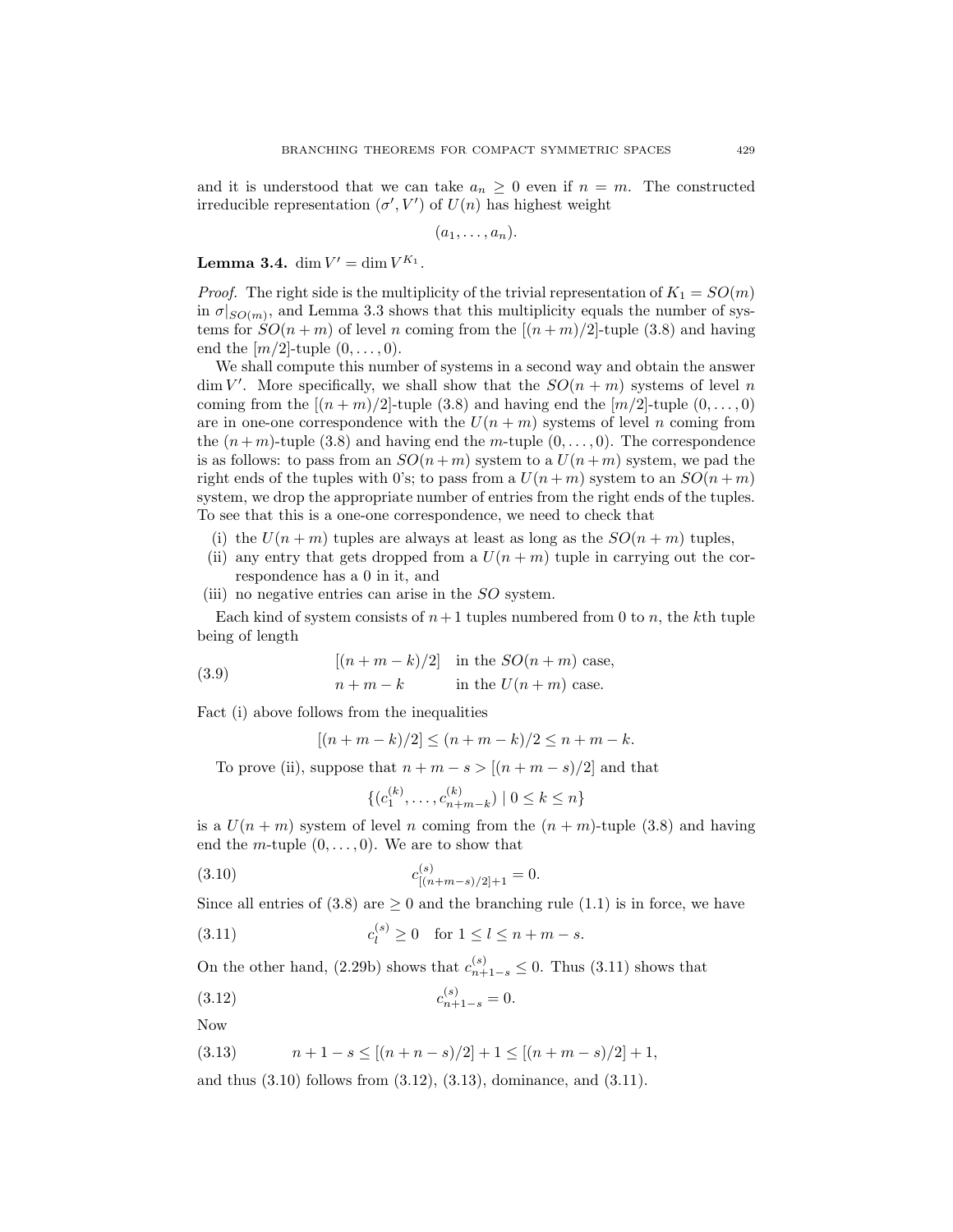To prove (iii), let  $\{(c_1^{(k)}, \ldots, c_{[(n+m-k)/2]}^{(k)}) \mid 0 \le k \le n\}$  be a system for  $SO(n+m)$ of level n coming from (3.8) and having end the  $[m/2]$ -tuple  $(0,\ldots,0)$ . Here the kth tuple for the system is dominant integral for  $SO(n + m - k)$ . We are to prove that its last entry is  $> 0$ :

(3.14) 
$$
c_{[(n+m-k)/2]}^{(k)} \ge 0 \text{ for } 0 \le k \le n.
$$

We are given that  $c_1^{(n)} = 0$ , and thus (3.1) implies that

$$
0 = c_1^{(n)} \ge c_2^{(n-1)} \ge \cdots \ge |c_{n+1-k}^{(k)}|
$$

as long as  $n + 1 - k \leq [(n + m - k)/2]$ . Since  $n + 1 - k \leq [(n + m - k)/2]$  for  $k \geq 2$ , dominance gives  $c_{[(n+m-k)/2]}^{(k)} \geq 0$  for  $k \geq 2$ . That is, (3.14) holds for  $k \geq 2$ . By construction (3.14) holds for  $k = 0$ . Thus we have only to check  $k = 1$ . If (3.14) fails for  $k = 1$ , then  $n + m - 1$  must be even, say equal to 2d. So  $[(n + m - 2)/2] = d - 1$ , and  $(3.1b)$  and  $(3.14)$  for  $k = 2$  give

$$
0 = c_{[(n+m-2)/2]}^{(2)} = c_{[(n+m-1)/2]-1}^{(2)} \ge |c_{[(n+m-1)/2]}^{(1)}| > 0,
$$

contradiction. We conclude that  $(3.14)$  holds for  $k = 1$ , and this proves (iii).

Thus the number of systems for  $SO(n+m)$  of level n coming from the  $[(n+m)/2]$ tuple  $(3.8)$  and having end the  $[m/2]$ -tuple  $(0,\ldots,0)$  equals the number of systems for  $U(n+m)$  of level n coming from the  $(n+m)$ -tuple (3.8) and having end the mtuple  $(0,\ldots,0)$ . This latter number, by Corollary 2.5 and the argument in the proof of Lemma 2.6, equals the dimension of  $V'$ . This completes the proof of Lemma 3.4 and also Theorem 3.1b.

# 4. Main Theorem for Quaternion Unitary Groups

In this section we shall state and prove the Main Theorem corresponding to  $Sp(n+m)$  in the left column of Table 1. We regard  $Sp(n+m)$  as the group of unitary matrices over the quaternions, and we write quaternions using the customary basis  $1, i, j, k$ . The group  $Sp(N)$  has a standard realization as a subgroup of  $U(2N)$ obtained by writing each quaternion as a 2-by-2 complex matrix (cf. [\[Kn\]](#page-31-6), §I.8).

A Cartan subalgebra of  $Sp(N)$  can be taken to consist of the diagonal matrices whose entries are real multiples of i. Let  $e_r$  denote evaluation of the rth diagonal entry. The roots for  $Sp(N)$  are all  $\pm e_r \pm e_s$  with  $r < s$  and all  $\pm 2e_r$ . We take the postive roots to be the  $e_r \pm e_s$  with  $r < s$ , as well as the  $2e_r$ . The dominant integral forms for  $Sp(N)$  are the expressions  $a_1e_1 + \cdots + a_Ne_N$  with all  $a_i$  in  $\mathbb Z$  and with  $a_1 \geq \cdots \geq a_N \geq 0$ . We write such an expression as an N-tuple  $(a_1, \ldots, a_N)$ .

Zhelobenko's branching theorem [\[Z\]](#page-32-1) for passing from  $Sp(N)$  to  $Sp(N-1)$  says that the number of times the representation of  $Sp(N-1)$  with highest weight  $(c_1, \ldots, c_{N-1})$  occurs in the representation of  $Sp(N)$  with highest weight  $(a_1, \ldots, a_N)$ equals the number of integer N-tuples  $(b_1,\ldots,b_N)$  such that

(4.1) 
$$
a_1 \ge b_1 \ge a_2 \ge \cdots \ge a_{N-1} \ge b_{N-1} \ge a_N \ge b_N \ge 0, b_1 \ge c_1 \ge b_2 \ge \cdots \ge b_{N-1} \ge c_{N-1} \ge b_N.
$$

If there are no such N-tuples  $(b_1,\ldots,b_N)$ , then it is understood that the multiplicity is 0.

**Theorem 4.1.** Let  $1 \le n \le m$ , and regard  $Sp(n)$  and  $Sp(m)$  as embedded as block diagonal subgroups of  $Sp(n+m)$  in the standard way with  $Sp(n)$  in the upper left diagonal block and with  $Sp(m)$  in the lower right diagonal block.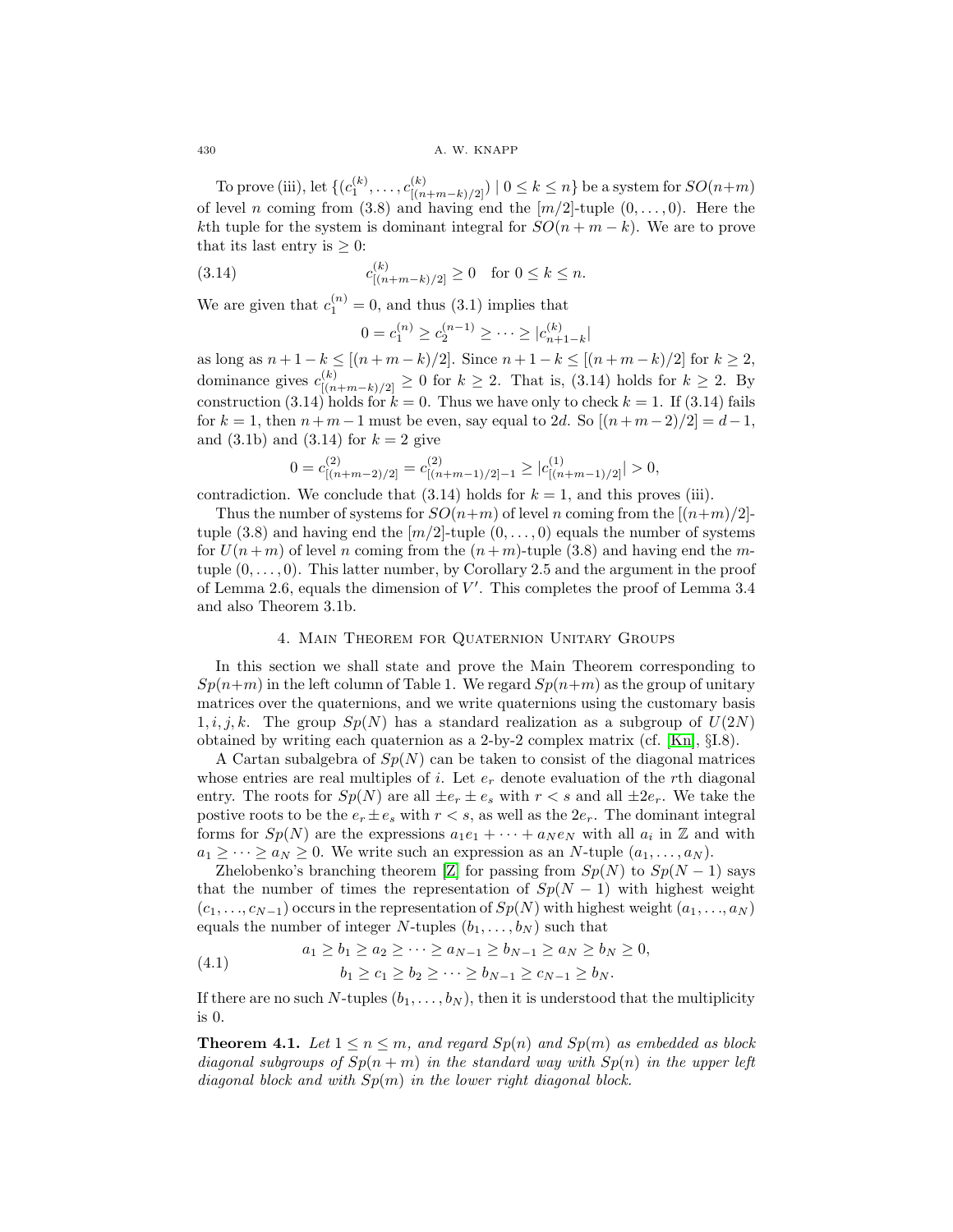- (a) If  $(a_1,\ldots,a_{n+m})$  is the highest weight of an irreducible representation  $(\sigma, V)$ of  $Sp(n+m)$ , then a necessary and sufficient condition for the subspace  $V^{Sp(m)}$ of  $Sp(m)$  invariants to be nonzero is that  $a_{2n+1} = \cdots = a_{n+m} = 0$ .
- (b) Let  $(a_1,\ldots,a_{2n},0,\ldots,0)$  be the highest weight of an irreducible representation  $(\sigma, V)$  of  $Sp(n + m)$  with a nonzero subspace of  $Sp(m)$  invariants, and let  $(\sigma', V')$  be an irreducible representation of  $U(2n)$  with highest weight  $(a_1,...,a_{2n})$ . Then the representation  $(\sigma |_{Sp(n)}, V^{Sp(m)})$  is equivalent with the restriction to  $Sp(n)$  of the representation  $(\sigma', V')$  of  $U(2n)$ .

The proof of Theorem 4.1a is similar to the proof of Theorem 2.1a. Let us therefore move to Theorem 4.1b.

Most of the proof of Theorem 4.1b has been given in §2, but some details have been left for this section. The first detail left for now is the construction of a particular member of  $\text{Ad}((G^d)^{\mathbb{C}})$  that transforms  $\mathfrak{h}^{\mathbb{C}}$  into  $(\mathfrak{a} \oplus \mathfrak{t})^{\mathbb{C}}$ . This member is constructed as a product of Cayley transforms, and we need to indicate what roots are used in constructing the Cayley transforms.

There will be no difficulty with outer automorphisms in connection with Theorem 4.1. In fact, the inclusion  $K_L \subset G'$  is a version of the inclusion  $Sp(n) \subset U(2n)$ , and Lemma 2.3 says that only one outer automorphism of  $G' \cong U(2n)$  is of concern. We may take this to be  $\theta$ , which fixes  $Sp(n)$ . A representation  $\sigma'$  of  $U(2n)$  and its composition  $\sigma' \circ \theta$  have the same restriction to  $Sp(n)$ , and so it does not matter if we confuse  $\sigma'$  with  $\sigma' \circ \theta$ .

In addition, the group  $K_L \cong Sp(n)$  admits no nontrivial outer automorphisms, and hence no special symmetries require explanation.

Let us return to the passage from  $\mathfrak{h}$  to  $\mathfrak{a} \oplus \mathfrak{t}$ . We begin by observing that the roots  $e_r \pm e_s$  are compact if r and s are both  $\leq n$  or both  $\geq n+1$ , and they are noncompact if  $r \leq n$  and  $s \geq n+1$ . The roots  $\pm 2e_r$  are compact. The roots  $e_r \pm e_s$ are not strongly orthogonal, and hence the two cannot both be used in a strongly orthogonal sequence. Instead we use the strongly orthogonal sequence

$$
e_1 - e_{n+m}, \ e_2 - e_{n+m-1}, \ \ldots, \ e_n - e_{m+1}
$$

to form Cayley transforms. The Cayley transforms are denoted

$$
2f_1, 2f_2, \ldots, 2f_n,
$$

where  $f_r$  is the linear functional on  $\mathfrak{a} \oplus \mathfrak{t}$  whose value on the matrix (2.4) is  $x_r$  and whose value on t is 0; this definition consistently extends the definition in  $\S$ 2. Let  $f'_r$  be the linear functional on  $\mathfrak{a} \oplus \mathfrak{t}$  that is 0 on  $\mathfrak{a}$  and whose value on the quaternion matrix in (2.5) is  $iy_r$ , where i denotes the i in C rather than the i in H. Up to Cayley transforms, we therefore have

$$
f_r = \frac{1}{2}(e_r - e_{n+m+1-r})
$$
 and  $f'_r = \frac{1}{2}(e_r + e_{n+m+1-r}).$ 

We may then make the following identifications, via Cayley transforms:

$$
2(f'_r + f_r) \longleftrightarrow 2e_r \quad \text{if } r \leq n,
$$
  
\n
$$
2(f'_r - f_r) \longleftrightarrow 2e_{n+m+1-r} \quad \text{if } r \leq n,
$$
  
\n
$$
(f'_r + f_r) \pm (f'_s + f_s) \longleftrightarrow e_r \pm e_s \quad \text{if } r, s \leq n.
$$

The conditions on the ordering of the roots relative to  $\mathfrak{a} \oplus \mathfrak{t}$  will be satisfied if we insist that

$$
f_1 > \cdots > f_n > f'_1 > \cdots > f'_n > \psi
$$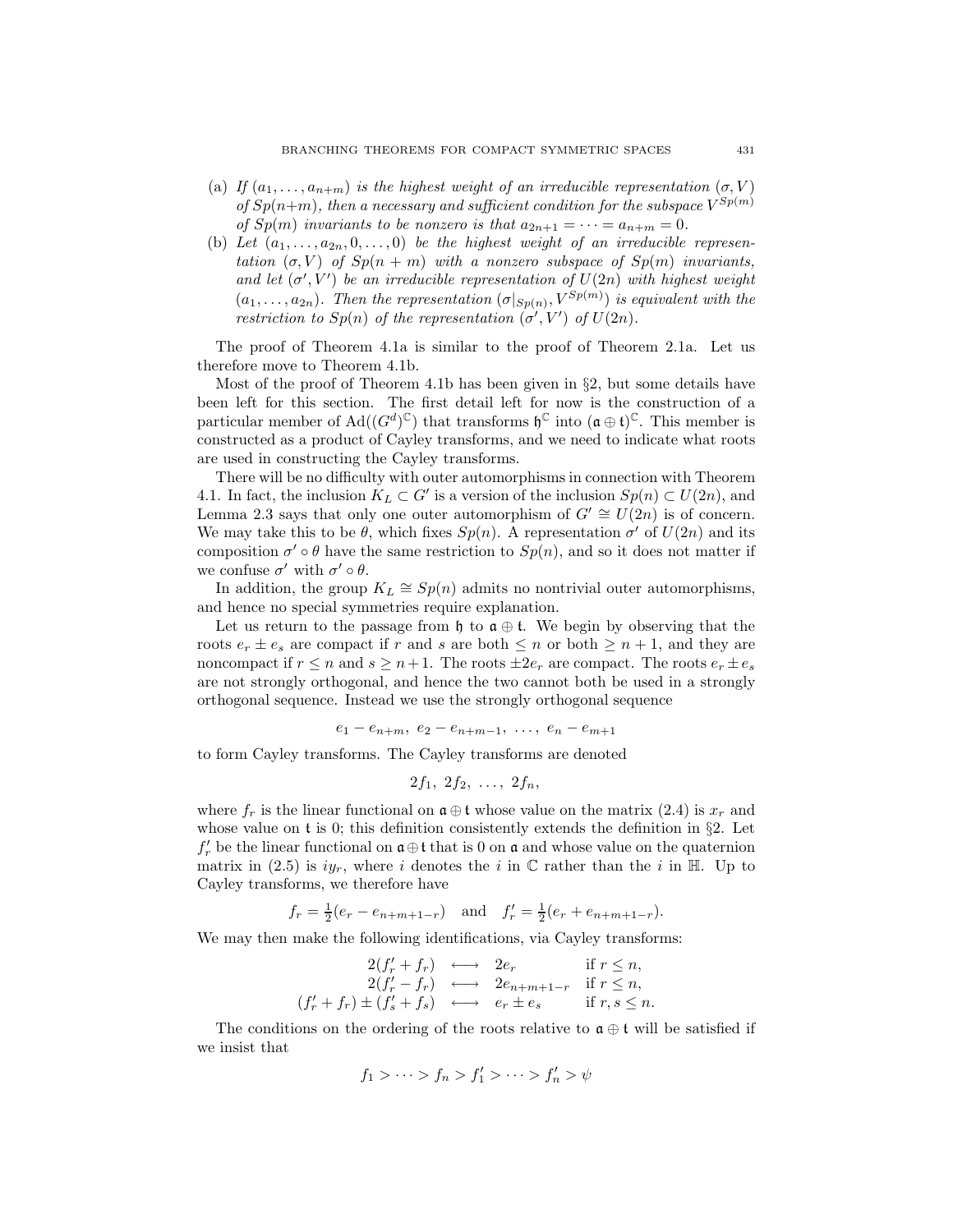for all nonzero expressions  $\psi$  carried on the part of t involving indices  $n+1$  through  $m$ . Then the positive roots are all necessarily of the form

(4.2) 
$$
2f_r,
$$
  
\n
$$
(f_r - f_s) + (\pm f'_r \pm f'_s) \text{ with } r < s,
$$
  
\n
$$
(f_r) + (\pm f'_r) + \psi \text{ if } n < m,
$$
  
\n
$$
2f'_r,
$$
  
\n
$$
\psi \text{ if } n < m.
$$

The given highest weight  $a_1e_1 + \cdots + a_ne_n$  of  $(\sigma, V)$  relative to h transforms to an integer combination of  $f_r$ 's and  $f'_s$ 's, together possibly with a term carried on t. The transformed expression is an extreme weight. To make it dominant, we permute coefficients of the  $e_r$ 's, including those corresponding to the t part, and use sign changes. Then the result, as in  $(2.21)$ , is that the highest weight of  $(\sigma, V)$ relative to  $\mathfrak{a} \oplus \mathfrak{t}$  is

(4.3) 
$$
(a_1 - a'_n)f_1 + (a_2 - a'_{n-1})f_2 + \cdots + (a_n - a'_1)f_n
$$

$$
+ (a_1 + a'_n)f'_1 + (a_2 + a'_{n-1})f'_2 + \cdots + (a_n + a'_1)f'_n
$$

with no  $\psi$  term. The expression (4.3) consequently is the highest weight of  $(\sigma', V')$ relative to a.

The next step is to identify G' globally. We know that  $\mathfrak{q}'$  is isomorphic to  $\mathfrak{u}(2n)$ , and we want to see that G' is isomorphic to  $U(2n)$ . The Lie algebra  $\mathfrak{g}'$  consists of all real linear combinations of the matrices (2.18) with  $y_1 = \cdots = y_n = 0$ and of embedded versions of the quaternion matrices in (2.19). The argument for this step involves conjugating by a matrix as in the previous two cases, but an additional complication arises in that we first have to change the quaternion matrices to complex matrices. Since all indices  $1, \ldots, n$  used in the quaternion case behave in the same fashion, it will be enough to handle two such indices, i.e., to do the identification for  $n = 2$ . Thus we will be working with 4-by-4 quaternion matrices and 8-by-8 complex matrices. Following §I.8 of [\[Kn\]](#page-31-6), let Q be a 4-by-4 quaternion matrix, and write  $Q$  in terms of 4-by-4 real matrices as  $Q = A + Bi + Cj + Dk$ . Put  $Q_1 = A + Bi$  and  $Q_2 = C - Di$ . Then the 8-by-8 complex matrix corresponding to Q is

(4.4) 
$$
Z(Q) = \begin{pmatrix} Q_1 & -\overline{Q}_2 \\ Q_2 & \overline{Q}_1 \end{pmatrix}.
$$

We apply this transformation to the part of (2.18) corresponding to indices 1 and 2, as well as to the two matrices in (2.19). Let W be the 4-by-4 complex matrix

$$
W = \begin{pmatrix} 1 & 0 & 1 & 0 \\ i & 0 & -i & 0 \\ 0 & 1 & 0 & 1 \\ 0 & i & 0 & -i \end{pmatrix},
$$

and let  $M''$  be the 8-by-8 matrix that is constructed by using W in row and column indices 1, 4, 5, 8 and by using  $W$  again in row and column indices 2, 3, 6, 7. For each of the three matrices  $Z(Q)$  obtained by the transformation (4.4), we form  $M''^{-1}Z(Q)M''$ . Then we check by inspection that the resulting three 8-by-8 matrices are block diagonal with two 4-by-4 diagonal blocks, that real linear combinations of these block diagonal matrices yield arbitary skew-Hermitian matrices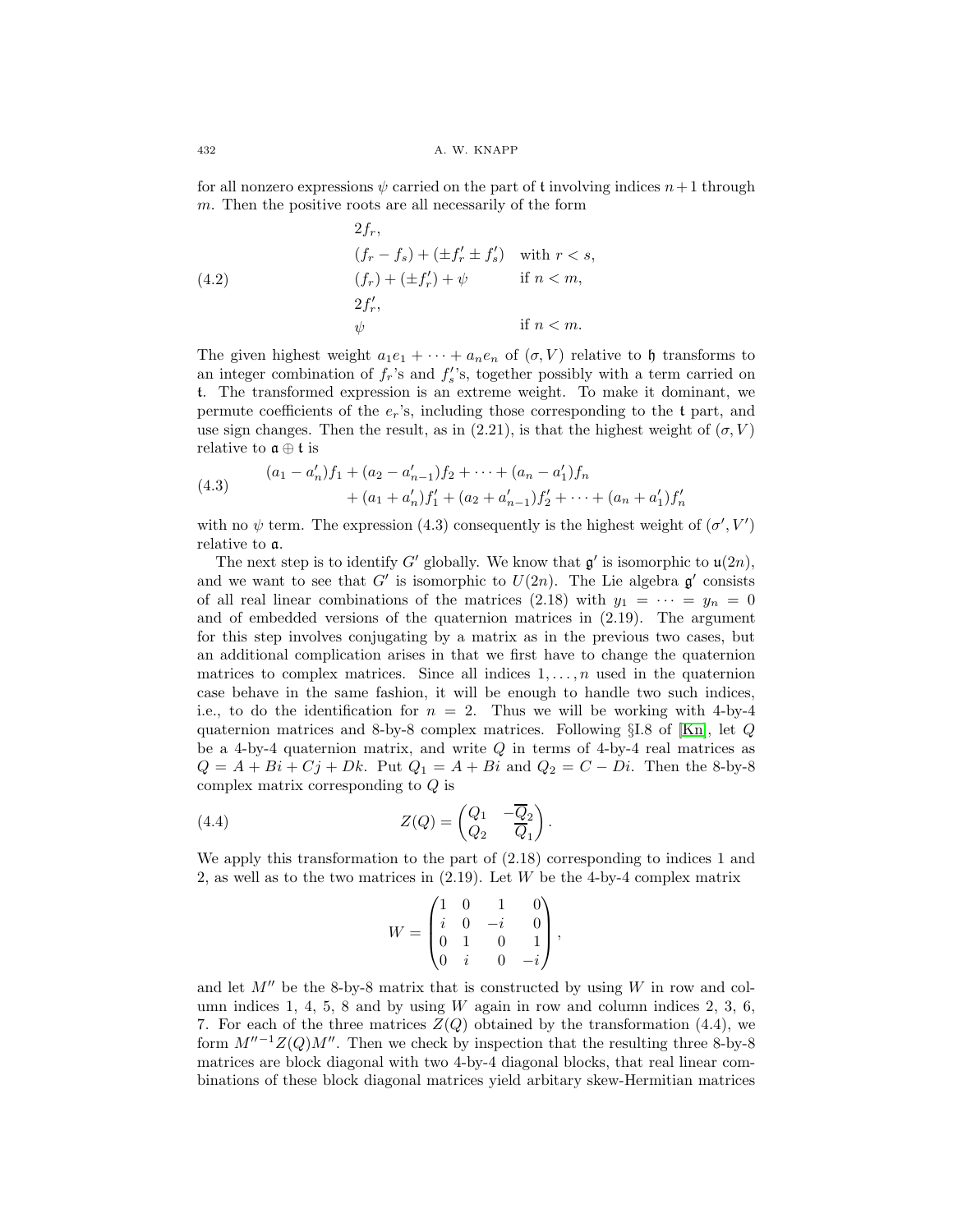for the upper left 4-by-4 block, and that the lower right 4-by-4 block is a function of the upper left 4-by-4 block. Then it follows that the group in question is  $U(4)$ for the case  $n = 2$  that is under study and hence is  $U(2n)$  in general. We omit the details.

To complete the proof of Theorem 4.1b, it suffices to show that the mapping  $E: V' \to V^{K_1}$  is one-one. Since Lemma 2.2 shows E to be onto, it is enough to prove that dim  $V' = \dim V^{K_1}$ .

We regard the sequence  $Sp(1) \subset Sp(2) \subset \cdots \subset Sp(N)$  of unitary quaternion groups to be nested in a standard way, such as with each one embedded as the lower right block of the next one. A system for  $Sp(N)$  of level 2r coming from a dominant integral N-tuple  $(c_1, ..., c_N)$  is a collection  $\{(c_1^{(k)}, ..., c_{N-[k/2]}^{(k)}) \mid 0 \leq k \leq 2r\}$ consisting of one  $(N - k/2)$ -tuple for each k such that

$$
(c_1^{(0)},\ldots,c_N^{(0)})=(c_1,\ldots,c_N);
$$

the kth tuple is dominant integral for  $Sp(N - (k/2))$ ; and,

for k even and  $\geq 2$ , the  $(k-1)$ st and kth tuples are obtained from the  $(k-2)$ nd tuple by  $(4.1)$ .

The end of the system is the  $(N - r)$ -tuple  $(c_1^{(2r)}, \ldots, c_{N-r}^{(2r)})$ .

**Lemma 4.2.** Let  $\tau$  be an irreducible representation of  $Sp(N)$  with highest weight  $(c_1,\ldots,c_N)$ , let  $1 \leq r < N$ , and let  $\tau'$  be an irreducible representation of  $Sp(N-r)$ with highest weight  $(d_1, \ldots, d_{N-r})$ . Then the number of systems for  $Sp(N)$  of level 2r coming from  $(c_1,...,c_N)$  and having end  $(d_1,...,d_{N-r})$  equals the multiplicity of  $\tau'$  in  $\tau|_{Sp(N-r)}$ .

Proof. The argument is the same as for Lemma 2.4 except that the branching theorem  $(4.1)$  is used in place of the branching theorem  $(1.1)$ .

Now we return to the notation of Theorem 4.1b. The given irreducible representation  $(\sigma, V)$  of  $Sp(n+m)$  has highest weight the  $(n+m)$ -tuple

$$
(4.5) \t\t (a_1,\ldots,a_{2n},0,\ldots,0).
$$

The constructed irreducible representation  $(\sigma', V')$  of  $U(n)$  has highest weight

 $(a_1, \ldots, a_{2n}).$ 

**Lemma 4.3.** dim  $V' = \dim V^{K_1}$ .

*Proof.* The right side is the multiplicity of the trivial representation of  $K_1 = Sp(m)$ in  $\sigma|_{Sp(m)}$ , and Lemma 4.2 shows that this multiplicity equals the number of systems for  $Sp(n+m)$  of level 2n coming from the  $(n+m)$ -tuple (4.5) and having end the  $m$ -tuple  $(0,\ldots,0)$ .

We shall compute this number of systems in a second way and obtain the answer  $\dim V'$ . More specifically we shall show that the  $Sp(n + m)$  systems of level  $2n$ coming from the  $(n + m)$ -tuple (4.5) and having end the m-tuple  $(0, \ldots, 0)$  are in one-one correspondence with the  $U(n + m)$  systems of level 2n coming from the  $(n+m)$ -tuple (4.5) and having end the  $(m-n)$ -tuple  $(0,\ldots,0)$ . (When  $n=m$ , the end tuple is to be a 0-tuple, i.e., is to be empty.) The correspondence is as follows: to pass from a  $U(n+m)$  system to an  $Sp(n+m)$  system, we pad the right ends of the tuples with 0's; to pass from an  $Sp(n+m)$  system to a  $U(n+m)$  system, we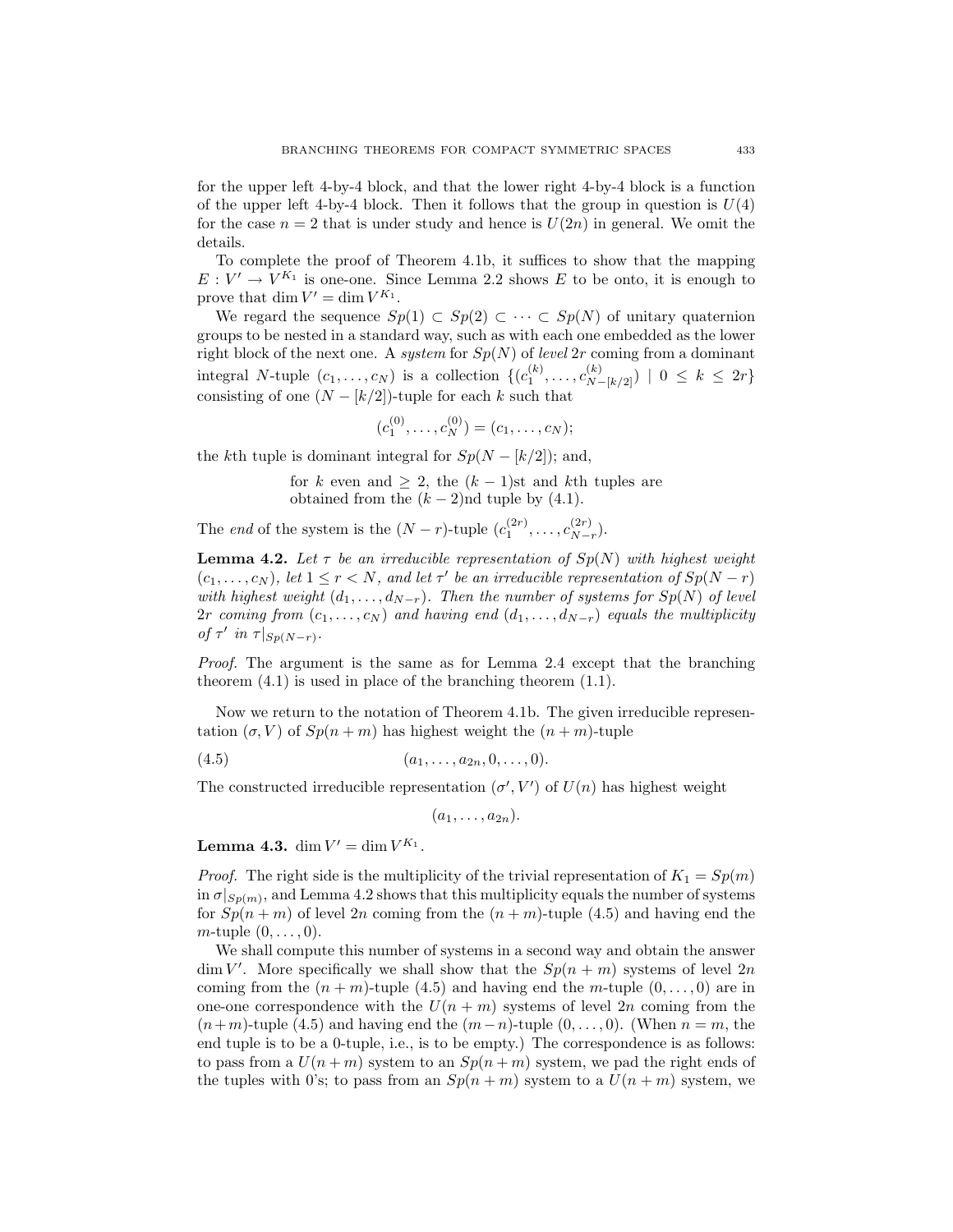drop the appropriate number of entries from the right ends of the tuples. To see that this is a one-one correspondence, we need to check that

- (i) the  $Sp(n+m)$  tuples are always at least as long as the  $U(n+m)$  tuples,
- (ii) any entry that gets dropped from an  $Sp(n + m)$  tuple in carrying out the correspondence has a 0 in it.

Each kind of system consists of  $2n + 1$  tuples numbered from 0 to  $2n$ , the kth tuple being of length

(4.6) 
$$
n + m - [k/2] \quad \text{in the } Sp(n+m) \text{ case,}
$$

$$
n + m - k \quad \text{in the } U(n+m) \text{ case.}
$$

Fact (i) above follows from the inequality

$$
n + m - k \le n + m - [k/2].
$$

To prove (ii), suppose that  $n + m - \lfloor s/2 \rfloor > n + m - s$  and that

$$
\{ (c_1^{(k)}, \dots, c_{n+m-[k/2]}^{(k)}) \mid 0 \le k \le 2n \}
$$

is an  $Sp(n+m)$  system of level 2n coming from the  $(n+m)$ -tuple (4.5) and having end the *m*-tuple  $(0, \ldots, 0)$ . We are to show that

(4.7) 
$$
c_{n+m-s+1}^{(s)} = 0.
$$

Since all entries of (4.5) are  $\geq 0$  and the branching rule (4.1) is in force, we have

(4.8) 
$$
c_l^{(s)} \ge 0 \text{ for } 1 \le l \le n + m - [s/2].
$$

On the other hand, (2.29a) shows that  $c_{l+r}^{(k-r)} \n\t\leq c_l^{(k)}$  whenever the indices are in bounds. Taking  $k = 2n$ ,  $r = 2n - s$ , and  $l = 1$ , we obtain

(4.9) 
$$
c_{2n+1-s}^{(s)} \le c_1^{(2n)} = 0.
$$

Thus (4.8) shows that

$$
c_{2n+1-s}^{(s)} = 0.
$$

Since

$$
2n + 1 - s \le n + m - s + 1,
$$

 $(4.7)$  follows from  $(4.10)$ , dominance, and  $(4.8)$ .

Thus the number of systems for  $Sp(n+m)$  of level  $2n$  coming from the  $(n+m)$ tuple (4.5) and having end the *m*-tuple  $(0,\ldots,0)$  equals the number of systems for  $U(n+m)$  of level 2n coming from the  $(n+m)$ -tuple (4.5) and having end the  $(m-n)$ -tuple  $(0,\ldots,0)$ . This latter number, by Corollary 2.5 and the argument in the proof of Lemma 2.6, equals the dimension of  $V'$ . This completes the proof of Lemma 4.4 and also Theorem 4.1b.

# **REFERENCES**

- <span id="page-30-1"></span>[Ba] M. W. Baldoni Silva, Branching theorems for semisimple Lie groups of real rank one, Rend. Sem. Math. Univ. Padova **61** (1979), 229–250. MR **83a:**[22012](http://www.ams.org/mathscinet-getitem?mr=83a:22012)
- <span id="page-30-0"></span>[BGG] I. N. Bernstein, I. M. Gelfand, and S. I. Gelfand, Structure of representations generated by highest weight vectors, Funct. Anal. and Its Appl. **5** (1971), 1–8.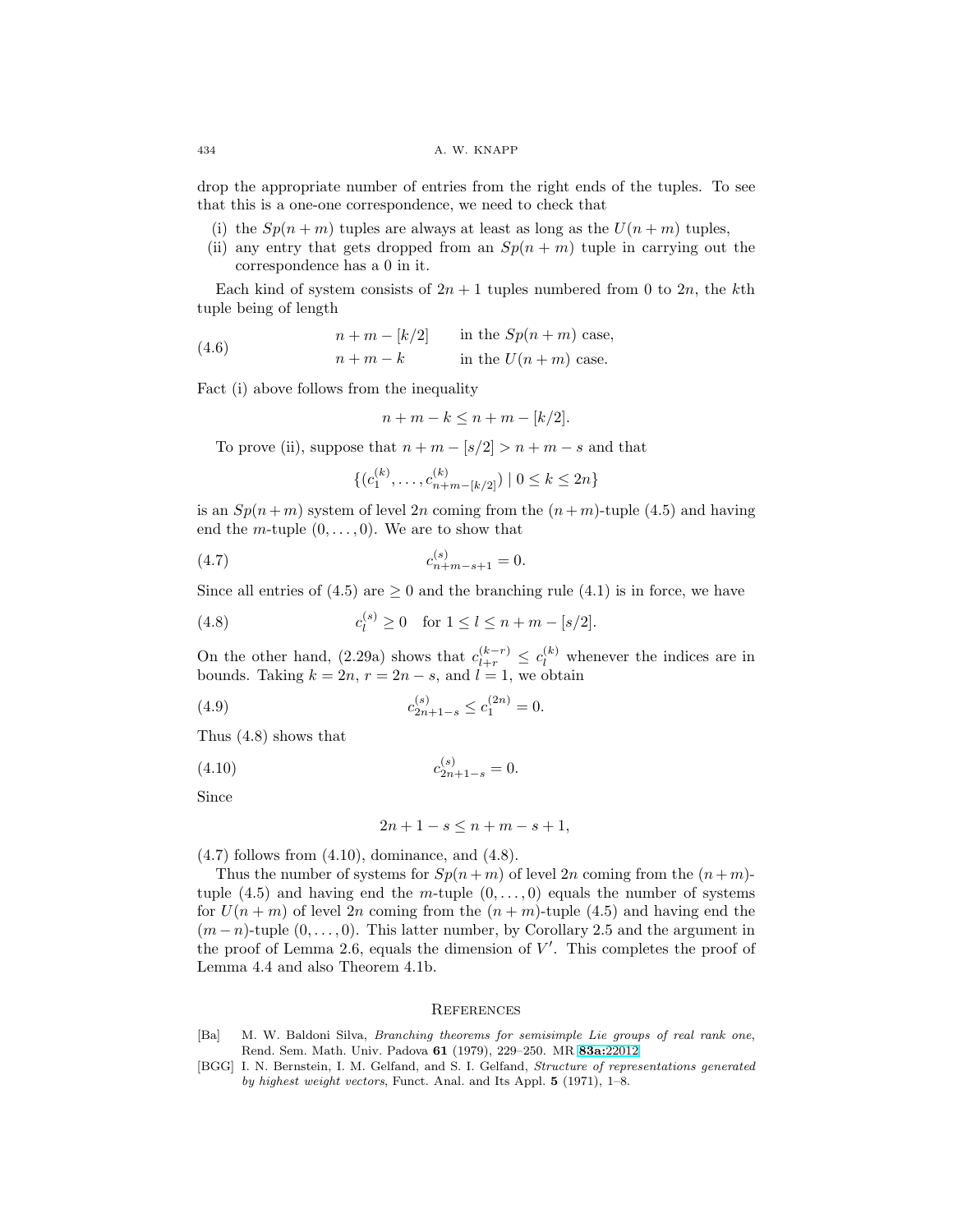- [Bo] H. Boerner, Representations of Groups, North-Holland, Amsterdam, 1963, second English edition, 1970. MR **42:**[7792](http://www.ams.org/mathscinet-getitem?mr=42:7792)
- <span id="page-31-5"></span>[C] P. Cartier, On H. Weyl's character formula, Bull. Amer. Math. Soc. **67** (1961), 228–230. MR **26:**[3828](http://www.ams.org/mathscinet-getitem?mr=26:3828 )
- <span id="page-31-8"></span>[Da] A. van Daele, General formula to derive branching rules, J. Math. Physics **11** (1970), 3275–3282. MR **42:**[5529](http://www.ams.org/mathscinet-getitem?mr=42:5529)
- <span id="page-31-16"></span>[DQ] J. Deenen and C. Quesne, Canonical solution of the state labelling problem for  $SU(n) \supset$ SO(n) and Littlewood's branching rule I, J. Phys. A **16** (1983), 2095–2104. MR **85b:**[81071](http://www.ams.org/mathscinet-getitem?mr=85b:81071)
- <span id="page-31-22"></span>[Ge] S. S. Gelbart, A theory of Stiefel harmonics, Trans. Amer. Math. Soc. **192** (1974), 29–50. MR **54:**[13474](http://www.ams.org/mathscinet-getitem?mr=54:13474)
- <span id="page-31-23"></span>[GeC] I. M. Gelfand and M. L. Cetlin, Finite-dimensional representations of the group of unimodular matrices (Russian), Doklady Akad. Nauk SSSR (N.S.) **71** (1950), 825–828. MR **[12:](http://www.ams.org/mathscinet-getitem?mr=12:9j)**9j
- <span id="page-31-7"></span>[GoW] R. Goodman and N. R. Wallach, Representations and Invariants of the Classical Groups, Cambridge University Press, Cambridge, 1998. MR **99b:**[20073](http://www.ams.org/mathscinet-getitem?mr=99b:20073)
- <span id="page-31-21"></span>[Gr] S. Greenleaf, Decompositions of Group Actions on Symmetric Tensors, Ph.D. Dissertation, State University of New York at Stony Brook, August 2000.
- <span id="page-31-1"></span>[Heg] G. C. Hegerfeldt, Branching theorem for the symplectic groups, J. Mathematical Phys. **8** (1967), 1195–1196. MR **37:**[339](http://www.ams.org/mathscinet-getitem?mr=37:339)
- <span id="page-31-19"></span>[Hel] S. Helgason, A duality for symmetric spaces with applications to group representations, Advances in Math. **5** (1970), 1–154. MR **41:**[8587](http://www.ams.org/mathscinet-getitem?mr=41:8587)
- [J] K. D. Johnson, A note on branching theorems, Proc. Amer. Math. Soc. **129** (2001), 351– 353. MR **[2001e:](http://www.ams.org/mathscinet-getitem?mr=2001e:17018)**17018
- <span id="page-31-6"></span>[Kn] A. W. Knapp, Lie Groups Beyond an Introduction, Birkhäuser, Boston, 1996. MR **98b:**[22002](http://www.ams.org/mathscinet-getitem?mr=98b:22002)
- <span id="page-31-4"></span>[Ko] B. Kostant, A formula for the multiplicity of a weight, Trans. Amer. Math. Soc. **93** (1959), 53–73. MR **[22:](http://www.ams.org/mathscinet-getitem?mr=22:80)**80
- <span id="page-31-14"></span>[Lee] C. Y. Lee, On the branching theorem of the symplectic groups, Canad. Math. Bull. **17** (1974), 535–545. MR **56:**[5796](http://www.ams.org/mathscinet-getitem?mr=56:5796)
- <span id="page-31-2"></span>[Lep] J. Lepowsky, *Multiplicity formulas for certain semisimple Lie groups*, Bull. Amer. Math. Soc. **77** (1971), 601–605. MR **46:**[300](http://www.ams.org/mathscinet-getitem?mr=46:300)
- <span id="page-31-13"></span>[Lim] P. Littlemann, Characters of representations and paths in  $\mathfrak{h}^*_{\mathbb{R}}$ , Representation Theory and Automorphic Forms, Proc. Symp. Pure Math., vol. 61, 1997, pp. 29–49.
- <span id="page-31-12"></span>[Liw] D. E. Littlewood, The Theory of Group Characters and Matrix Representations of Groups, Oxford University Press, New York, 1940, second edition, 1950. MR **2:**[3a](http://www.ams.org/mathscinet-getitem?mr=2:3a)
- <span id="page-31-11"></span>[LiR] D. E. Littlewood and A. R. Richardson, *Group characters and algebra*, Phil. Trans. Royal Soc. A **233** (1934), 99–141.
- <span id="page-31-17"></span>[Ma] M. Maliakas, The universal form of the branching rule for the symplectic groups, J. Algebra **168** (1994), 221–248. MR **95j:**[20040](http://www.ams.org/mathscinet-getitem?mr=95j:20040)
- <span id="page-31-0"></span>[Mu] F. D. Murnaghan, The Theory of Group Representations, Johns Hopkins Press, Baltimore, 1938.
- <span id="page-31-15"></span>[N] M. J. Newell, Modification rules for the orthogonal and symplectic groups, Proc. Roy. Irish Acad. Sect. A **54** (1951), 153–163. MR **13:**[204e](http://www.ams.org/mathscinet-getitem?mr=13:204e)
- <span id="page-31-9"></span>[PaS] J. Patera and R. T. Sharp, Branching rules for representations of simple Lie algebras through Weyl group orbit reduction, J. Phys. A **22** (1989), 2329–2340. MR **90h:**[17009](http://www.ams.org/mathscinet-getitem?mr=90h:17009)
- <span id="page-31-24"></span>[Pr] R. A. Proctor, Young tableaux, Gelfand patterns, and branching rules for classical groups, J. Algebra **164** (1994), 299–360. MR **96e:**[05180](http://www.ams.org/mathscinet-getitem?mr=96e:05180)
- <span id="page-31-18"></span>[Q] C. Quesne, Canonical solution of the state labelling problem for  $SU(n) \supset SO(n)$  and Littlewood's branching rule II, J. Phys. A **17** (1984), 777–789. MR **85i:**[81050a](http://www.ams.org/mathscinet-getitem?mr=85i:81050a)
- <span id="page-31-20"></span>[Sc] W. Schmid, Die Randwerte holomorpher Funktionen auf hermitesch symmetrischen R¨aumen, Invent. Math. **9** (1969), 61–80. MR **41:**[3806](http://www.ams.org/mathscinet-getitem?mr=41:3806)
- <span id="page-31-10"></span>[St] R. Steinberg, A general Clebsch-Gordon theorem, Bull. Amer. Math. Soc. **67** (1961), 406– 407. MR **23:**[A3804](http://www.ams.org/mathscinet-getitem?mr=23:A3804)
- <span id="page-31-3"></span>[V] D. A. Vogan, Lie algebra cohomology and a multiplicity formula of Kostant, J. Algebra **51** (1978), 69–75. MR **81e:**[22027](http://www.ams.org/mathscinet-getitem?mr=81e:22027)